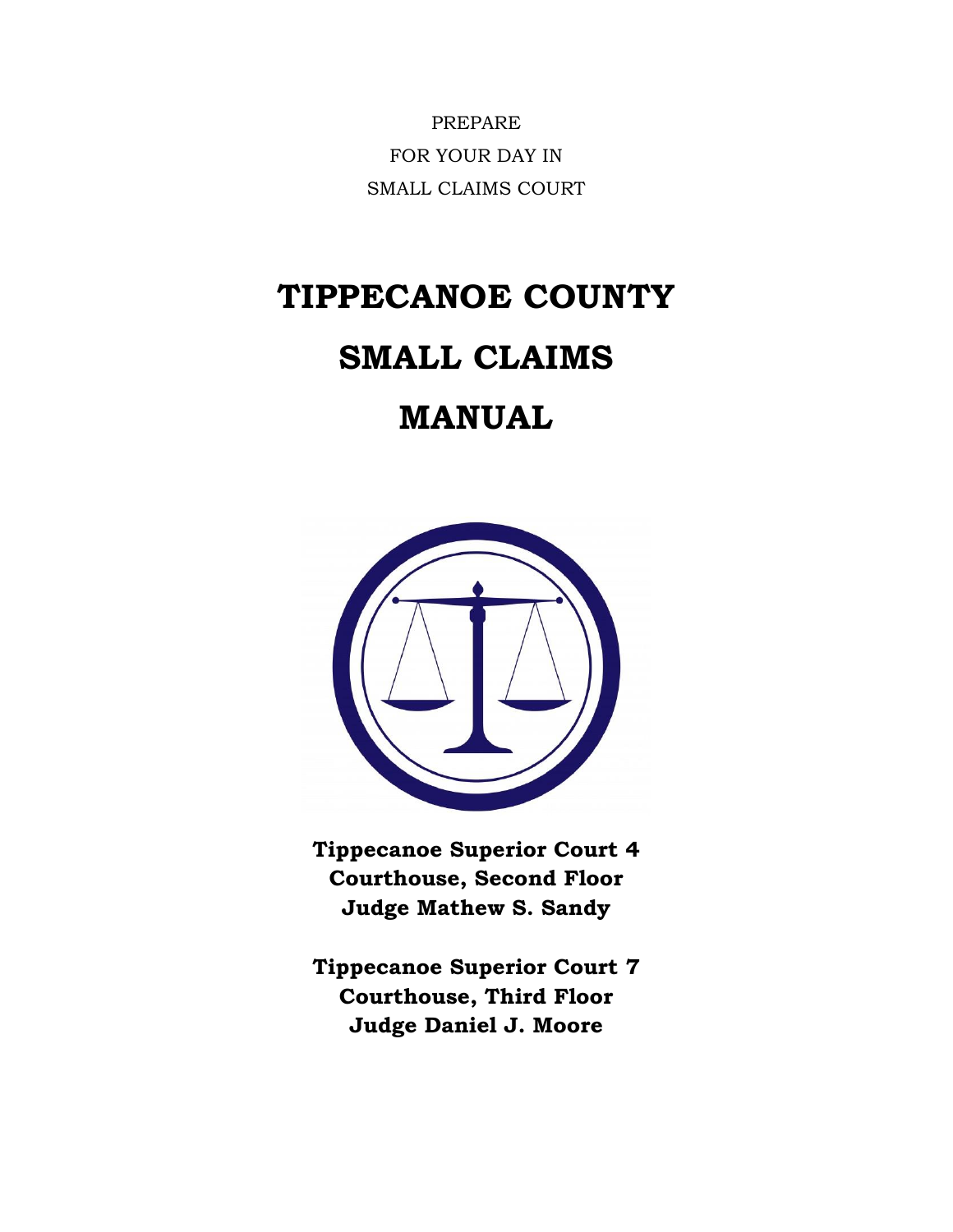#### **MANUAL FOR SMALL CLAIMS COURTS**

Message from the Judges

Dear Litigant:

Small Claims Court is designed to provide quick and easy access to the courts for people with a legal claim that is \$10,000.00 or less. Here in Tippecanoe Superior Courts 4 and 7, we understand you may be very anxious about appearing in Court and filing your case or defending your case. Everyone who comes before this Court will be treated with dignity, courtesy and respect by the Judges, the Court staffs and the Clerks. Everyone will be provided a fair and impartial trial. We will do all we can to provide helpful, friendly service as you prepare for your court date.

For Plaintiffs, this manual will try to help you decide if you should file a small claims case and if so, how to properly file your claim and present your case in Court. For Defendants, this manual will help you know your rights and how to best defend your case.

Trials in Small Claims Courts have relaxed rules of evidence and an informal method of presenting the case. But relaxed and informal do not mean the parties do not have to be prepared or follow the rules. Respect, courtesy and politeness are still expected and required by all litigants -- before, during and after a case has been heard in Court.

Judges in any Court must make their decision based on the evidence proven at trial and the law which applies to the facts of a particular case. So it is very important that all litigants know what is involved at the trial and to be thoroughly prepared.

Please carefully read this manual. Many of your questions are answered right here in this manual. The State of Indiana website also has much helpful information about representing yourself and about Small Claims Courts. Check out www.in.gov/judiciary/selfservice. While we are pleased to help you with procedural questions and scheduling, we can never give you legal advice or talk about the facts of your case. Even though this is Small Claims Court, you are always welcome to consult with an attorney about legal questions.

We look forward to assisting you.

Judge Mathew S. Sandy Judge Daniel J. Moore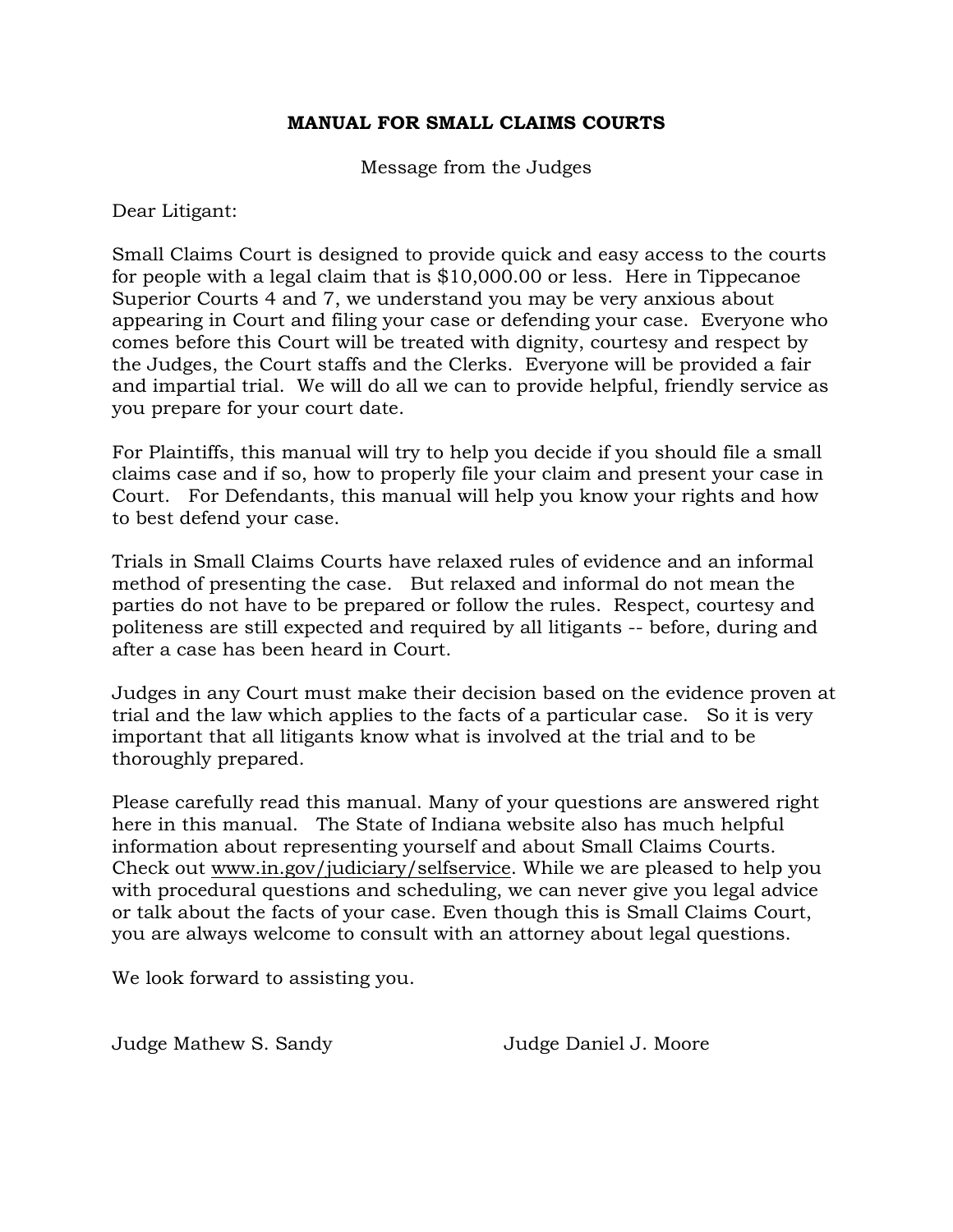# TABLE OF CONTENTS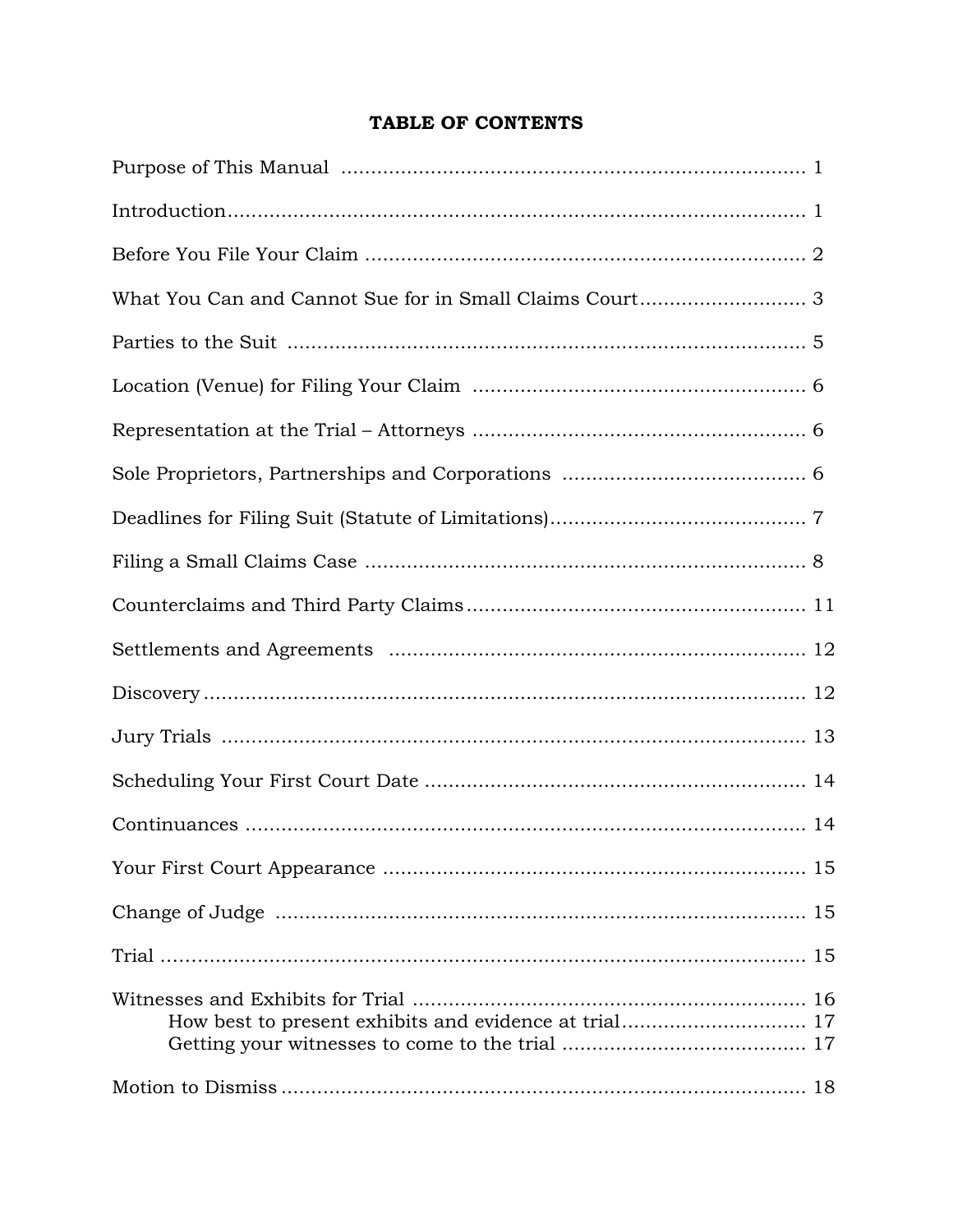| Appeal                                                                                                    |
|-----------------------------------------------------------------------------------------------------------|
|                                                                                                           |
|                                                                                                           |
| Execution against bank accounts and tax refunds  29<br>Other Information about Collection of Judgment  30 |
|                                                                                                           |
|                                                                                                           |
|                                                                                                           |
| What All Landlord and Tenants Should Know about Evictions  34                                             |
|                                                                                                           |
|                                                                                                           |
|                                                                                                           |
| Contact Information (Address, Telephone, websites)  inside back cover                                     |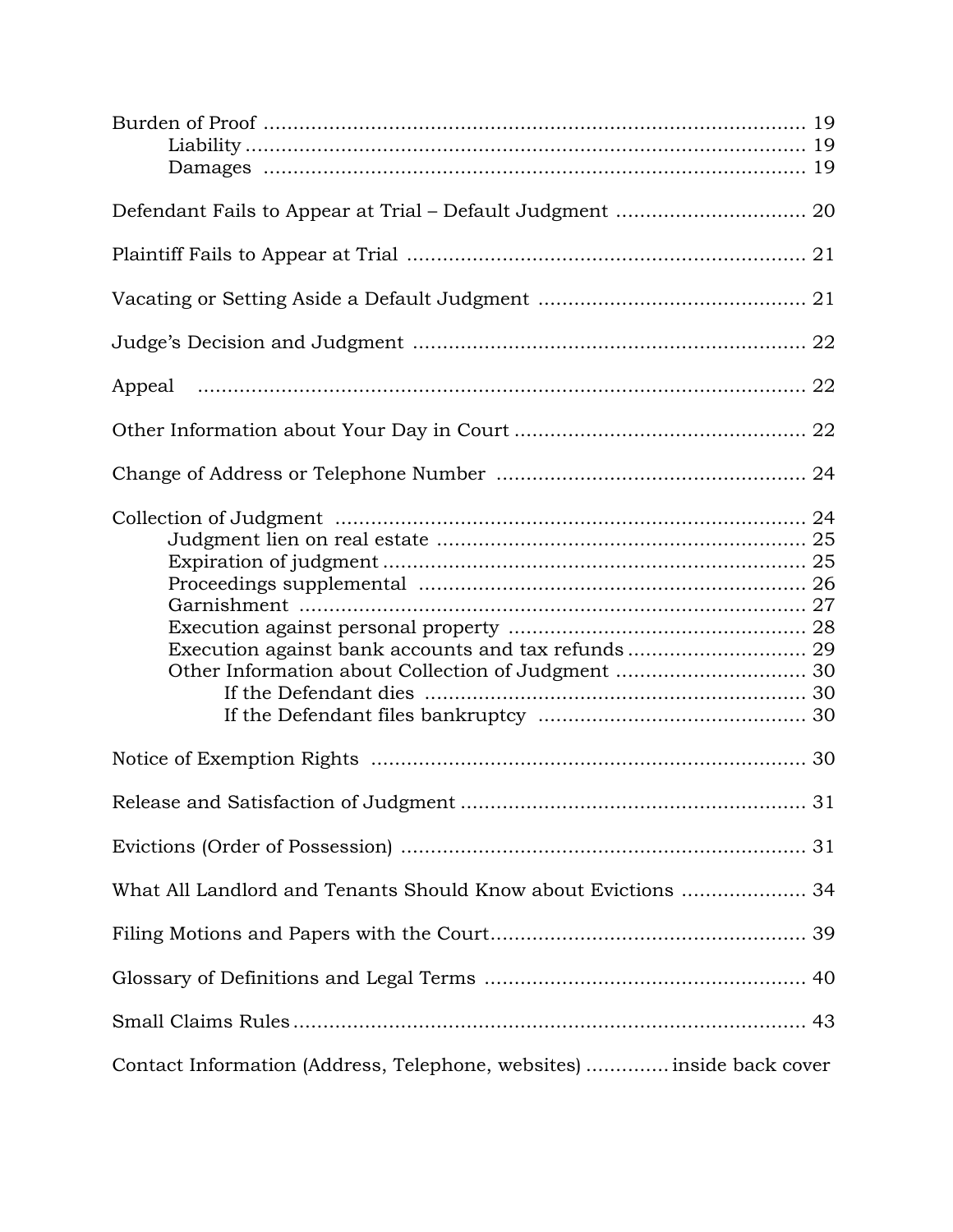Tippecanoe County Courthouse

301 Main Street Lafayette, IN 47901

#### **Tippecanoe County**

- Superior Court 4, second floor (765) 423-9266
- Superior Court 7, third floor (765) 269-4030 Court Hours: Monday thru Friday: 8:00 AM to 4:30 PM Tuesday until 6:30 PM (Closed daily 12 noon to 1:00 PM
- Clerk of Courts, second floor (765) 423-9326 Office Hours: Monday thru Friday: 8:00 AM to 4:30 PM Tuesday until 6:30 PM
- Sheriff's Office (765) 423-9388 (general info) 2640 Duncan Road (765) 423-9321 (prisoner info) Lafayette, IN 47905

Tippecanoe County website [www.tippecanoe.in.gov](http://www.tippecanoe.in.gov/)

#### **Online Court Records** www.mycase.in.gov

# **Legal Resources**

• State of Indiana [www.in.gov/judiciary/selfservice](http://www.in.gov/judiciary/selfservice/)

Provides information, forms and resources on a limited number of legal issues, mostly family law related. But there are also links to other self-help resources including small claims filings.

- Secretary of State [\(317\)](http://www.in.gov/sos) 232- 6576 (317) 232- 6581 302 W. Washington Street [www.in.gov/sos](http://www.in.gov/sos) Room E018 Indianapolis, IN 46204
	- Legal Aid Corporation of Tippecanoe County, Inc. 212 N. 5th Street (765) 742-1068 Lafayette, IN 47901 [www.tclegalaid.org](http://www.tclegalaid.org/)
	- Indiana Legal Services, Inc. 8 N.3rd Street (765) 423-5327 (800) 382-7581 Lafayette, IN 47901 [www.legalservicesindiana.org](http://www.legalservicesindiana.org/)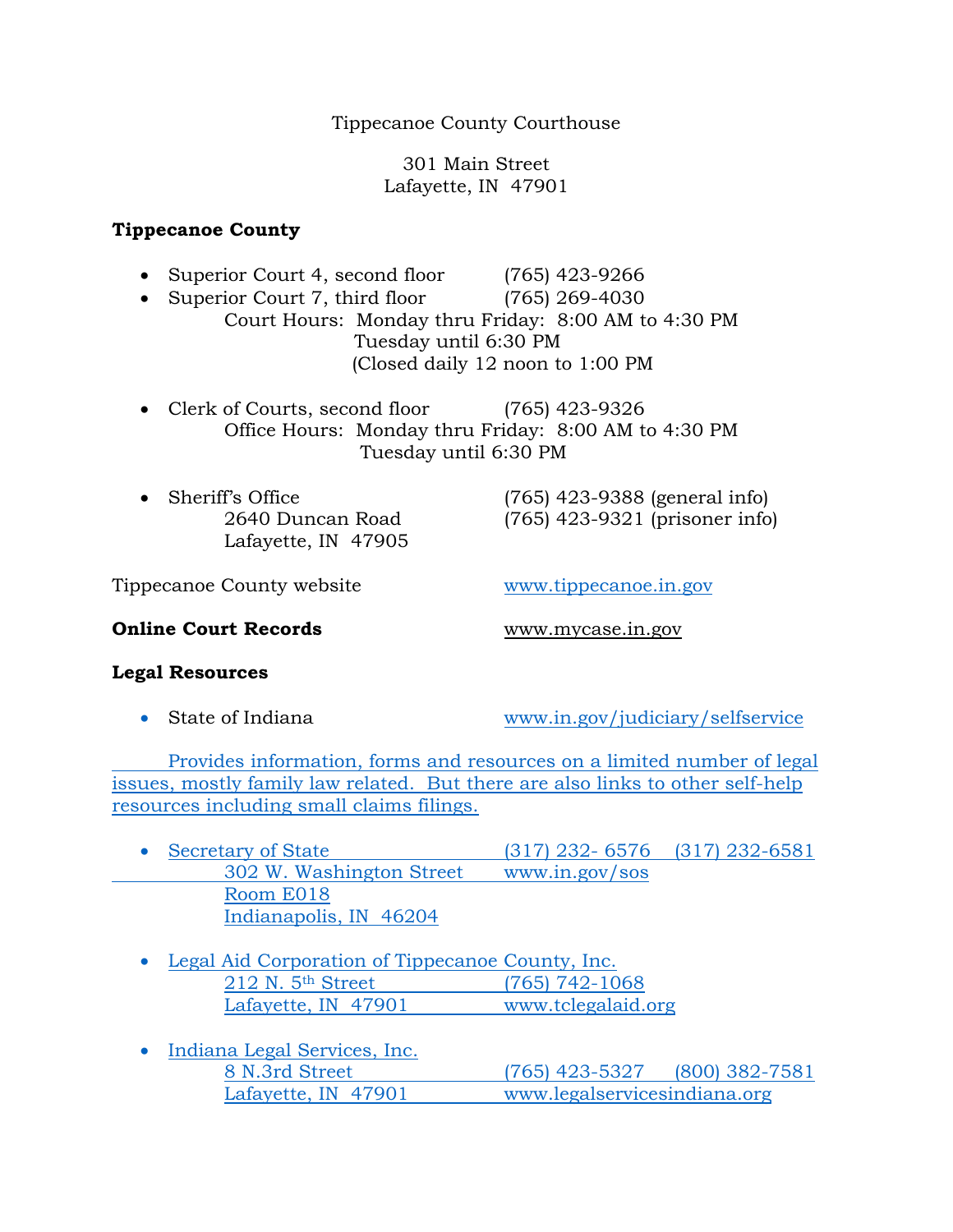#### **PURPOSE OF THIS MANUAL**

This Manual has been prepared to provide you with general knowledge of the operation of Small Claims Courts in Indiana and specifically, here in Tippecanoe County. While the Manual does not cover all areas of the law or procedure, it does address many of the requirements, issues, procedures and problem areas experienced in Small Claims Court.

Hopefully, this manual will help you in preparing or defending your case. If you have a question about a procedure, practice or court policy, check with the court staff or clerk. He or she may be able to assist you.

Please read the Manual from cover to cover. There are also a number of prepared forms available for your use. The forms are designed to be selfexplanatory and are available online at www.tippecanoe.in.gov or at the Clerk's and Court's offices. Please check with the clerk staff or court staff to see if a form is available to meet your needs. There is also more information available at www.in.gov/judiciary/selfservice. Although the court staff and the clerks cannot give you legal advice, they will try to answer any procedural questions you might have after you have read this Manual.

At the end of this Manual, you will find a glossary of legal terms and definitions of words which are used in the Manual and which are used in court. Refer to this glossary when you have a question about the exact meaning of a legal term or word.

#### **INTRODUCTION**

The Small Claims Courts were created so that you would have a speedy, reasonably inexpensive and uncomplicated means of resolving disputes. You may represent yourself without an attorney. Courts are for your benefit. It is your right to make use of the courts to peacefully settle your disputes.

The procedures are not complex. The Plaintiff fills out a form stating why the Plaintiff believes the Defendant owes him/her money or that the Defendant has property which should be returned to the Plaintiff. Each party will explain his or her side of the story to the Judge at trial.

While Small Claims Courts have simple rules of procedure, it takes more than just filing out a simple form and showing up in court. The Judge's decision will be based on the evidence presented by the parties during the trial and in applying the appropriate law to the facts proven.

A good case can be lost if you do not prepare your case before the trial or if you fail to effectively present your evidence at the trial. Proper preparation and effective presentation of your evidence greatly increase your chances of success in Small Claims Court, either as a plaintiff or a defendant.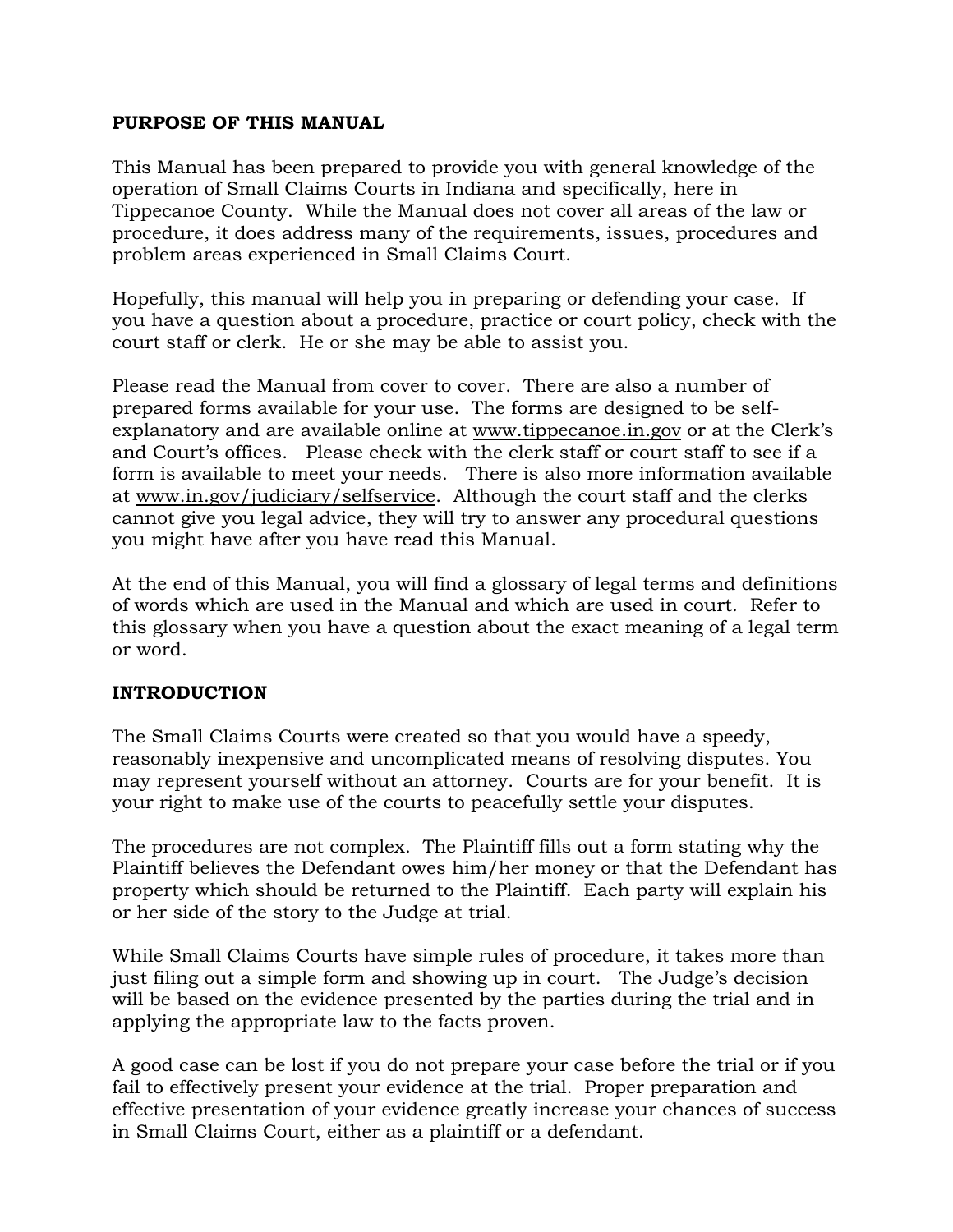You may hire an attorney if you want but you do not have to hire an attorney. In most cases, you will not be able to get the other party to pay your attorney fees even if you win. You can only recover your attorney fees if there is a written agreement making the other party responsible for paying your attorney fees, if a statute or law provides that you are entitled to recover attorney fees or if the Judge determines the claim or defense was frivolous.

#### **BEFORE YOU FILE YOUR CLAIM**, ask yourself these questions:

(1) Am I willing to pay the court costs knowing I may not be successful in court or even if I am, I may not be able to collect on the money judgment ordered by the Court?

(2) If I do file a claim, do I know where the Defendant lives or works so the Defendant can be served with the claim?

It is your responsibility to locate the Defendant and provide a good address where the Defendant can be served legal papers. The Court and the Sheriff cannot find the Defendant for you. If you don't know where the Defendant works, lives or receives mail, then you cannot go forward with your claim.

(3) If I am successful and the Court awards me a judgment, how likely is it that the Defendant will pay me the money the Court says he/she owes me? Does the Defendant even have the ability to pay the judgment and my court costs?

If the Defendant is not likely to voluntarily pay you, then you must be willing to take the time and make the effort to continue to pursue the Defendant for collection of the judgment.

Does the Defendant even have any money, bank accounts or other assets to pay the judgment? If the Defendant does not have a job, is not likely to ever have a job or does not have any money or other assets to pay the judgement, the Court cannot do anything more with your judgment.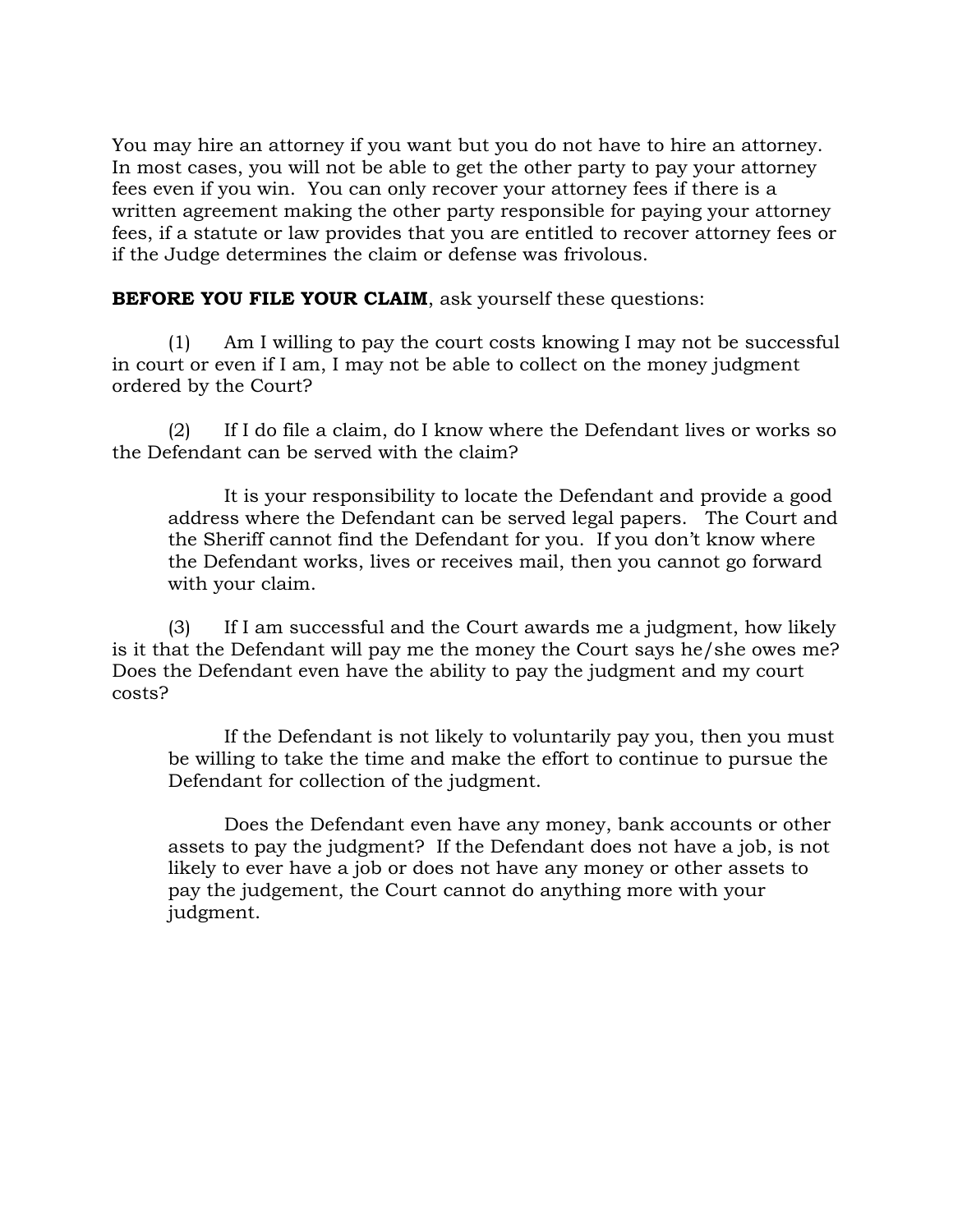If you are willing to risk the amount you paid for court costs, are able to properly serve the Defendant and believe the Defendant has or will have the money to be able to pay you if you win a judgment, you still must answer these questions:

- (1) Does the Small Claims Court have the authority (jurisdiction) to hear my case?
- (2) Is Tippecanoe County the proper location (venue) for filing my claim?
- (3) Who are the true parties to the action? Am I suing the right person or people?
- (4) Have I waited too long to file my claim? Has the statute of limitations expired on my claim?

If the Small Claims Court (1) has the authority to hear this kind of case, (2) Tippecanoe County is the proper venue for your case, (3) you are able to identify the proper and true parties to the action and (4) the statute of limitations has not expired --- then you may file your case.

# **WHAT YOU CAN AND CANNOT SUE FOR IN SMALL CLAIMS COURT**

Small Claims Courts have the authority to hear certain cases when the amount in question is \$10,000.00 or less. This is the maximum amount a Small Claims Court can award to a party and includes pre-judgement interest and attorney fees (but not court costs).

If you believe the Defendant owes you more than \$10,000.00 but less than \$12,000, you cannot file your claim in Small Claims Court. You must file your claim on the Plenary Docket in Tippecanoe Superior Court 6 or any other civil docket in Tippecanoe County. If you want to keep your case on the Small Claims Docket, you will waive or forego any amount over \$10,000.00. If you keep your case on the Small Claims Docket, you cannot later file another case for the rest of your claim that is over \$10,000.00.

*For example*: the Defendant crashed into your car and it will cost \$12,400.00 to repair or replace your car. You want to keep your case in the Small Claims Court. You can only ask for and the Judge can only order a total judgment of \$10,000.00. You cannot file two separate cases, one for \$10,000.00 and one for \$2,400.00.

If you file on the Plenary Docket, then the informal Small Claims Rules do not apply. The Plenary Docket requires formal legal procedures and pleadings and strict compliance with all statutes, laws, trial rules and evidence rules. While you may still represent yourself in a Plenary Docket case, it would be very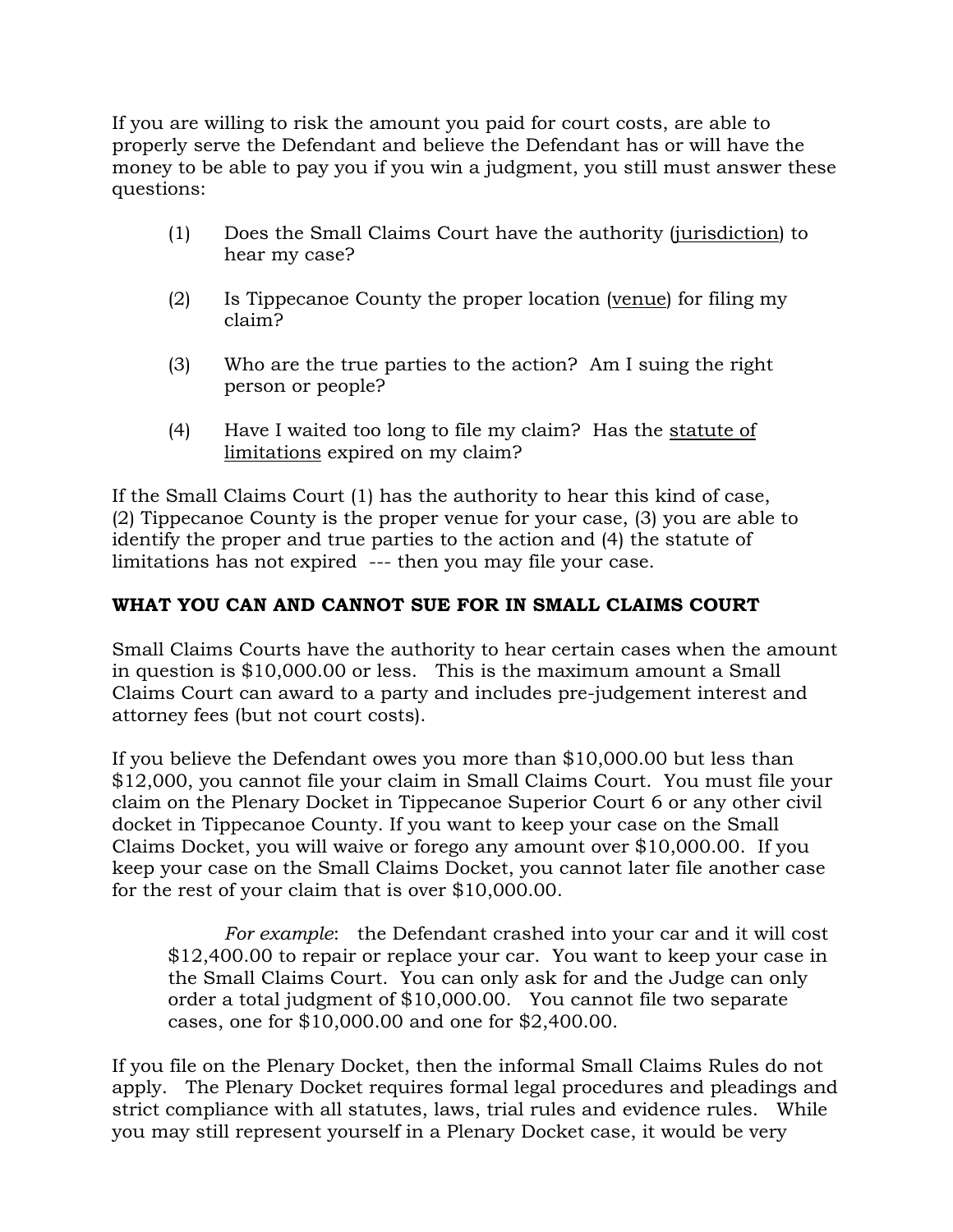difficult to do so effectively if you are not a trained and licensed attorney. If you choose to represent yourself in a Plenary Docket Court, the Judge cannot give you any special consideration or help because you are not an attorney. Therefore, the Court strongly recommends you hire an attorney for cases you file on the Plenary Docket.

Here are some examples of cases you may file in Small Claims Courts:

- (1) Personal injury (to a human being)
- (2) Damage to personal property (including animals and pets)
- (3) Landlord and tenant disputes for failure to pay rent or other violations of the lease and for damages to the rental unit
- (4) Damage to real property and real estate
- (5) Money owed (loans, bad checks, wages earned but not paid, services rendered, accounts receivable)
- (6) Return of wrongfully taken/retained personal property
- (7) Refunds for money paid for faulty work or repairs

Here are some examples of cases you may not file in Small Claims Courts:

- (1) Dissolution (divorce), paternity or child custody or visitation or to enforce any part of the dissolution (divorce) decree or order
- (2) Actions requesting injunctive or declarative relief (asking the Court to make someone do something or stop doing something)
- (3) Mortgage foreclosures and many other issues related to the sale of real estate such as contracts for sale of real estate by installment payments including land contracts or to remove someone who refuses to leave after the sale of real estate
- (4) Many issues related to wills, trusts and estates of deceased persons
- (5) Any claim asking for more than \$10,000.00

If your claim involves issues that arose in a dissolution case (divorce) or a paternity case (child custody or visitation), then it is likely your current claim or dispute must be heard in that original case.

If you want to sue someone in Small Claims Court on behalf of the estate of a deceased person, you must first be authorized by the Circuit Court to legally represent the estate. You may want to speak with an attorney to see how to accomplish this.

If the issues you want to sue for now are related to a case that has already been considered by or already filed in another court, you likely cannot file another claim in Small Claims Court. Usually, you must bring all related issues – including counterclaims -- in one court case to be heard by one court. There are also limits to the rate interest you can request. You may not be able to be awarded pre-judgment interest unless the Defendant agreed in advance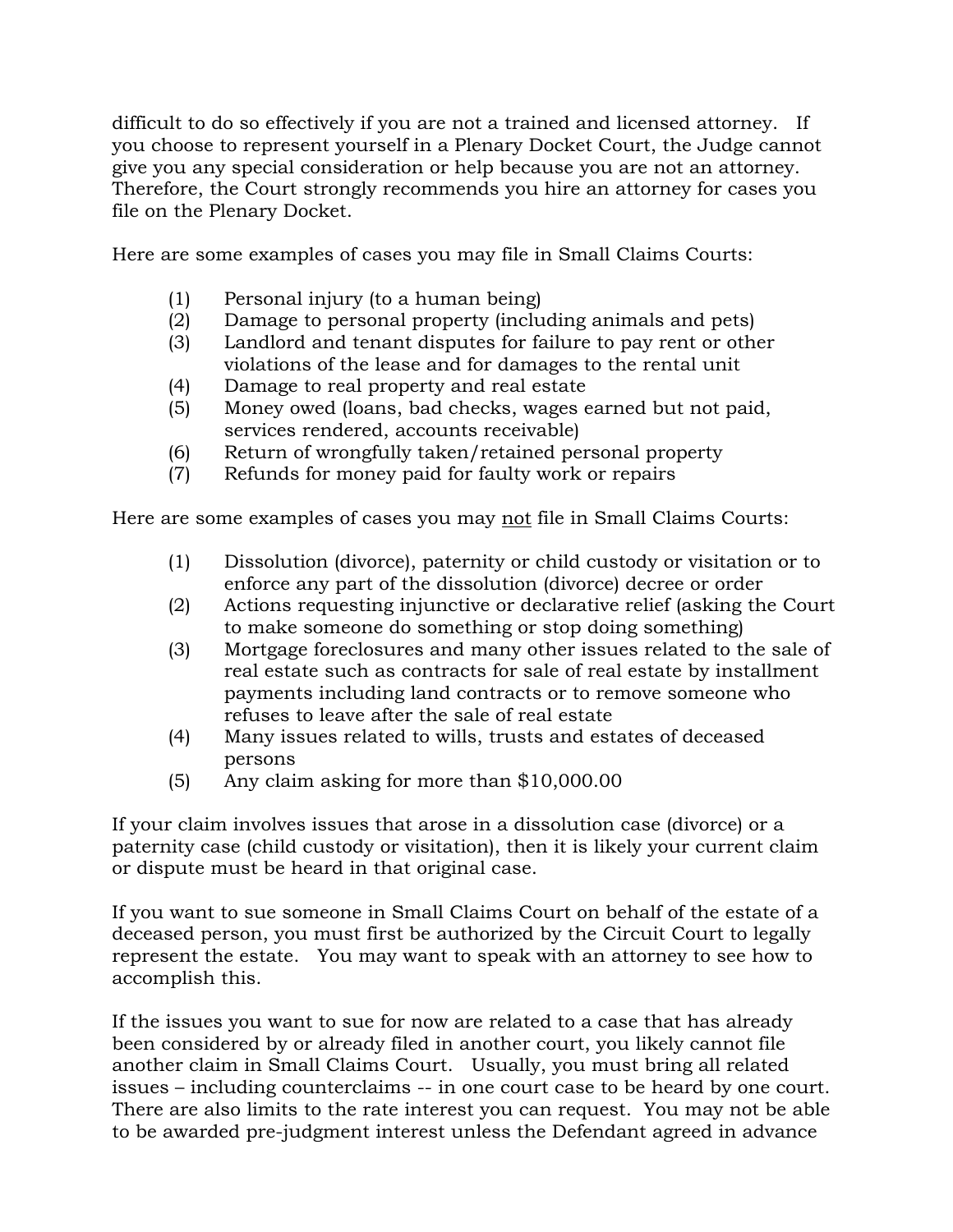to be responsible for pre-judgment interest if you had to sue to collect what is owed. Once a judgment has been entered, there is also a limit on the amount of interest you can request post-judgment.

#### **PARTIES TO THE SUIT**

The Plaintiff is the person (or business) who files the lawsuit and asks the Court to have the Defendant pay money to the Plaintiff or to grant some other relief. The Plaintiff must be the person (or business) to whom the money is actually owed. Having the Power of Attorney for another person does not permit you to sue on behalf of that person or defend on behalf of that person.

While an individual person who is owed money can represent him/herself as the Plaintiff in a lawsuit, a business usually must hire an attorney even in Small Claims Court. But there are some exceptions which are explained later (see page 6).

*For example*: the manager of the auto repair shop usually cannot sue a customer for a bad check written to the auto repair shop because the manager is an employee of the auto repair shop. It usually must be the owner of the shop or an attorney hired to represent the auto repair shop who files the lawsuit and comes to Court.

The Defendant is the person (or business) who is being sued and who must defend against the claim of the Plaintiff. If the Plaintiff believes more than one person is responsible, then all Defendants should be named in one suit. They would all then be the Co-Defendants.

If you are suing a business, usually you must name and sue the business or corporation itself (not the employee who helped you or performed the work or the manager of the business). As the Plaintiff, it is your responsibility to know who the proper party is and to find the correct name of the business. You must determine if that business is a sole proprietor, a partnership, a limited liability company (LLC) or a corporation.

The Plaintiff may sue any company doing business in the State of Indiana. If you plan to sue a corporation, you must name the corporation as the Defendant but you must serve the corporation's Registered Agent with the Notice of Claim. The Indiana Secretary of State, Corporations Division can tell you the name and address of the corporation's Registered Agent and its officers. This information is also available from the Secretary of State website at [www.in.gov/sos.](http://www.in.gov/sos/)

Usually, the Registered Agent or the officers of a corporation are not personally responsible for the debts, obligations and liabilities of the corporation and should not be listed as defendants in your claim. You may want to talk to an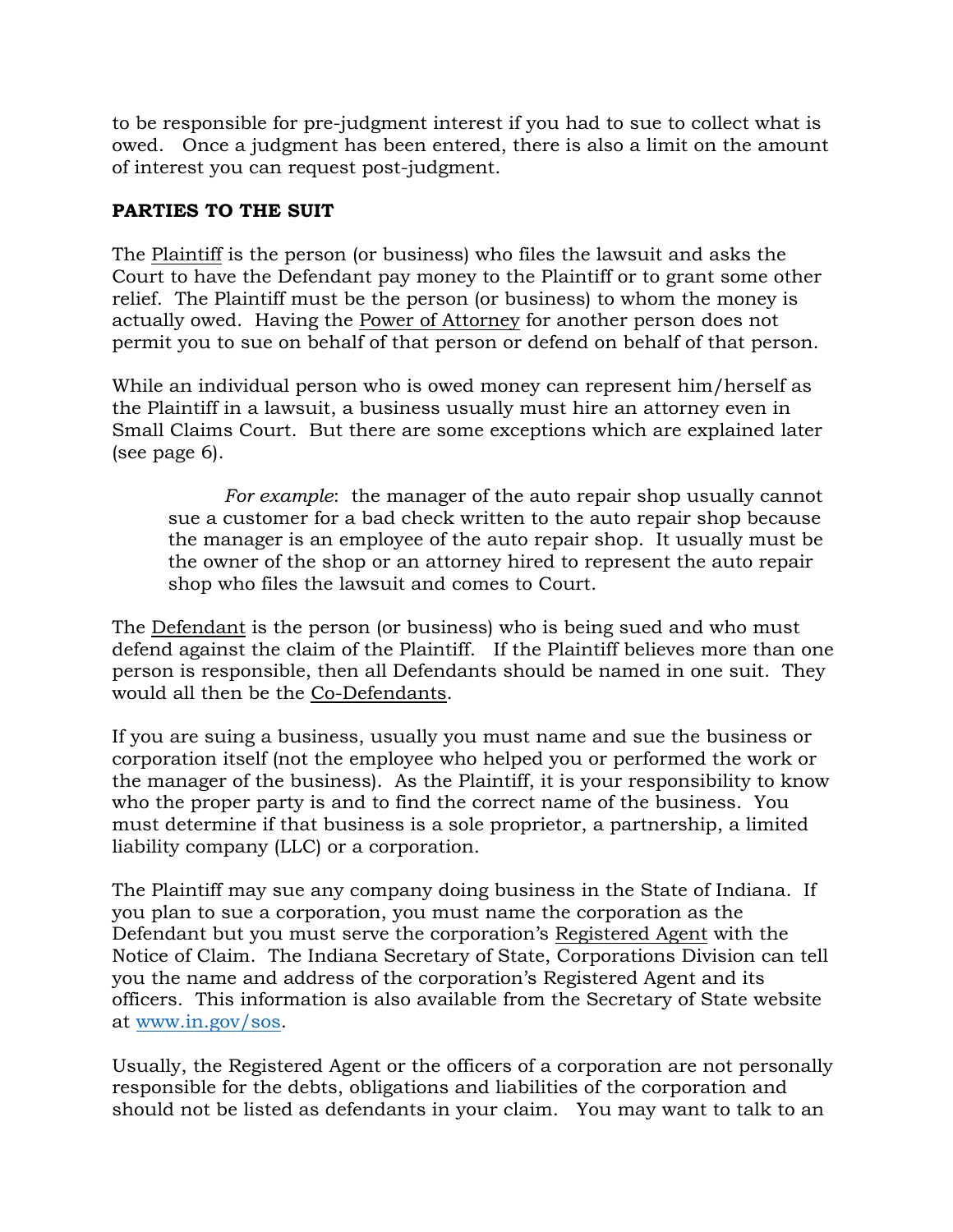attorney if you think you need to name a corporation as a defendant in your claim.

# **LOCATION (VENUE) FOR FILING YOUR CLAIM**

The county in which the suit is filed must meet one of these requirements to be the proper county of venue. If more than one county qualifies, then the Plaintiff can file suit in any one of the qualifying counties.

Small Claims Rules state that the right place to file a small claims suit is the county where:

- (1) The transaction or occurrence actually happened; or
- (2) The debt or obligation was incurred; or
- (3) The obligation is or was to be performed; or
- (4) The Defendant lives; or
- (5) The Defendant has his/her business or place of employment at the time the claim or suit is filed

# **REPRESENTATION IN SMALL CLAIMS COURT – ATTORNEYS**

Small Claims Rule 8 allows a person to appear at trial and, if he/she chooses, represent him/herself (*pro se*) and avoid the cost of hiring an attorney. However, you are permitted to hire an attorney if you choose and have the attorney appear with you or for you in Small Claims Court proceedings including the trial.

You are not entitled to have a court-appointed attorney in a Small Claims case. If you want an attorney or need legal advice for a Small Claims case, you may contact Indiana Legal Services, Inc. or Legal Aid Corporation of Tippecanoe County, Inc. to see if you qualify for their services. The contact information for these agencies is on the inside back cover of this Manual.

Nobody else can represent you in court or speak in your place in court other than an attorney licensed to practice law in Indiana. This includes your parents and your spouse even if they hold your Power of Attorney.

# **SOLE PROPRIETORS, PARTNERSHIPS and CORPORATIONS (S.C. Rule 8)**

As a general rule, a corporation, an unincorporated partnership or a business operating as a sole proprietor must be represented in court by an attorney. Small Claims Rule 8 does provide an exception for certain claims.

A sole proprietor, partnership or corporation, whether as a Plaintiff or a Defendant, may be represented by a full-time employee who is not an attorney if all of the following conditions exist: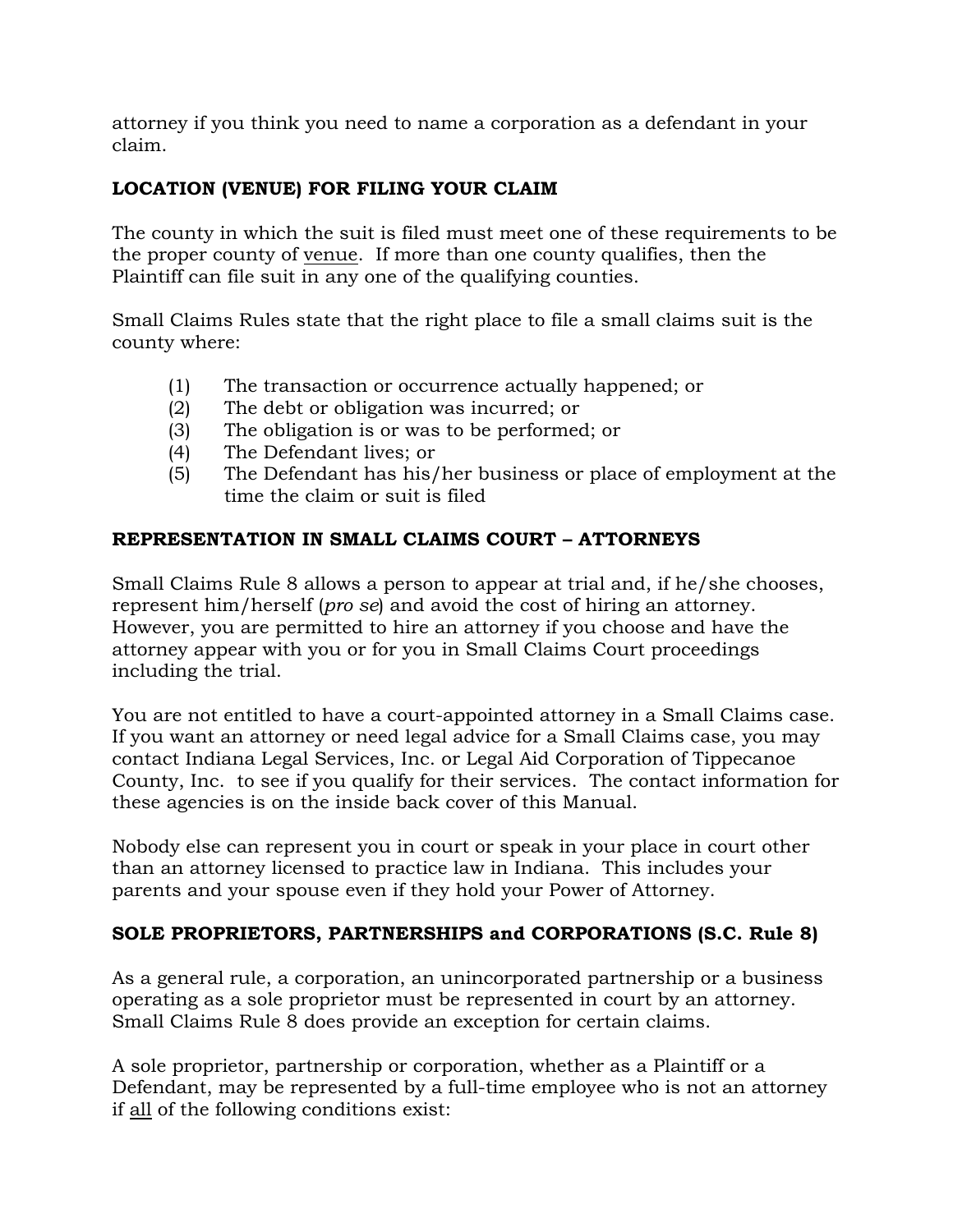- (1) The claim for or against the business entity is \$1500.00 or less;
- (2) The claim is not an assignment (meaning is not a debt that has been assigned to a collection agency);
- (3) There is a Resolution or authorization and employee affidavit on file with the Clerk's Office authorizing a specific full-time employee, by name, to represent the business entity. This form is available online or at the Court's office.

If an employee attempts to represent the business entity and there is not a written Resolution on file with the Clerk's Office, then any judgment awarded in favor of the business entity will be void and unenforceable. It is the responsibility of the business entity to make sure that at all times, the proper written Resolution with the specific name of the designated full-time employee is on file with the Clerk's Office.

If the claim for or against the business entity is more than \$1500.00, even if it is less than the Small Claim limit of \$10,000.00, an attorney must represent the business entity. The actual owner of a sole proprietorship or one of the partners of a legal partnership may also represent the business entity in all Small Claims cases.

# **DEADLINES FOR FILING SUIT (STATUTE OF LIMITATIONS)**

Before you file your lawsuit you must be sure that you file the case within the time period provided by the statute of limitations. You cannot bring suit if the time limit has expired. There are very few and very limited exceptions.

These are some of the most common time limits. This is not a complete listing of the statutes of limitations. Please research the Indiana Code for more specific information.

- Two  $(2)$  years  $(IC 34-11-2-4)$ :
	- o Personal injury (injury to human being)
	- o Damages to personal property or personal belongings
- Four (4) years: a contract for the sale of goods
- Six (6) years (IC 34-11-2-9 and IC 34-11-2-7):
	- o Promissory notes and contracts for the payment of money (loans)
	- o Accounts receivable
	- o Contracts not in writing (other than a contract for a sale of goods)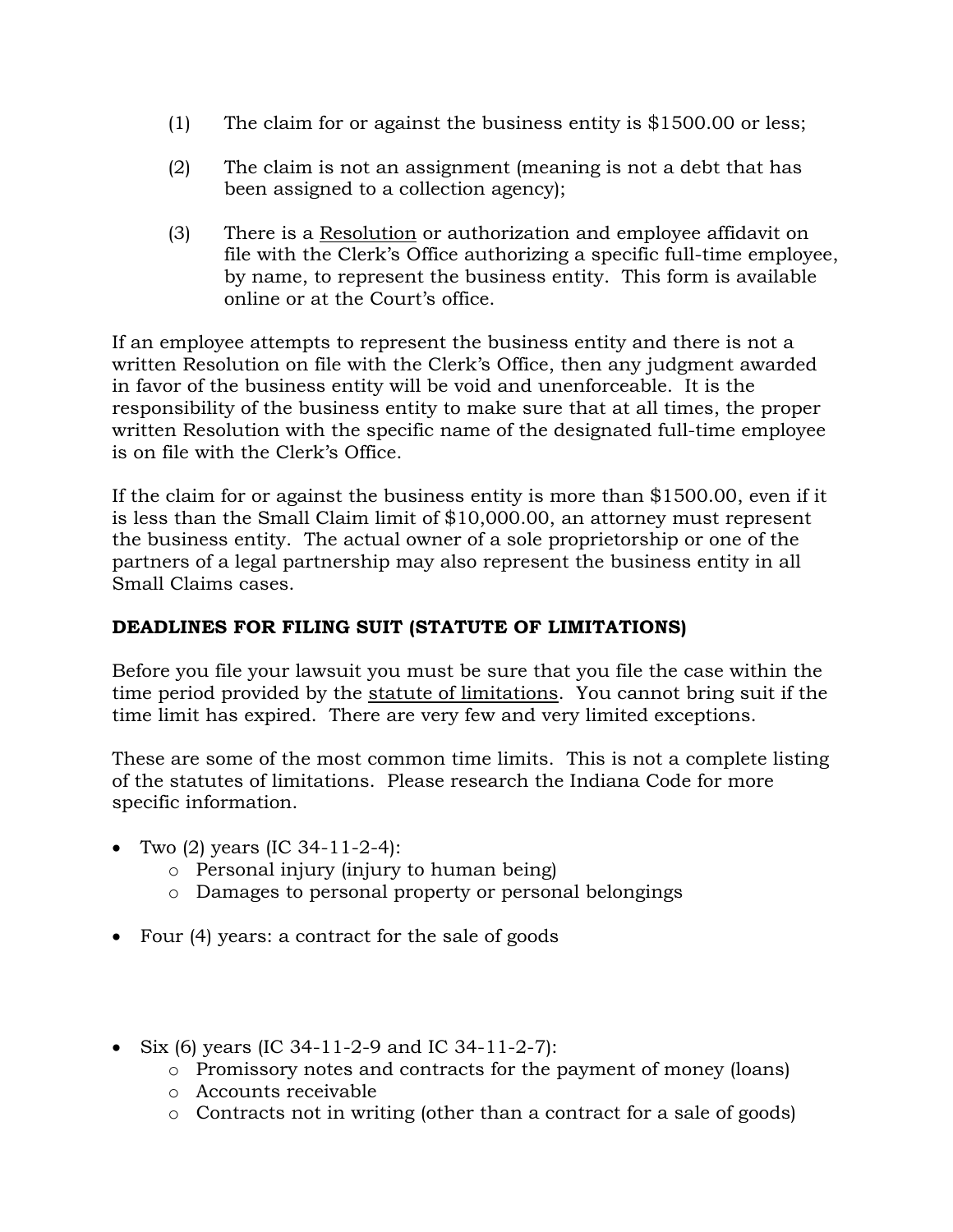- o Rents and use of real estate (landlord-tenant disputes)
- o Damages to real property (real estate)
- o Recovery of personal property
- Ten (10) years (IC 34-11-2-11): written contracts other than for the payment of money

For a contract, whether verbal or written, the time limit begins to run when the contract is breached (broken). For personal injury or damages to property, the time limit begins to run when the when the injury occurs or when the damages happen.

#### **FILING A SMALL CLAIMS CASE**

If you want to file a lawsuit against another person or business, you must follow these rules and steps:

(1) Complete a Notice of Claim form

Briefly, clearly and legibly describe the nature and amount of your claim against the Defendant. You will have an opportunity to explain more fully in Court. This form is available online or at the Clerk's Office.

(2) Attach a copy of any written contract, written agreement, invoice, etc.

If your suit is based on a written contract or a written agreement of any kind, you must attach a copy of the written contract or agreement, lease, account statement, invoice, etc. to your Notice of Claim form.

If your suit is based on an account, you must attach an Affidavit of Debt to your Notice of Claim form. This form is available online or at the Clerk's Office.

(3) Make three (3) copies of the completed Notice of Claim form (front and back) and all attachments. You need one original and three copies.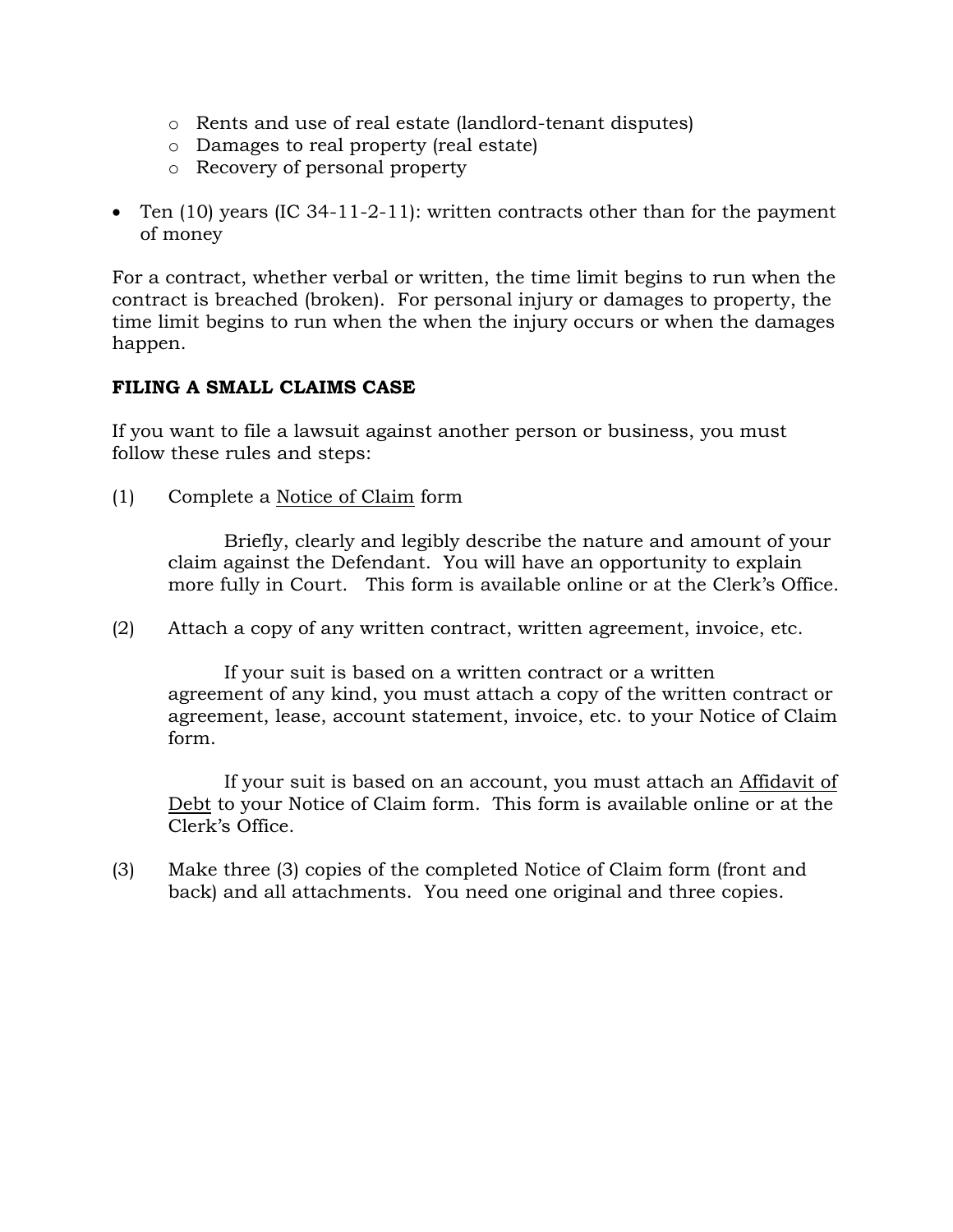(4) Give the Clerk the name (with the correct spelling), current mailing address and telephone number for all Defendants. Include an email address, if you have it.

The Clerk will not accept your Notice of Claim unless you have provided a current mailing address for a Defendant. Without a current mailing address, the Defendant cannot be served and your case cannot move forward.

(5) Decide if you want the Defendant served with your Notice of Claim by the Sheriff or by Certified Mail with a return receipt card.

The Sheriff will take a copy of the Notice of Claim (and the Court Summons) to the physical location of the Defendant's residence address you provided. The Sheriff will give the Notice of Claim and Summons to any adult present at the address. If an adult is not at home to accept the Notice of Claim and Summons, the Sheriff will attach the Notice and Summons to the front door of the Defendant's residence or the common front door of the building which houses the Defendant's residence.

The Sheriff will also mail a copy of the Notice of Claim and Summons to the same address by regular mail. The Sheriff will then file the Return of Service with the Clerk. You can check the online court records to see if your Notice and Summons have been served by the Sheriff. (www.mycase.in.gov then search Court Records).

If your Notice and Summons are served by Certified Mail, the Clerk will issue a green return receipt card for the Defendant to sign showing he/she has been served. If nobody is home when the U.S. mail carrier delivers the Certified Mail and if the Defendant does not respond to the notice left by the U.S. mail carrier to come pick up the Certified Mail, then the Defendant has not been legally and properly served. You can check the online Court records to see if your Notice and Summons have been served by Certified Mail. [\(www.mycase.in.gov](http://www.mycase.in.gov/) then search Court Records).

(6) Pay the filing fee and the service of process fees to the Clerk.

You must pay the fees at the time you file your case. If you win your case, the Defendant will be ordered to repay this money to you. If you do not win your case, this money will not be refunded to you.

In some situations, if you believe you cannot afford to pay the filing fees and service fees, you may file a Verified Motion to Waive Pre-Payment of Filing Fees and Court Costs. This form is available online or at the Clerk's or Court's Office. After reviewing your Motion, the Judge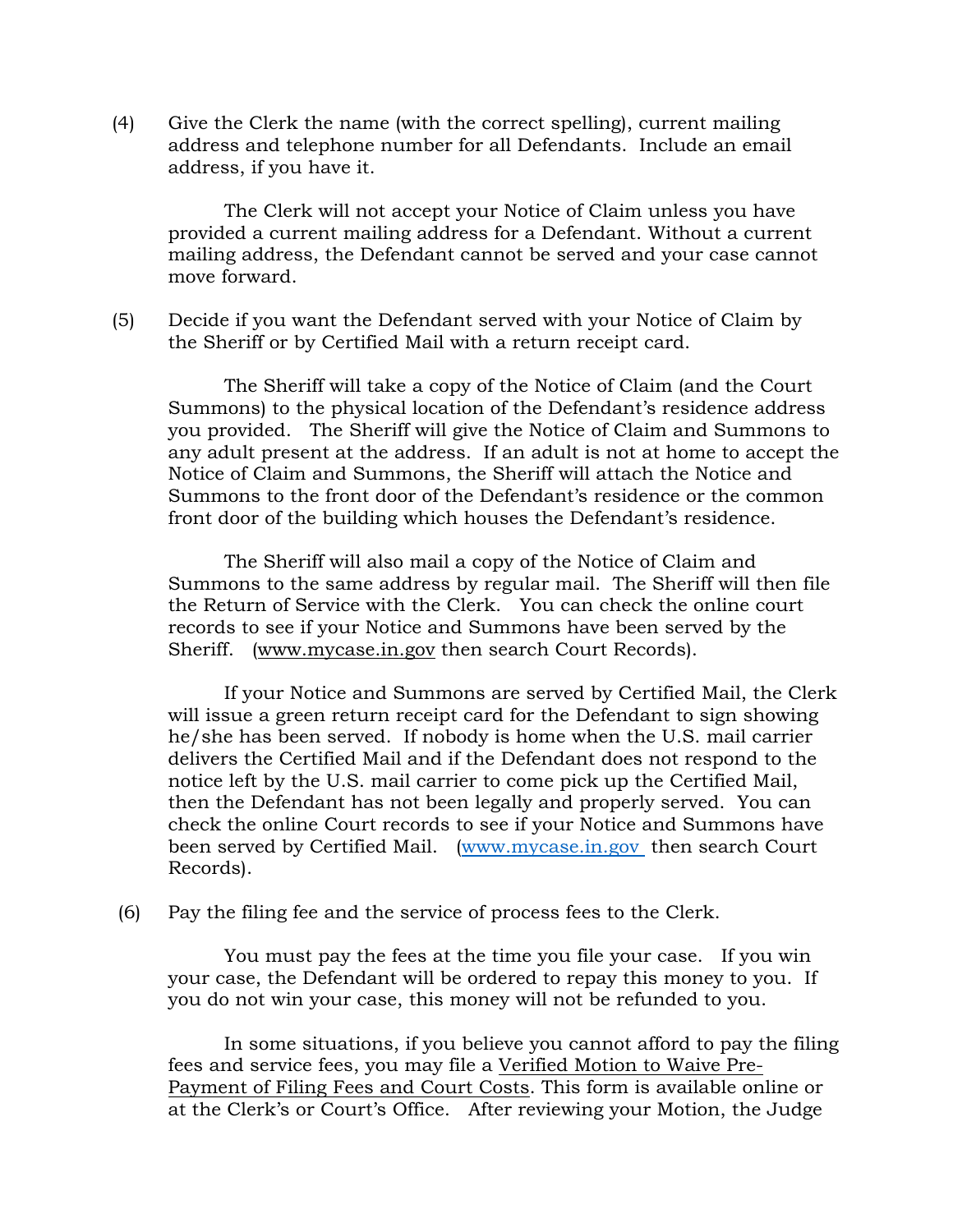may waive all the filing fee or only some of the filing fee or may deny the Motion (which means you must pay the entire filing fee).

(7) Take the original and all three (3) copies of your completed Notice of Claim with attachments to the Court office to obtain a court date.

The Defendant must be served with your Notice and Summons at least ten (10) days before this first court date.

The Clerk will then send your Notice to the Sheriff for personal service or will send your Notice via Certified Mail, depending on which method of service you have chosen and for which you have paid.

If the Sheriff or Clerk is not able to find and serve (notify) the Defendant within this ten (10) day time period, you may either dismiss your case or ask for a continuance to give you more time to find the Defendant and to try again to serve him/her with notice of your lawsuit.

Once you believe you have now found a current mailing address or location for the Defendant, you must start again and complete the same Notice of Claim form. This is now called an Alias Notice of Claim. Use the same Notice of Claim form as you did the first time and just write the word "Alias" at the top.

Again, attach the same documents, if any, as you did with the original Notice of Claim and again make three (3) copies. You will file the Alias Notice of Claim in the same case and cause number as you did the original Notice of Claim. You do not have to pay another filing fee. However, you must pay additional service fees.

You may withdraw or dismiss your claim any time before the trial. But fees paid to the Clerk for filing and service upon the Defendant cannot be refunded.

If you have questions about the procedures you must follow, ask the Clerk or Court staff for help. If you need legal advice, you must talk to an attorney. The Clerk, the Court staff and the Judge can never help you with legal advice including telling you whether or not you should file your case or your chances of winning your case or your counterclaim.

You can always look up your case to see if Motions have been granted and when Orders are completed by the Court at [www.mycase.in.gov.](http://www.tippecanoe.in.gov/) It usually takes about two or five business days from the time an Order is issued by the Judge to when the Order is displayed online.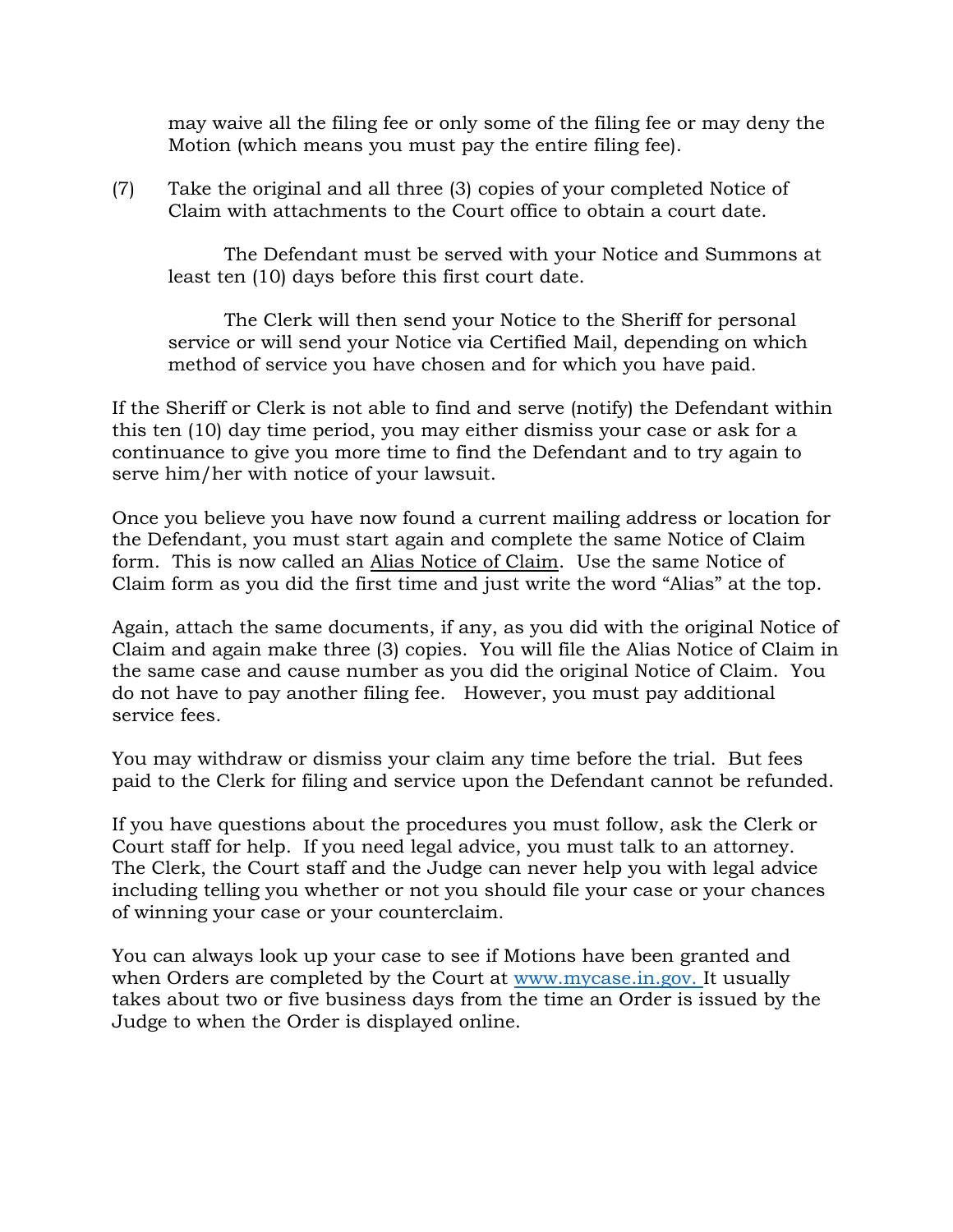#### **COUNTERCLAIMS and THIRD PARTY CLAIMS**

If you are the Defendant and you believe that you have any claim against the Plaintiff, then you may file a counterclaim against the Plaintiff. On your counterclaim, your role then is called the Counter-Plaintiff and the original Plaintiff is called the Counter-Defendant.

You must file your counterclaim with the Clerk so that the Clerk will be able to mail a copy to the Plaintiff in time for the Plaintiff to receive it at least seven (7) days before that first court appearance. If the Plaintiff does not receive the copy of the counterclaim within that time, the Plaintiff may request a continuance (postponement) of the trial date to allow time to prepare to defend against your counterclaim. Complete a Notice of Counterclaim form. The form is available online or at the Court or Clerk's Office.

The Small Claims Court can only consider a counterclaim of \$10,000.00 or less. If you believe the Plaintiff owes you more than \$10,000.00, you may file a written Verified Motion to Transfer to Plenary Docket or For Jury Trial and Affidavit to transfer your case to the Plenary Docket which does hear cases where the amount claimed is more than \$10,000.00. This form is available online or at the Court office.

If your Counterclaim is transferred to the Plenary Docket in Superior Court 4 or in another Tippecanoe County Court, then the Small Claims Rules do not apply. The Plenary Docket requires formal legal procedures and pleadings and strict compliance with all statutes, laws, trial rules and evidence rules.

While you may represent yourself in a Plenary Docket case, it would be very difficult to do so effectively if you are not a trained and licensed attorney. If you choose to represent yourself in a Plenary Docket Court, the Judge cannot give you any special consideration or help because you are not an attorney. Therefore, the Court strongly recommends you hire an attorney for cases you request to transfer to the Plenary Docket.

If you want to keep your counterclaim on the Small Claims Docket, you will waive or give up any amount over \$10,000.00. If you keep your counterclaim on the Small Claims Docket, you cannot later file another case for the rest of your counterclaim that is over \$10,000.00.

If a counterclaim is filed, the Court will hear the Plaintiff's complaint and the Defendant's counterclaim during the same trial and at the same time.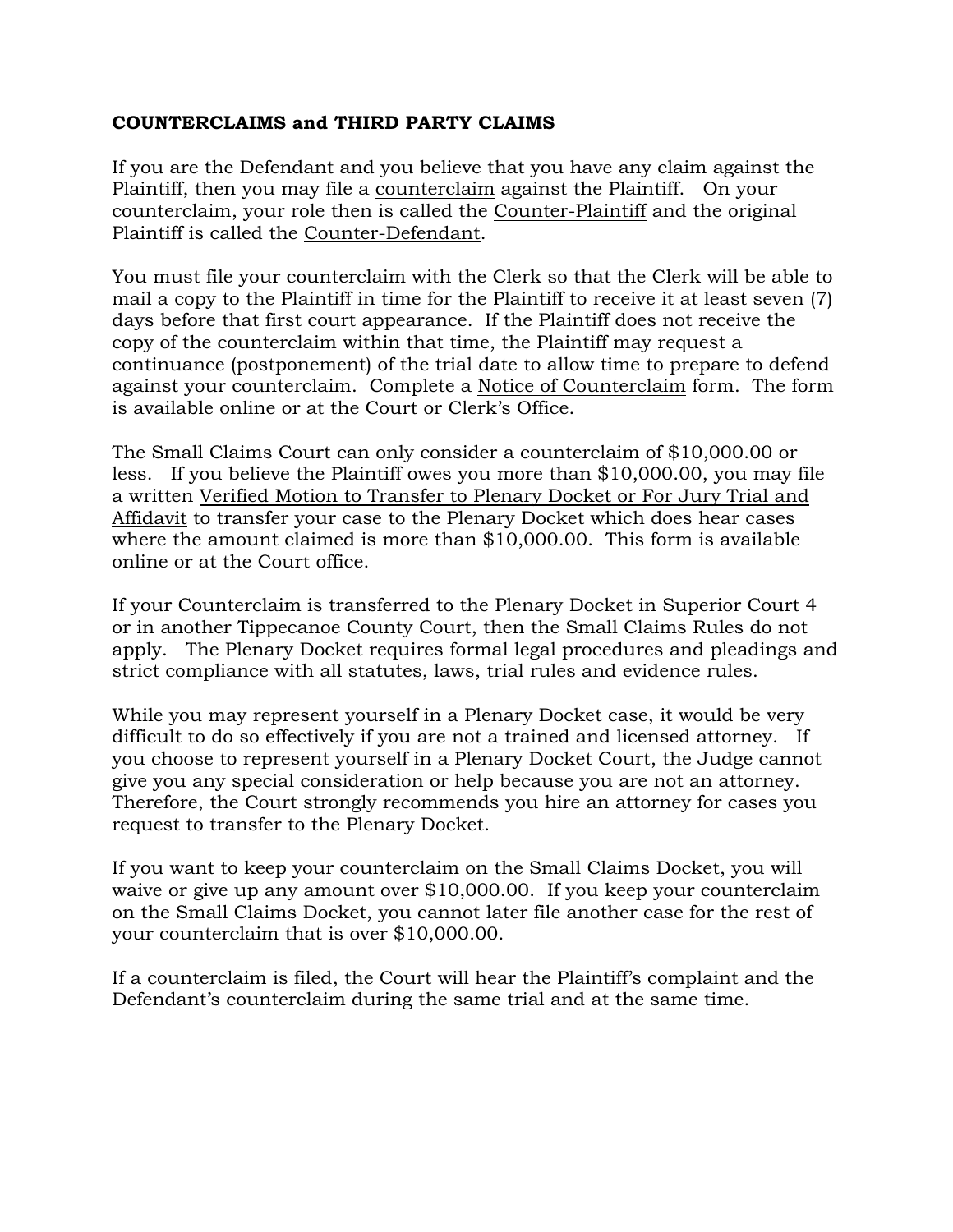As the Defendant, if you believe that somebody else instead of you or in addition to you, may be responsible for all or part of the Plaintiff's claim, you may file a Notice of Third Party Claim and add that other person to the lawsuit.

Complete a Notice of Third Party Claim. Fill out the form naming this other person as the Third-Party Defendant and explain why you believe this person should be responsible for the Plaintiff's claim instead of you or in addition to you. This form is available online or at the Court or Clerk's Office.

#### **SETTLEMENTS AND AGREEMENTS**

It is always best if the parties can reach a mutually agreeable settlement of their case. You may not get everything you ask for or everything you want or think you should get. But a compromise may be more than you will receive if the Judge hears and considers all the evidence presented by both parties.

If the Plaintiff and the Defendant are able to reach an agreement about the dispute before the trial, the parties should put their agreement in writing and have all parties sign the Agreed Judgment. This form is available online and at the Court Office.

The Agreed Judgment may include a money amount owed by one party to the other, any payment arrangements and any agreements for the exchange of or return of property. Once all parties have signed the Agreed Judgment, file the agreement with the Court office. The Judge will then sign and approve the settlement and enter the agreement as the judgment in the case. No trial will be needed.

# **DISCOVERY**

Discovery is the process where parties in a lawsuit exchange information about the claim and defense. This is done before the trial so all parties can be prepared for the trial and nobody is surprised by the information or evidence.

If the other party has information you need to prove or to defend the claim and you cannot get the information from another source, you may ask the Court to order the other party to give this information to you. Both the Plaintiff and the Defendant may make such a request. To do this, you must file a written Verified Motion for Discovery. This form is available online and at the Court Office.

In the Motion, you must: (1) list each specific item or piece of information you are requesting, (2) state why the item or information is necessary, (3) why you have not been able to get the item or information from another source and (4) why you think the other party either has or is capable of getting the item or information.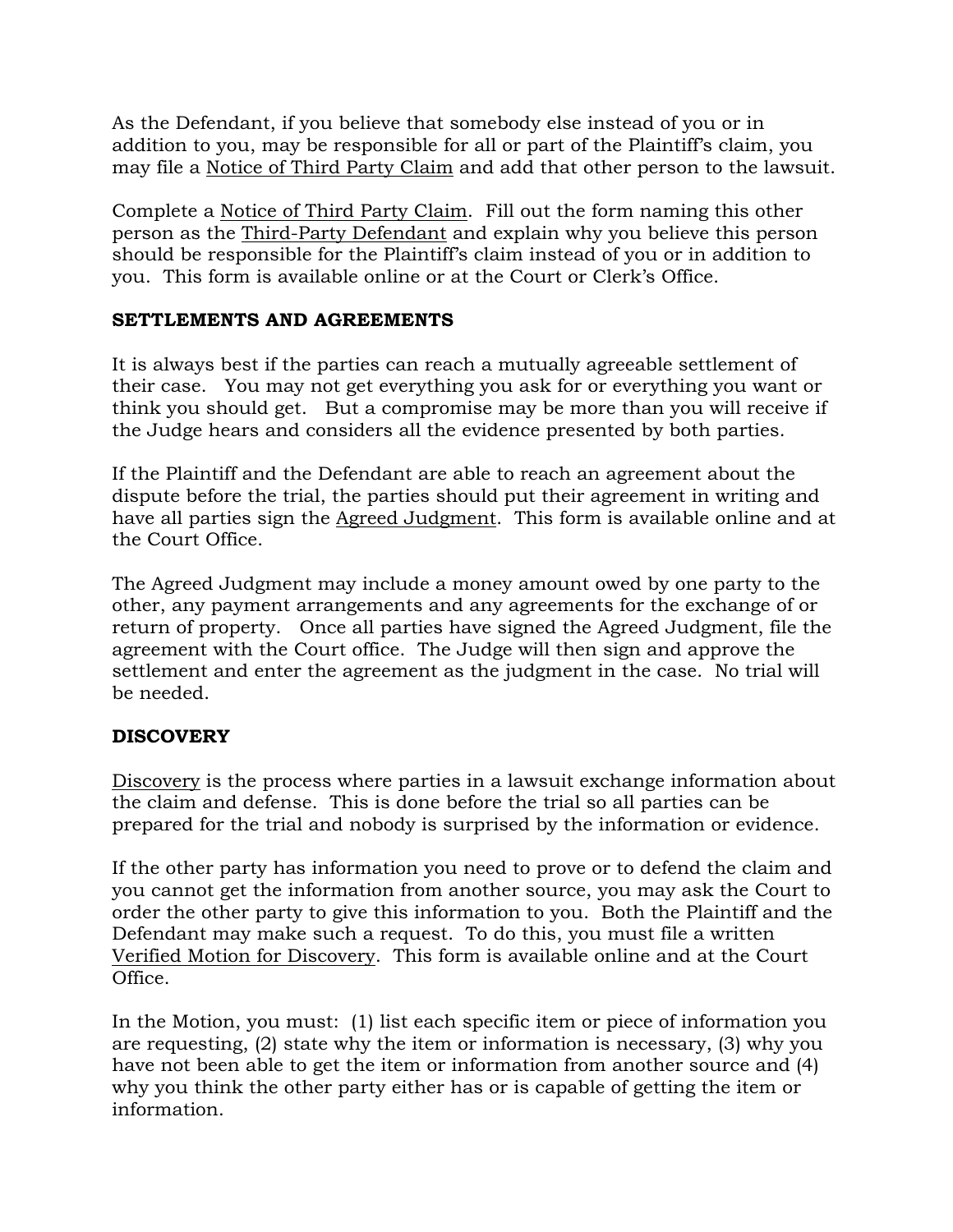A Motion for Discovery will be granted only if you give good reasons for needing the information and only after the other party has been notified of your claim and that you are asking for the information. The Judge may limit the information requested to only that which is absolutely necessary for the particular case.

Either party may also ask the Clerk to issue a *subpoena duces tecum* which is a subpoena (a Court order) to obtain records and documents from a third party (a person or business who is not already a party to the case) who might have information helpful to prove or defend the claim. This form is available online or at the Court office.

If you are served with a Motion for Discovery and you believe you should not be required to provide the information or evidence requested, you may file an Objection to Motion for Discovery. This form is available online or at the Court office.

# **JURY TRIALS**

When a Plaintiff files a claim in Small Claims Court, the Plaintiff automatically waives or gives up the right to a trial by jury. If the Defendant wants a jury trial, he/she must file a written Verified Motion to Transfer to Plenary Docket or For Jury Trial and Affidavit no later than ten (10) days after the Defendant is served with the original Notice of Claim. This form is available online or at the Court Office. The Defendant must also pay the transfer fee to the Clerk.

In some situations, if you believe you cannot afford to pay the transfer fee, you may file a Verified Motion to Waive Pre-Payment of Filing Fees and Court Costs. This form is available online or at the Court or Clerk's Office. After reviewing your Motion, the Judge may waive all the transfer fee or only some of the transfer fee or may deny the Motion (which means you must pay the entire transfer fee).

When filing the Verified Motion to Transfer to Plenary Docket or for Jury Trial and Affidavit, the Affidavit must:

- (1) State that there is a question of fact in the case which requires a jury trial; and
- (2) Explain the specific facts supporting this claim; and
- (3) Verify (state under oath) that the request for a jury trial is made in good faith.

The transfer fee must be paid within ten (10) calendar days after the jury trial request has been granted; otherwise, the party requesting the jury trial has waived the request. This is a strict time limit. If a jury trial request has been granted, it may not be withdrawn or canceled without the agreement of all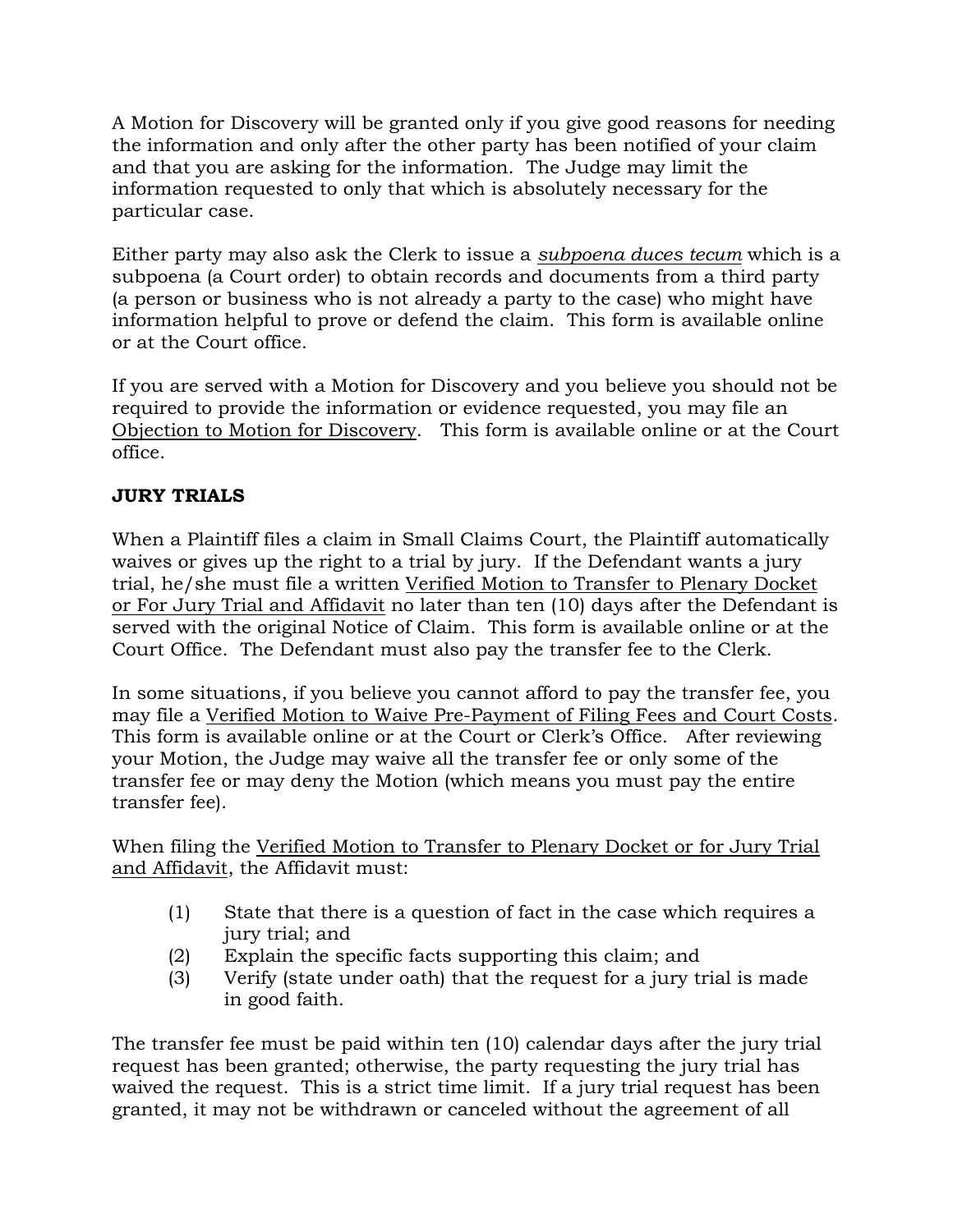parties. If the request for a jury trial is withdrawn after the transfer fee has been paid, this fee is not refundable.

If the Defendant properly requests a trial by jury, the case will lose its status as a Small Claims case and will be transferred to the Court's Plenary Docket.

Again, the Plenary Docket requires formal legal procedures and pleadings and strict compliance with all statutes, laws, trial rules and evidence rules. While you may represent yourself in a Plenary Docket case, it would be very difficult to do so effectively if you are not a trained and licensed attorney. If you choose to represent yourself in a Plenary Docket Court, the Judge cannot give you any special consideration or help because you are not an attorney. Therefore, the Court strongly recommends you hire an attorney for cases you request to transfer to the Plenary Docket.

# **SCHEDULING YOUR FIRST COURT DATE**

Once you have filed your case and paid your filing fees to the Clerk, you will schedule a first court appearance date. This date will depend on what dates and times are available on the Court's schedule. Superior Court 4 and 7 are high volume courts with a specific, regular and busy schedule. Unfortunately, we cannot always accommodate special scheduling requests due to the high volume of cases, both civil and criminal, we must handle each week.

#### **CONTINUANCES**

Continuances (postponements) will only be granted if good cause is shown. If you need to ask for a continuance, you must file a written Verified Motion for Continuance. This form is available online or at the Court Office. The Court does not accept requests to continue the case by telephone or by email.

Each continuance must be specifically approved by the Judge. Merely filing a Verified Motion for Continuance does not mean your Motion will be granted. Parties should appear at all hearings or trials unless specifically told by the Court staff that the case has been continued. Do not rely on anyone else to tell you whether or not your case has been continued.

If a continuance is granted by the Judge, the Court will issue a written Order setting a new date and time for the next court hearing or trial. This Order will be sent by email to all parties at the email address on file with the Court (or by U.S. mail if there is no email address). So it is very important that the Court always have both your correct mailing address and email address and a telephone number. If there is a change in your Court date, even at the last minute, the Court staff will try to contact you by telephone. Except in unusual circumstances, no party will be allowed more than one (1) continuance of the trial date. Small Claims Rule 9(A).

# **YOUR FIRST COURT APPEARANCE**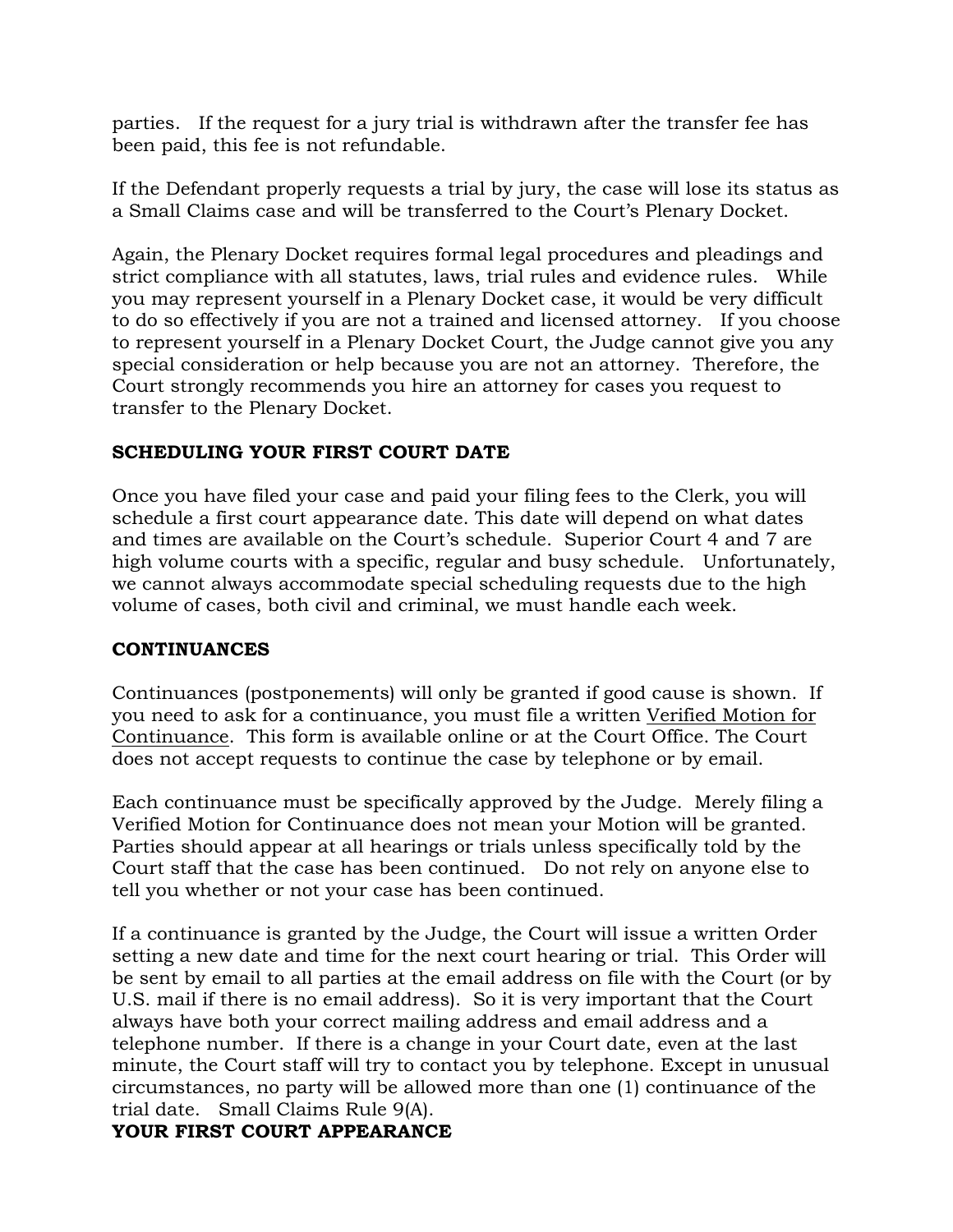At your first Court appearance, assuming the Defendant has been served and appears in Court, the Judge will ask the Defendant if he/she agrees or disagrees that he/she owes you money, etc.

- If you and the Defendant agree that the Defendant owes you money and you agree on the amount owed, an Agreed Judgment will be entered right then. Your case will be done.
- If you and the Defendant do not agree that the Defendant owes you money, etc., then the Judge will likely hear your case (conduct the trial) right then. Both sides need to be prepared for trial at that time with all witnesses present and all paperwork, documents, receipts and evidence.

If the Defendant does not show up for this first court appearance after being property served, then a Default Judgment may be entered. You would still need to prove and document your claim to the Judge so even at your first Court appearance, bring this information with you. See more about Default Judgments on page 20.

# **CHANGE OF JUDGE**

You may request a change of Judge, but strict time limits apply. You must file your written request with the Court within thirty (30) days after suit is filed (Trial Rule 76) or earlier if the trial is set within thirty (30) days after filing suit. Most trials in Small Claims Court will be set earlier than thirty (30) days.

# **TRIAL**

If both parties appear, the trial will be held in an informal, yet orderly, manner. The Judge may have you stand in front of the bench or may have you sit at the tables.

The Plaintiff will present his/her case first. The Plaintiff may do this by testifying on his/her own behalf and also by having other witnesses testify. The Defendant may not interrupt or say anything at all while the Plaintiff is presenting his/her case.

Exhibits and other evidence such as receipts, written leases, photographs or other items to support the Plaintiff's claim for damages may be shown to the Judge. The Defendant will have the opportunity to review all the exhibits and evidence.

The Plaintiff may also call the Defendant to testify. This is not a criminal case so either party can call the other party to testify. Anyone who testifies in Court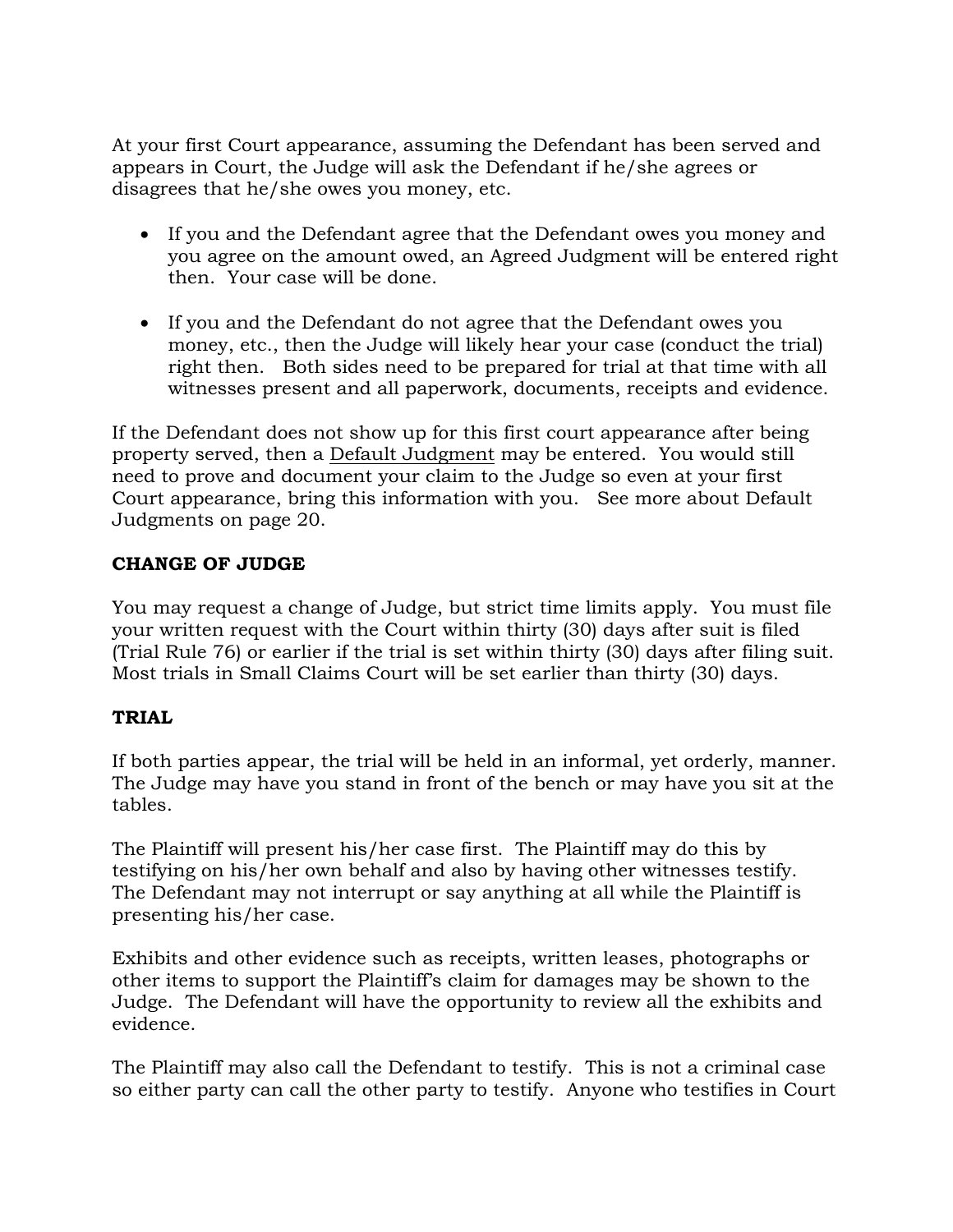will first be sworn (or will affirm) to tell the truth, the whole truth and nothing but the truth.

After the Plaintiff has finished, the Defendant will then present his/her case. The Defendant may also testify, present witnesses and present evidence just as the Plaintiff did. The Plaintiff may not interrupt or say anything at all while the Defendant is presenting his/her case.

During the trial, the Judge may stop at any point to ask questions of any of the parties or witnesses. In addition, the Judge may, with or without a request by either party, inspect scenes or locations involved in the case.

All Court proceedings are audio recorded. It is important that only one person speak at a time. There can be no interruptions. All persons must speak in a loud and clear voice for the recording.

Although the trial is informal, all parties and witnesses are subject to penalties for contempt of Court and perjury. Respectful and courteous behavior is expected and required at all times; both inside and outside the Courtroom.

#### **WITNESSES AND EXHIBITS FOR TRIAL**

Once you have filed or been served with a Small Claims case, you should immediately begin to prepare your case for trial. Write down a clear and concise statement of your claim or your defense. This statement will help you to clarify the facts of your claim or to defend the claim.

Compare your memory of events to any documents or other evidence you may have that support your memory of the events and what each party said. Check, verify and be able to document all relevant dates and events.

Next, gather all documentation and anything else which supports your claim or defends against the claim: (1) records, (2) receipts, (3) canceled checks or money orders, (4) copies of contracts or other written agreements, (5) photos and videos, (6) invoices, (7) estimates of damages and any other items directly related to the case which will help you establish the facts of your story. If there is any doubt, bring it to Court.

For example: Don't forget to bring the subject matter of your claim. If the dry cleaner ruined your favorite coat, bring the coat.

Any and all documents, exhibits and other evidence become part of the Court record of the trial. They cannot be returned. If you want to keep the original documents, bring both the original and two copies. If the Judge is satisfied as to the authenticity of the copies, the copies may be identified and made part of the Court record in place of the original documents.

**How best to present exhibits and evidence at trial**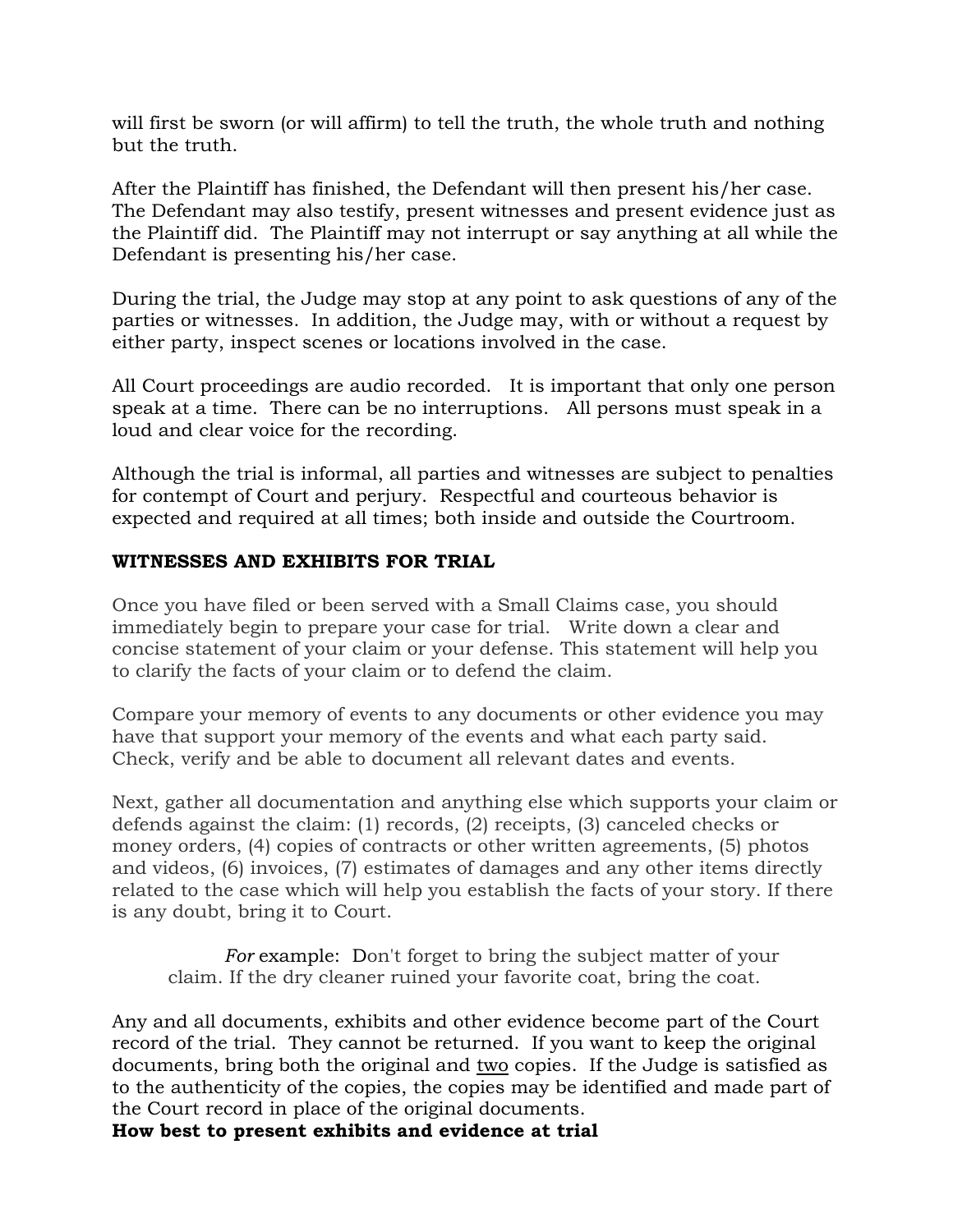Photographs should be printed on real photo quality paper (either 4x6 or 5x7) rather than on regular photocopy paper or stationary. For the best quality, you may want to have your photos printed commercially (for example, at a local pharmacy or other store) rather than using your home printer.

If you have text messages, emails or other electronic communications that you believe are important to your case, you must print these out and have them ready for the Judge. But also bring the necessary electronic device as this will help you to authenticate the photos, emails or text messages.

Showing the Judge your photos, videos, emails or text messages only on your phone, tablet, computer or other electronic device is not helpful. Remember, evidence and exhibits become part of the Court records and cannot be returned. Your phone or other electronic device would then have to be kept by the Court and cannot be returned to you.

If you want to show the Judge a video, you must save the video onto a DVD or other portable storage device. Also, bring a tablet or laptop to be able to play the video in Court during the trial so everyone, including all parties and the Judge, can watch and hear the video at the same time. The Court will not insert or play your DVD or portable storage device with the Court's computers to avoid introducing a virus to the Court's computers. The DVD or portable storage device will become part of the Court record.

# **Getting your witnesses to come to the trial**

Are there are any witnesses who have firsthand knowledge about your claim and your dispute with the other party? People who only know what someone else told them (hearsay) will not be as helpful to your case. Try to get witnesses who know relevant facts because they were there and heard what was said or who actually saw what happened.

The value of witnesses' testimony depends upon the information they have, their expertise, the presence or lack of bias. The testimony of persons who might be biased, such as relatives or people who benefit if you win the case, may not be given as much weight as the testimony of a neutral, disinterested person. But their information may still be helpful to you.

Examples of other people you may to call as witnesses are: (1) the police officer who responded to the scene of the crash, (2) the mechanic who fixed your car, (3) the veterinarian who treated your animal, (4) the workers who made repairs to your house. Think of anyone and everyone who has information and knowledge to help you prove or defend your case.

Once you have determined who your witnesses are, contact them and ask them to relate the story to you as they would before the Judge so that you will not be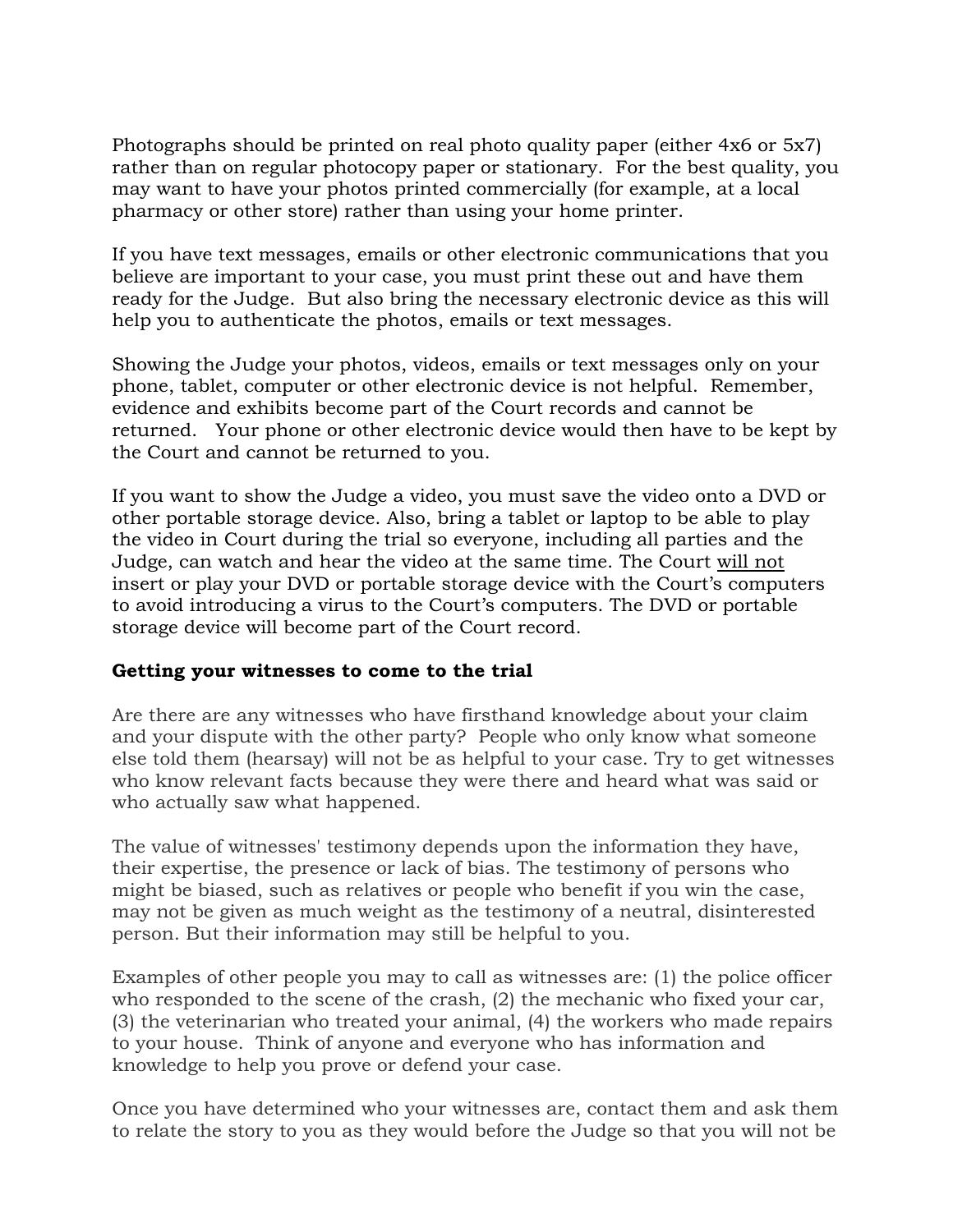surprised by their testimony once you get to Court. If you feel the witnesses will help prove your case, ask them if they will come to Court and tell the Judge what they know about your claim or your defense.

If a witness does not want to appear and testify voluntarily, you may ask the Clerk to issue a subpoena ordering the witness to appear at the trial. You should subpoena your witnesses as soon as you are assigned your trial date. Just as when you needed the Defendant's address to serve your Notice of Claim on the Defendant, you must also provide the Clerk with the correct address for any witness you want served with a subpoena.

Getting your witnesses to come to Court and gathering all the needed exhibits, documents, evidence and papers is your responsibility. Bring everyone and anything and everything you think might be helpful in proving or defending your case.

Be sure all your evidence is well-organized and your case is well-documented. The Judge will not sort through all your papers to help you prove or defend your case. The Judge will not recess the case to another day or wait for you to go retrieve some other paper or document. The Judge cannot telephone missing witnesses.

While the Small Claims Rules are less formal than the Indiana Trial Rules, there are two rules which do apply. Testimony or evidence about offers to settle or compromise are not permitted. It does not matter and will not be considered that the Defendant offered you a lesser amount to settle the case. Insurance coverage or lack of insurance coverage is also not relevant and will not be considered.

Testimony about privileged communication is also not permitted to be offered in Small Claims Courts. Examples of privileged communications are private conversations between legally married spouses, a doctor and patient, an attorney and client, a priest (minister, pastor, rabbi) and congregant.

# **MOTION TO DISMISS**

If the Plaintiff and the Defendant settle the case anytime before the trial or if the Plaintiff does not want to pursue to claim any further, the Plaintiff must file a Motion to Dismiss. This form is available online and at the Court office.

Trial Rule 41(E) requires a Plaintiff to diligently pursue the claim once the claim is filed; the case cannot just remain pending indefinitely. If the Plaintiff fails to diligently pursue and go forward with the case for at least sixty (60) continuous days, the Defendant may file a Verified Motion to Dismiss Pursuant to T.R. 41(E). This form is available online and at the Court office.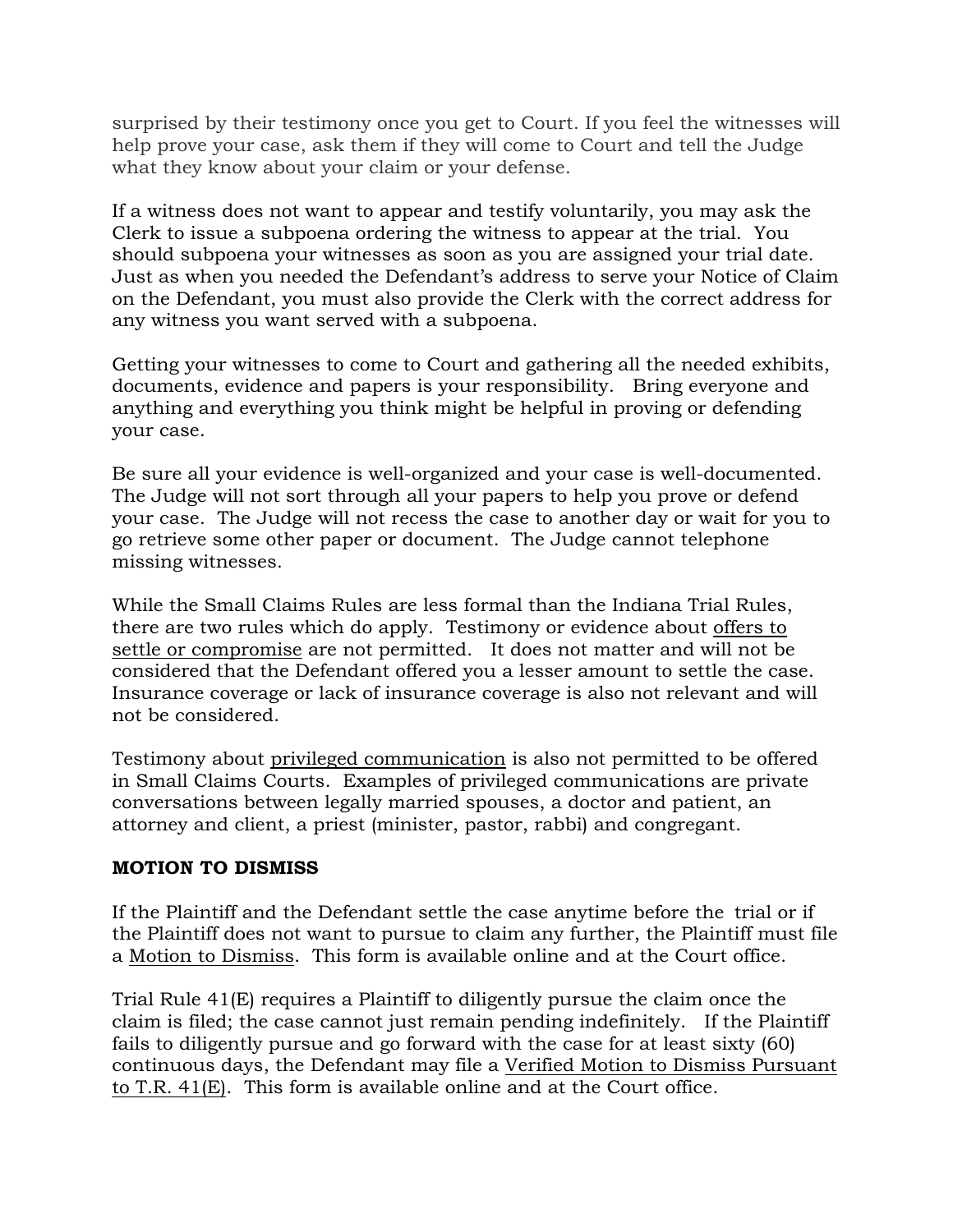If a case is dismissed pursuant T.R. 41(E), the Plaintiff may refile the same case but will have to start all over again and pay another filing fee. The first filing fee and service fees will not be refunded. The refiling of this same case must still be within the applicable statute of limitations as of the date of the refiling.

#### **BURDEN OF PROOF**

The Plaintiff has the burden of proof by a preponderance of the evidence. The Defendant on his/her Counter Claim has that same burden of proof. Preponderance of the evidence means 51% compared to 49% -- more likely than not.

In other words, to win, your evidence has to be more convincing than that of the other party. If each party's evidence is equal-- 50% to 50% -- you will not win.

*For example*: if it is your word against the word of the person you are suing and both of you are equally believable and credible, the Judge must decide the case in favor of the person you are suing because you have not "tipped the scales" past 50%.

The Plaintiff (including the Counter-Plaintiff) must prove two things before the Judge can find in favor of the Plaintiff: (1) Liability and (2) Damages.

**Liability**: The party seeking judgment (Plaintiff or Counter-Plaintiff) must first prove fault --- meaning you must prove the Defendant (or Counter-Defendant) has done something wrong; that he/she is at fault for what happened and so is responsible for causing your damages. If the Plaintiff is not able to prove fault, then the case is over and the Judge will find in favor of the Defendant.

**Damages**: If you prove the other party (Defendant or Counter-Defendant) is at fault or has done something wrong, you must still prove the amount of damages before a judgment may be entered in your favor. The Judge cannot guess or speculate how much the Defendant should pay you for your damages. If you cannot produce satisfactory evidence to show the amount of damages, the Judge cannot award you a judgment.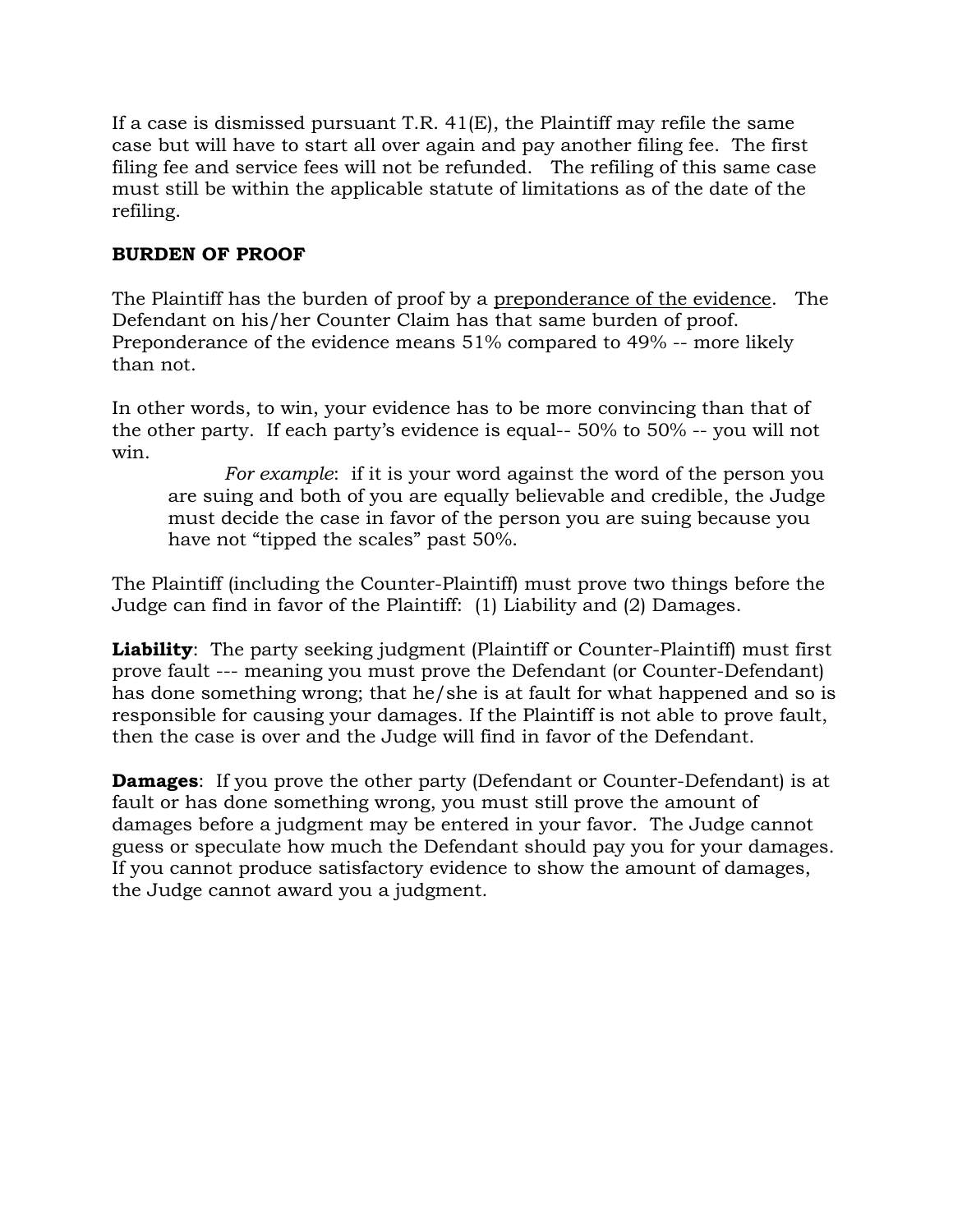#### *Examples of damages include*:

*Personal injury*: If the Defendant's actions caused bodily injury to you for which you received medical treatment, then you may ask the Judge to make the Defendant pay for your hospital bills, doctor bills and other reasonable and necessary medical expenses. This may include your pain and suffering. However, you cannot collect for bills that your insurance company will cover or has already paid.

*Personal property*: If the Defendant's actions caused damage to your personal property like your automobile or other personal belongings, then you may ask the Judge to make the Defendant pay for the repairs. If the personal property is destroyed or "totaled," then the amount of your damages is the "fair market value" of the item at the time of the loss. This does not mean "replacement value" or what it would cost to buy the item new today. If the cost to repair the property is more than the "fair market value," generally, the Judge will only require the Defendant to pay you the "fair market value" of your personal property

*Real property*: If the Defendant's actions caused damage to your home, your real estate or the rental property you own, then you may ask the Judge to make the Defendant pay to restore the real property to how it was before the damage. Damages to the rental property you own might also include the loss of rent for the time you were not able to lease out the property and collect rent because of the damages caused by the Defendant and the time it reasonably took to repair the rental property.

*Breach of contract*. If the Defendant breached your contract, then you may ask the Judge to make the Defendant to pay you for the actual loss you suffered because he/she "broke his promise."

#### **DEFENDANT FAILS TO APPEAR AT TRIAL – DEFAULT JUDGMENT**

If the Defendant does not show up for trial, the Plaintiff can ask for a default judgment against the Defendant. For the Judge to grant the default judgment, the Plaintiff still must prove the following:

- (1) There is a reasonable probability the Defendant was actually served with the Notice of Claim; and.
- (2) So far as the Plaintiff knows, the Defendant: (a) is not on active duty in the military, (b) can read, write and understand the English language, (c) has no legal impairment or physical or mental disability that would keep him/her from attending the trial or that would prevent the Defendant from understanding the nature of the proceedings; and
- (3) The Plaintiff has a valid claim and should recover from the Defendant.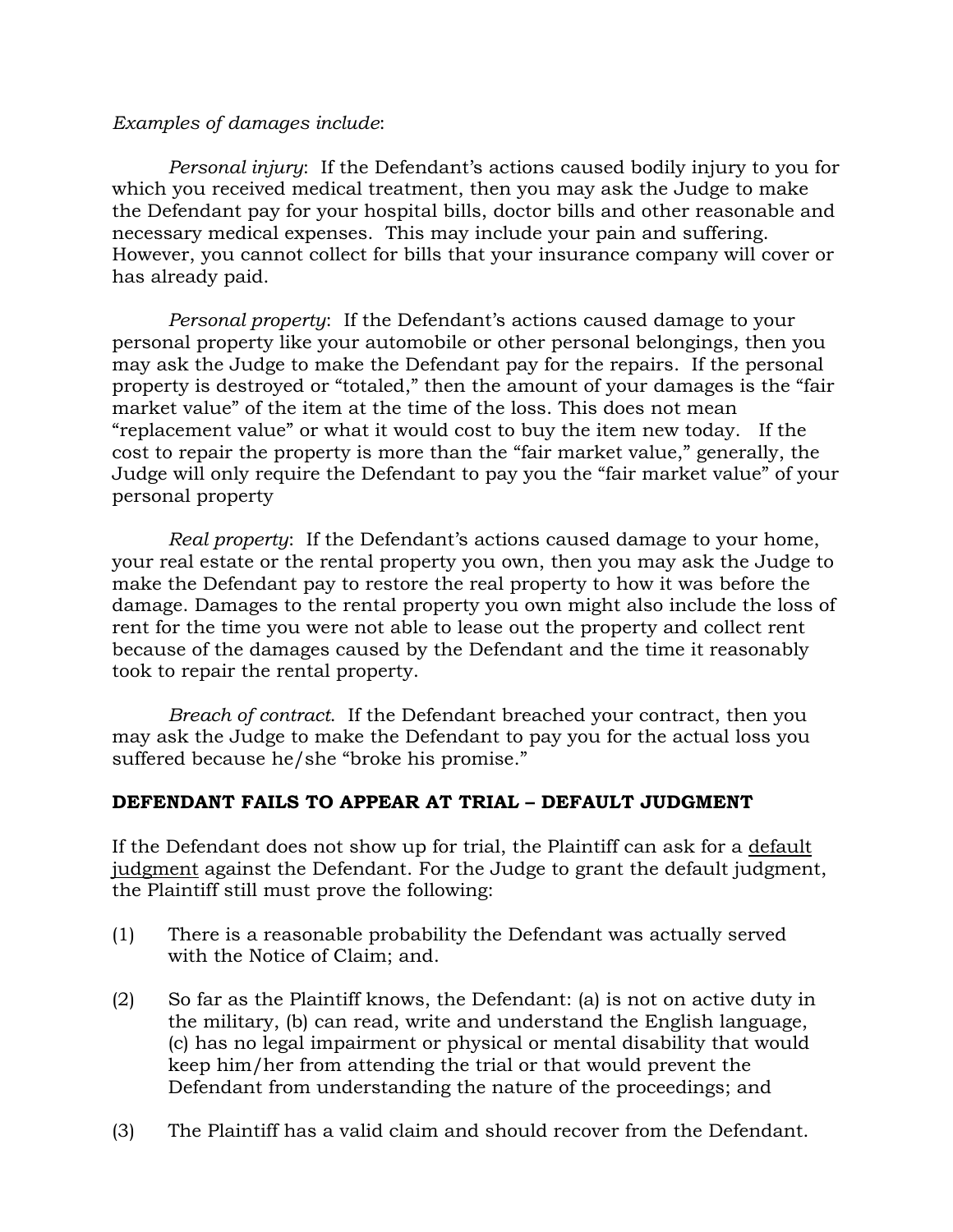The Judge may ask the Plaintiff to testify and to present evidence to prove the claim. You may prepare and have ready an Affidavit for Default Judgment. This form is available online or at the Court office. Small Claims Rule 10(B).

# **PLAINTIFF FAILS TO APPEAR AT TRIAL**

If the Plaintiff fails to appear for trial, the Small Claims Rules provide that the Court may dismiss the case without prejudice. If the claim is dismissed without prejudice, the Plaintiff can refile the claim by starting over, serving the Defendant with a new Notice of Claim and paying another filing fee.

If the Plaintiff fails to appear a second time for trial, the Small Claims Rules provide that the Court may dismiss the claim with prejudice. A dismissal with prejudice will prevent the Plaintiff from ever attempting further action on the same dispute or claim. Small Claims Rule 10(A).

If the Plaintiff fails to appear at trial and the Defendant appears and has filed a counterclaim, the Judge may enter a default judgment against the Plaintiff based on the Defendant's counterclaim, assuming the Defendant satisfies all the requirements for a default judgment. This includes filing an Affidavit for Default Judgment. This form is available online or at the Court office. Small Claims Rule 10(B).

# **VACATING OR SETTING ASIDE A DEFAULT JUDGMENT**

If the Defendant later learns about the default judgment and disagrees with it, he/she may file a Verified Motion Set Aside and Vacate Default Judgment. This usually must be filed within one (1) year of the date the default judgment was entered. This form is available online or at the Court office.

If the Motion is properly filed, the Judge may schedule a court date to consider and hear evidence about the Motion. Or the Judge may rule on the Motion without a hearing. The party requesting the Judge to vacate or overturn the default judgment must show "good cause" for vacating the default judgment.

"Good cause" usually means the Defendant did not get proper service or notice of the filing of the court date. If the Defendant was late to the court hearing, missed the hearing or forgot the date, this is not "good cause" to vacate or set aside a default judgment

If the Judge does vacate the judgment, the case will be scheduled for a new trial on the original claims of the parties just as if the default judgment never happened. Small Claims Rule 10.

If more than one (1) year has passed, the Defendant may still file an action to vacate the original judgment but must do so only by strictly following Trial Rule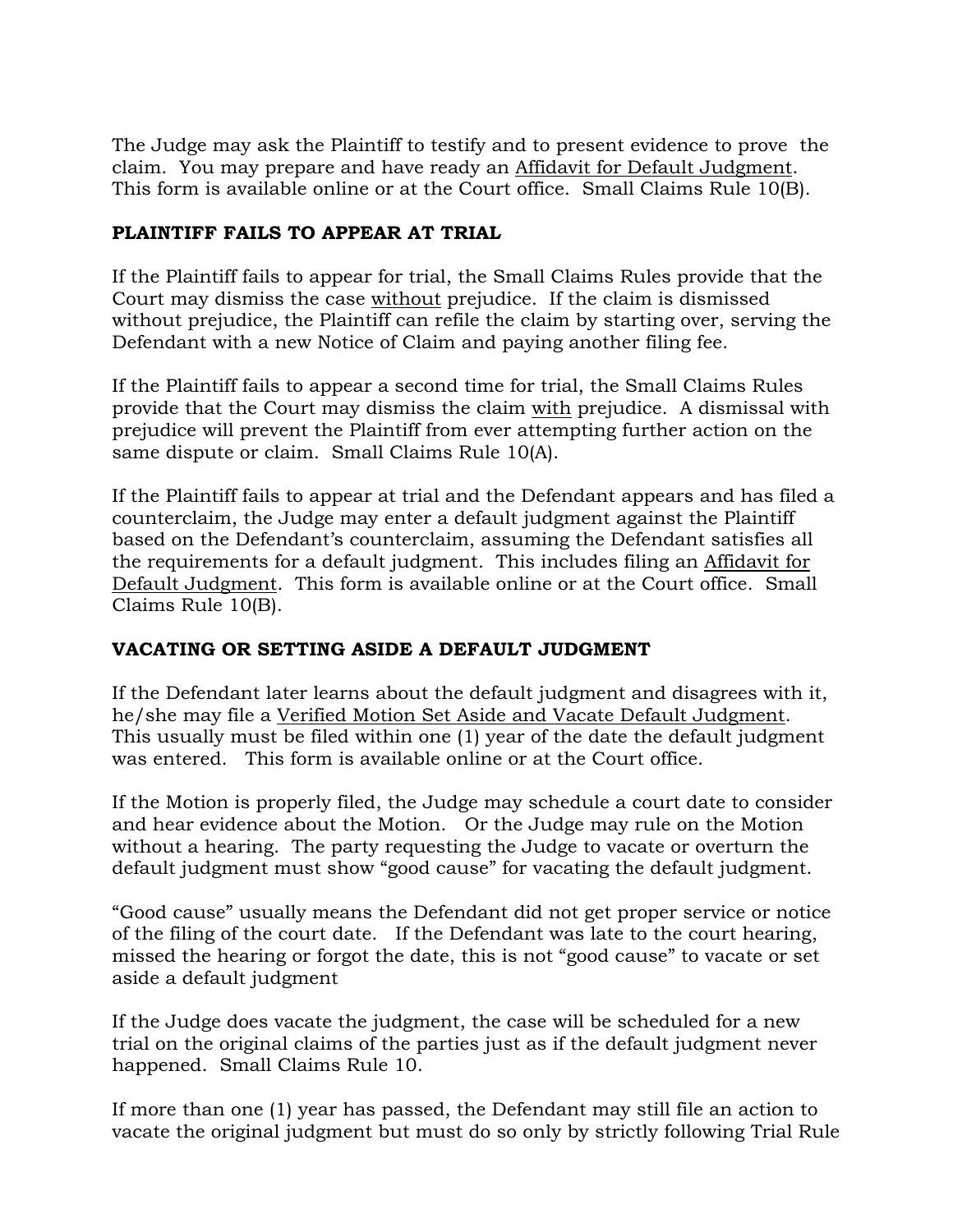60(B) of the Indiana Rules of Trial Procedure. This can be a complicated procedure for which it would best to speak with a lawyer.

#### **JUDGE'S DECISION and JUDGMENT**

The Judge may make a decision at the end of the trial or take the matter under advisement and issue a decision at a later date. In either event, the judgment will be entered into the Court record.

If the Judge announces the decision at the end of the trial, the case is done. The Judge will not consider any more evidence or listen to any more testimony after the decision is announced. Do not argue with the Judge. The Judge's decision is final.

If the Judge takes the matter under advisement, the Judge's written decision will be mailed directly to all the parties or to the attorneys of record if the party is represented by a lawyer. After you receive your copy of the judgment in the mail, do not contact the Court and ask to present more evidence. The Judge cannot consider any more evidence or listen to any more testimony. The Judge's decision is final.

# **APPEAL**

If any of the parties believe the Judge made legal errors when deciding the case, an appeal of the Judge's decision may be taken to the Indiana Court of Appeals. You have thirty (30) days from the date the judgment was entered to file your appeal with the Court of Appeals. This is a strict deadline. Small Claims Rule 11(A).

Due to the complexity of filing an appeal, the party wanting to appeal the Judge's decision should talk to an attorney as soon as possible after the Small Claims Court judgment has been entered.

# **OTHER INFORMATION ABOUT YOUR DAY IN COURT**

- Give yourself extra time to get to the Courthouse and find a place to park. Make sure you do not park where you might get a parking ticket. Parking around the Courthouse Square is limited to two (2) hours. If you get a parking ticket, you must pay your ticket. There are two parking garages near the Courthouse.
- You must pass through security screening, including metal detectors, when entering the Courthouse. Any bags, packages, backpacks, purses, etc. will be searched and inspected. No weapons of any kind are permitted inside the Courthouse.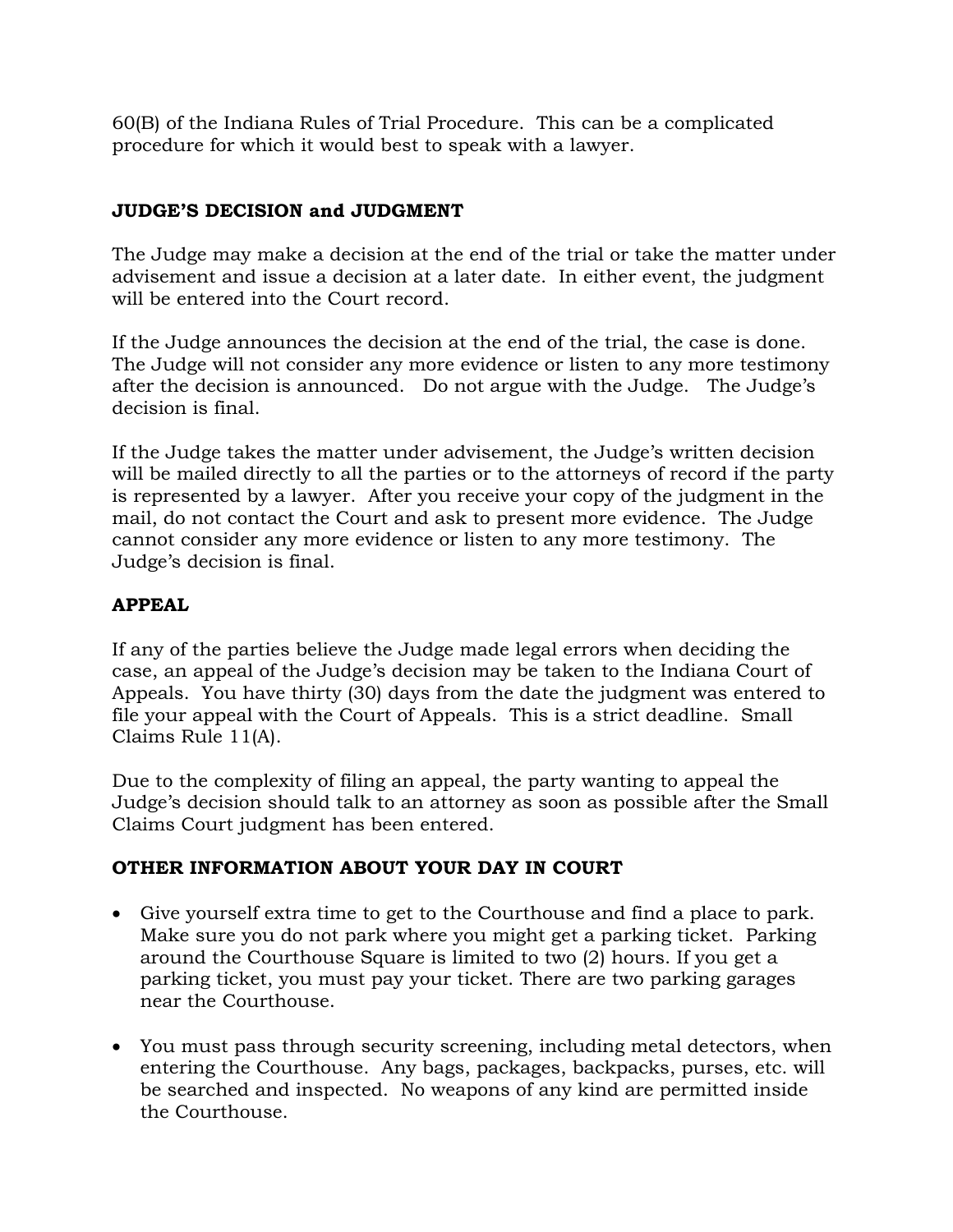- Arrive early for your trial. This will help ease your nervousness and you may have a chance to observe other trials. However, be prepared to wait if the other trials take longer than expected.
- You should dress neatly and appropriately when going to Court. Dress as if you were interviewing for a new job. This shows respect for the Court and the proceedings.
- Cell phones and other recordings devices are not permitted to be used inside any courtroom in Indiana. Power off your phone and keep it in your pocket, purse, backpack, briefcase, etc. Never look at or have your phone in your hands while you are in the courtroom waiting for your case.
- When the Judge enters the courtroom, if you are able, you should stand up and remain standing until the Judge asks all persons to be seated.
- Do not approach the bench or the Court Reporter for any reason. The Judge will call you to come forward at the proper time.
- Refer to the Judge as "Judge" or "Your Honor."
- Be respectful to everyone, including the other party and his/her witnesses.
- The Judge will not expect you to be an accomplished public speaker. Speak candidly and calmly, like you're having a conversation. You know your case or your defense better than anyone. Just tell it like it happened and you will do fine.
- Remain calm at all times. Do not argue with anyone including the other party, the other witnesses or the Judge.
- Do not interrupt anyone. You will get your chance to tell the Judge your side of the story. Be polite and wait for your turn.
- If you need any special arrangements or have any special needs, please notify the Court staff as far in advance as possible. The Court will do all we can to make reasonable accommodations for any special needs you may have including vision and hearing assistance and language interpretation.
- You should not bring small children with you to your trial. You will need to be able to concentrate fully on your case.

# **CHANGE OF ADDRESS OR TELEPHONE NUMBER**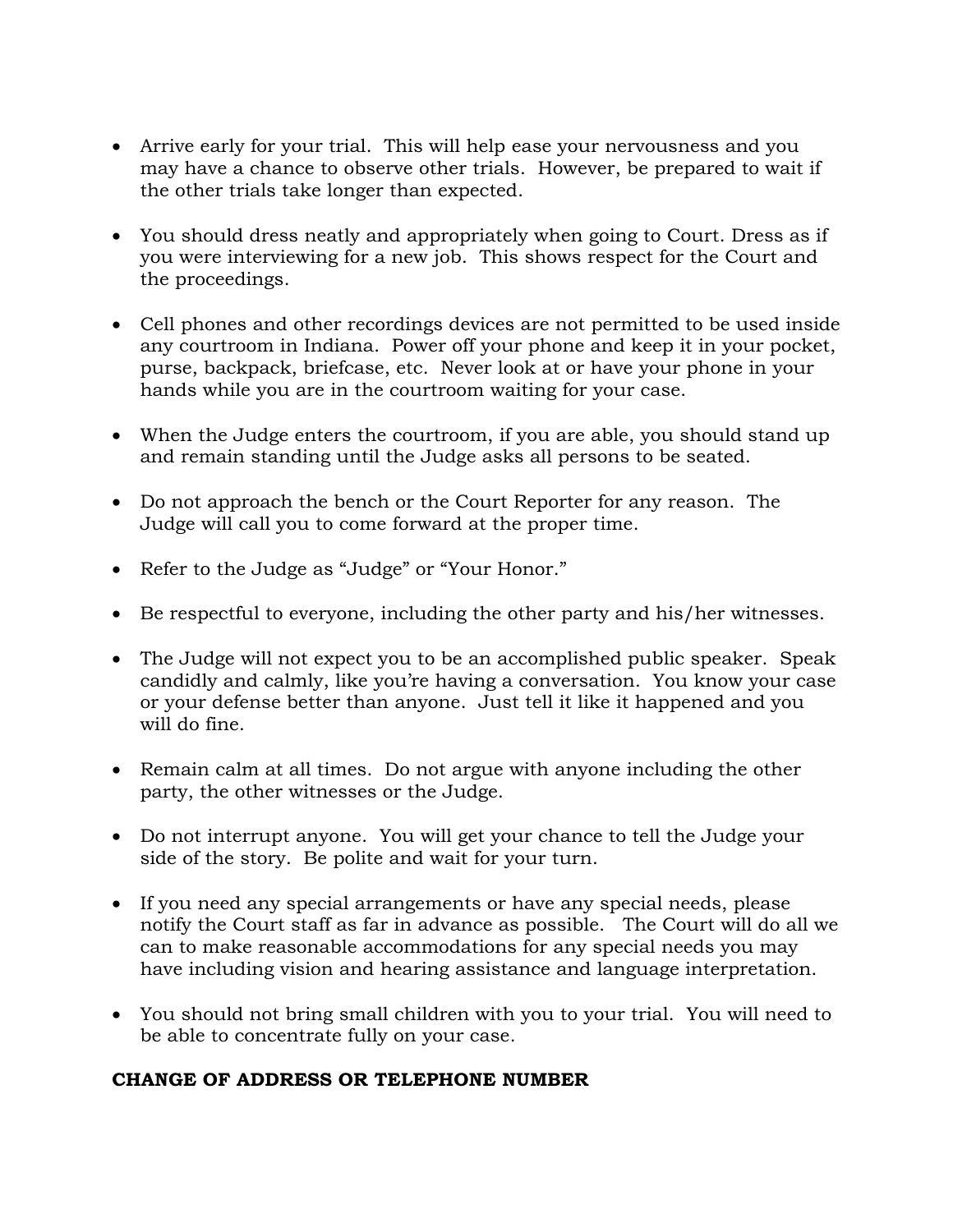If you change your email, mailing address or telephone number after you have become a party to a small claims suit, you must promptly notify the Court in writing of the change by filing a Notice of Change of Address or Telephone Number. We do not accept these changes by telephone. This form is available online or at the Court office.

Notifying the U.S. Postal Service of your forwarding address is not enough. You must personally notify the Court in writing of your old address, your new address and your cause number (79D0X-xxxx-SC-xxxxx). In fact, whenever you call the Court to ask questions about your case, please have your cause number ready.

All notices and orders about your case, including any continuances of the trial date and other upcoming Court dates, will be sent to your email address. If you do not have an email address, you may want to establish one and check your email regularly. If we have a correct telephone number for you, we will attempt to contact you if there are any last minute changes in your Court dates.

If you don't change your email address or your mailing address, the notices and orders will be sent to and served at your old address. If your mail is not returned, the Court will assume you received the notices of any new Court dates. If you are ordered to appear in Court and you do not show up, a writ (civil arrest warrant) may be issued for you to be served by the Sheriff. You will be taken into custody of the Sheriff and brought to Court as soon as possible. So it is very important that the Court always have a correct email address and correct mailing address for you at all times.

You must maintain a correct email address and current mailing address with the Court until the case is completely finished. If a judgment is entered, this means all parties must notify the Court all changes of address until the judgment is paid in full.

# **COLLECTION OF JUDGMENT**

A judgment entered in your favor is a legal decision by the Court that another person owes you money. You are now the Judgment Creditor and the person who owes you money is the Judgment Debtor.

The Judge may order the Debtor to either pay you directly or to pay to the Clerk (who will forward all payments to you). Either way, it is your responsibility to monitor and keep track of payments. If the Debtor makes payments directly to the Creditor, the Debtor should get and keep proper documentation of all payments made.

Collecting this money judgment from the Debtor can be the most difficult, challenging and frustrating part of your Small Claims Court experience. If the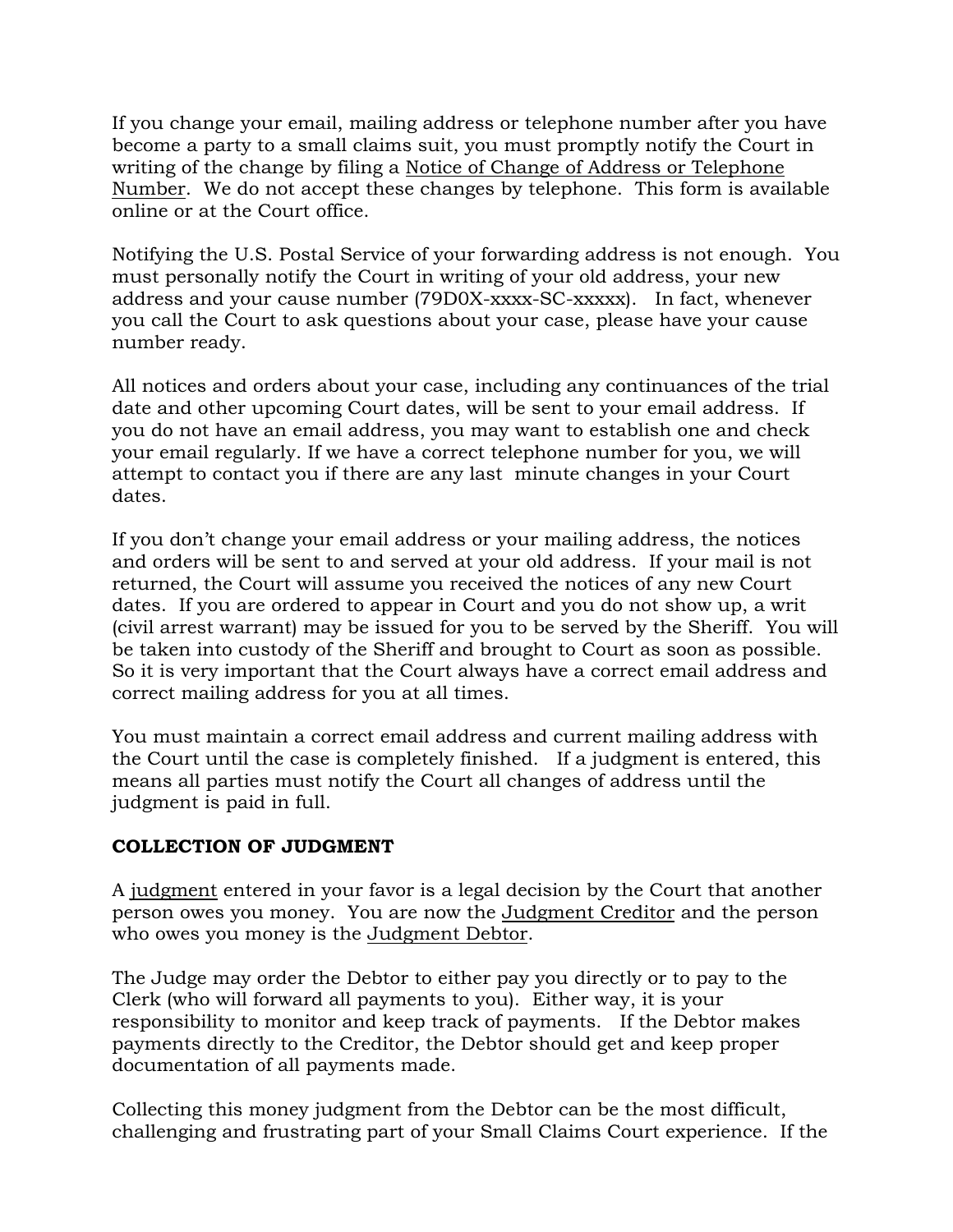Debtor does not voluntarily pay the judgment, it is your responsibility to continue to pursue the Debtor to collect your judgment.

The length of time it will take to collect your judgment will depend upon your diligence and the Debtor's ability to pay. There are attorneys and collection agencies who specialize in collecting judgments. You may want to consider talking with an attorney or collection agency to assist you in collecting your judgment.

# **Judgment Lien on Real Estate**

Your judgment will be recorded in the judgment docket of Tippecanoe County. At the time your judgment is recorded, it then becomes a lien (hold) on any real property owned (not leased or rented) in Tippecanoe County by the Debtor, whether now or in the future.

For your judgment to be a lien on real property in another county in Indiana it must be recorded in that county. Get a certified copy of your judgment from the Clerk's Office in Tippecanoe County and take it to the Clerk's Office in the Indiana county where the Defendant owns real estate. The judgment will then become a lien on the Defendant's real property in that county.

If your Debtor ever sells the real estate upon which your judgment has been filed as a lien, all mortgages must first be paid off. A mortgage has priority, even if your judgment lien is recorded earlier than the mortgage. After the real estate is sold and the mortgages are paid in full, if there is enough equity remaining, any other liens on the real estate are paid in the order they were recorded. If there is not enough equity to pay all the mortgages, your judgment lien will not be paid.

# **Expiration of Judgment**

The judgment itself may be enforced for up to twenty (20) years after its entry. After twenty (20) years, a judgment is presumed to be satisfied under IC 34-1- 2-14. But this presumption of satisfaction is not conclusive and can be rebutted by the Creditor.

After ten (10) years, the judgment lien against the real property will expire. However, you can renew the lien against real estate for another ten (10) years by bringing an action on a judgment within the ten (10) year statute of limitations found in IC 34-1-2-2(6) and before the lien expires.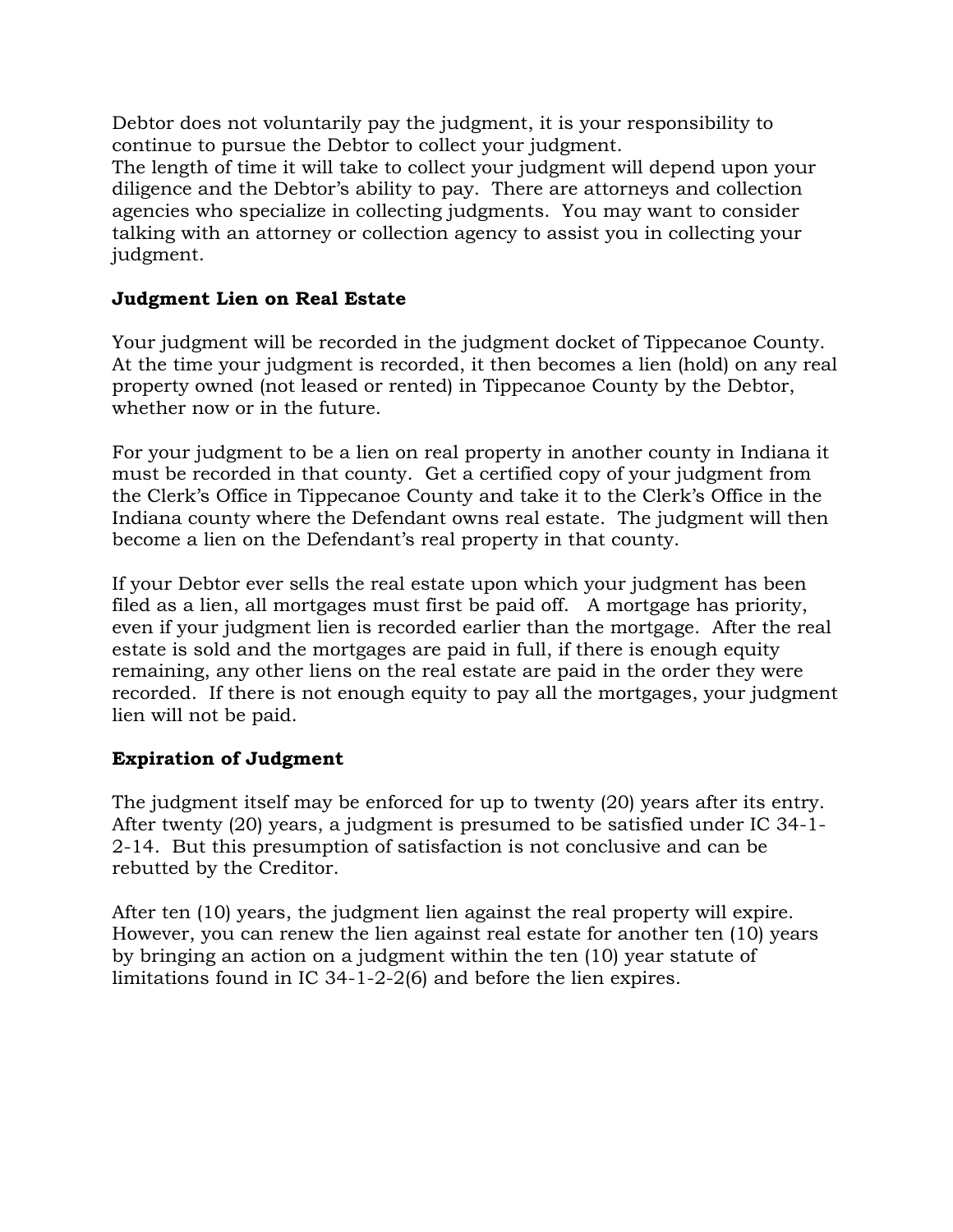#### **Proceedings Supplemental**

If the Debtor has not paid the judgment or stops making payments on the Judgement, you can bring the Debtor back to the Court to ask the Court to enforce the judgment. The first step in attempting to collect is to file a Verified Motion for Proceedings Supplemental. This action is filed in the same case and under the same cause number as your judgment. This form is available online or at the Court office.

When a Proceedings Supplemental is filed, an Order to Appear will be served either by Sheriff or by Certified Mail (or both) at the Debtor's last known address. You must pay another service fee to have this Order to Appear served. This Order to Appear requires the Debtor to appear in Court and answer your questions under oath about his/her assets, bank accounts, expenses, income, employment and ability to pay.

If the Debtor cannot be found to be served with the Order to Appear for the Proceedings Supplemental hearing, then no further action can be taken by the Court. The case will be continued without any new dates to allow you more time to find the Debtor and to serve him/her with the Verified Motion for Proceedings Supplemental and Order to Appear for the proceedings supplemental hearing. If the Motion and Order to Appear are to be served by the Sheriff, another service fee must be paid.

At the hearing, the Judge may order any of the following:

- (1) The Debtor to answer your questions under oath about his/her current address, employment status, sources of income, other financial debts owed, money owed by others to the Debtor, real estate, bank accounts and other assets in the Debtor's name, etc. that may be used to satisfy the judgment
- (2) The Debtor to return to Court sometime in the future to provide additional information on his/her ability to pay
- (3) A garnishment of the Debtor's wages or other earnings
- (4) Execution (enforcement) against the Debtor's personal property including bank accounts

If the Debtor is served with notice of the Proceedings Supplemental hearing and does not appear as ordered, the Court will then issue the Debtor a notice for a Show Cause hearing and order the Debtor to explain why he/she should not be held in contempt for disobeying the Court's order to appear for the Proceedings Supplemental hearing.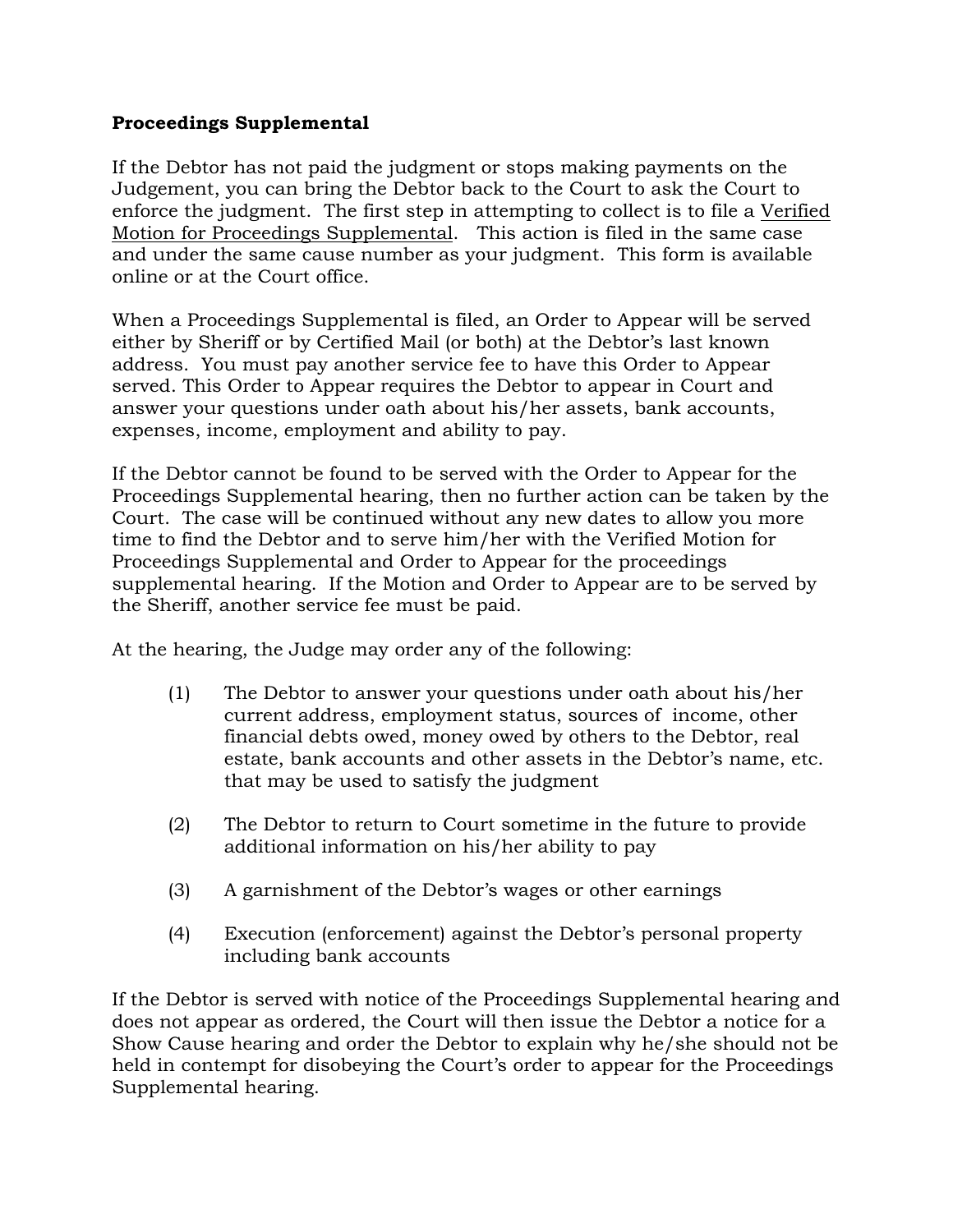If the Debtor then does not appear for the Show Cause hearing, the Court may issue a writ of body attachment. A writ is similar to a criminal arrest warrant but is issued in a civil case for not appearing in Court as ordered by the Judge. Writs are not issued because the Debtor owes money; writs are only issued because the Debtor failed to appear in Court as ordered.

Before a writ can be issued, the Creditor must provide the Court with the Debtor's date of birth, Social Security number or driver's license number. Without this identifying information, the writ will not be issued.

Any law enforcement officer can serve a civil writ. If the Debtor is located, he/she will taken into custody until the cash bond set by the Judge is posted or he/she is seen by a judicial officer and a new Court date is scheduled. Any cash bond that is posted by the Debtor will be applied to the judgment.

The Judgment Creditor can regularly file Proceedings Supplemental and the Judgment Debtor be ordered back to court until the judgment is paid in full.

#### **Garnishment**

Garnishment is a court order requiring a person (usually an employer) who owes money to the Debtor to pay some of that money to you instead. The vast majority of garnishments are for wages and salary earned by the Debtor at a job where the Debtor is an employee.

To obtain a Final Order in Garnishment (FOG), you must first find out where the Debtor works. This is information you must obtain and furnish to the Court.

If you have information about where or for whom the Debtor possibly works, check the appropriate box on the Verified Motion for Proceedings Supplemental and the Court will issue Interrogatories to Employer (Garnishee Defendant) of Judgment Debtor to the possible employer to verify if the Debtor is employed. This form is available online and at the Court office.

Two copies of the Interrogatories to Employer (Garnisheee Defendant) of Judgment Debtor must be attached to the Verified Motion for Proceedings Supplemental that is issued to the possible employer: one on green paper and one on white paper.

Green: The employer will include the Debtor's Social Security Number but this copy is excluded from public access.

White: The employer will not include the Debtor's Social Security number and this copy is part of the public record in the case file.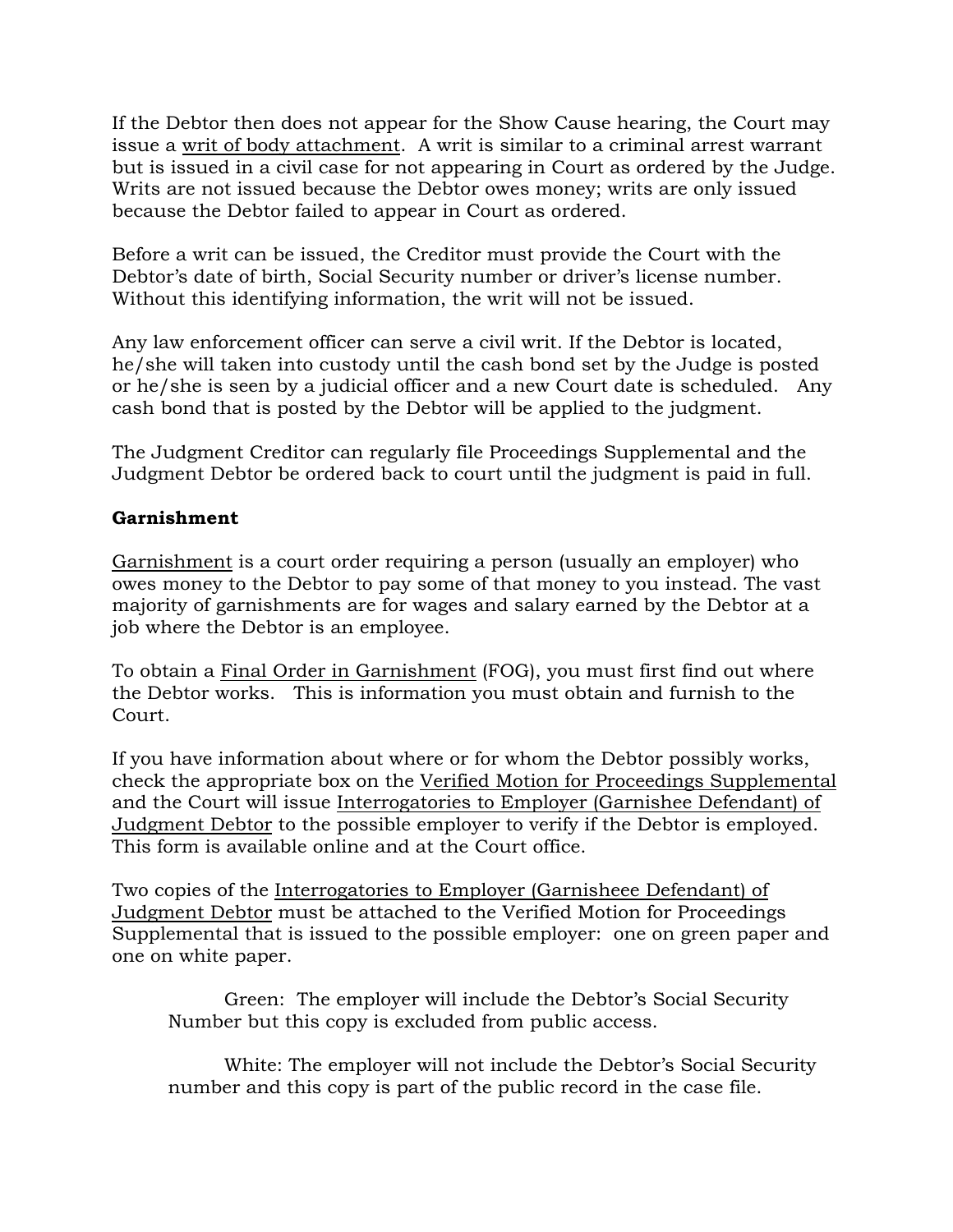Only one civil garnishment can be applied at one time. It is important to "get in line" because garnishment orders are paid in the order they are received by the employer. If the Debtor changes jobs, you will have start again and ask for a new Final Order of Garnishment order to be issued to the new employer.

The law also limits the total amount of money that can be garnished at the same time. Also, money owed for child support or for taxes always has priority over garnishments of civil judgments even if your judgment was entered first.

The Court can determine from the answers to the Interrogatories whether the Debtor has wages which can be garnished.

There is a precise formula for calculating how much of a Debtor's wages or salary may be garnished. IC 24-4.5-5-105(2) and (3). The garnishment is calculated using disposable earnings (i.e., after all taxes have been deducted but before any other deductions like insurance premiums, retirement contributions, union dues, charitable contributions).

The maximum amount that may be garnished is the lesser of:

- (1) 25% of disposable earnings for a week OR –
- (2) The amount by which disposable earnings for a week exceed thirty (30) times the federal minimum hourly wage (currently equal to  $$7.25 \times 30 = $217.50$  per week)

*For example*: if the Debtor's weekly disposable earnings are \$250.00:

- $(1)$  25% of \$250.00 = \$62.50
- (2) All wages exceeding \$217.50 (\$250.00 \$217.50) = \$32.50

Because all wages exceeding \$217.50 (\$32.50) is less than 25% of disposable earnings (\$62.50), under this example, the Debtor's wages may only be garnished up to a maximum of \$32.50 per week.

If the Debtor is self-employed or works as contract labor, he/she may not be receiving a regular paycheck. Instead, you may try to discover who owes the Debtor money for work the Debtor has performed. These are assets you may be able to attach (lay claim to) to collect your judgment. However, again this is a complicated process for which you may want to consult an attorney.

#### **Execution against Personal Property**

Execution against personal property is a legal procedure for the Court to issue an order permitting you to take possession of the Debtor's personal property or other personal assets (*for example*: jewelry, tools, motor vehicles, musical instruments, audio/visual equipment and other personal belongings). These personal assets can be sold and the proceeds from the sale used to pay towards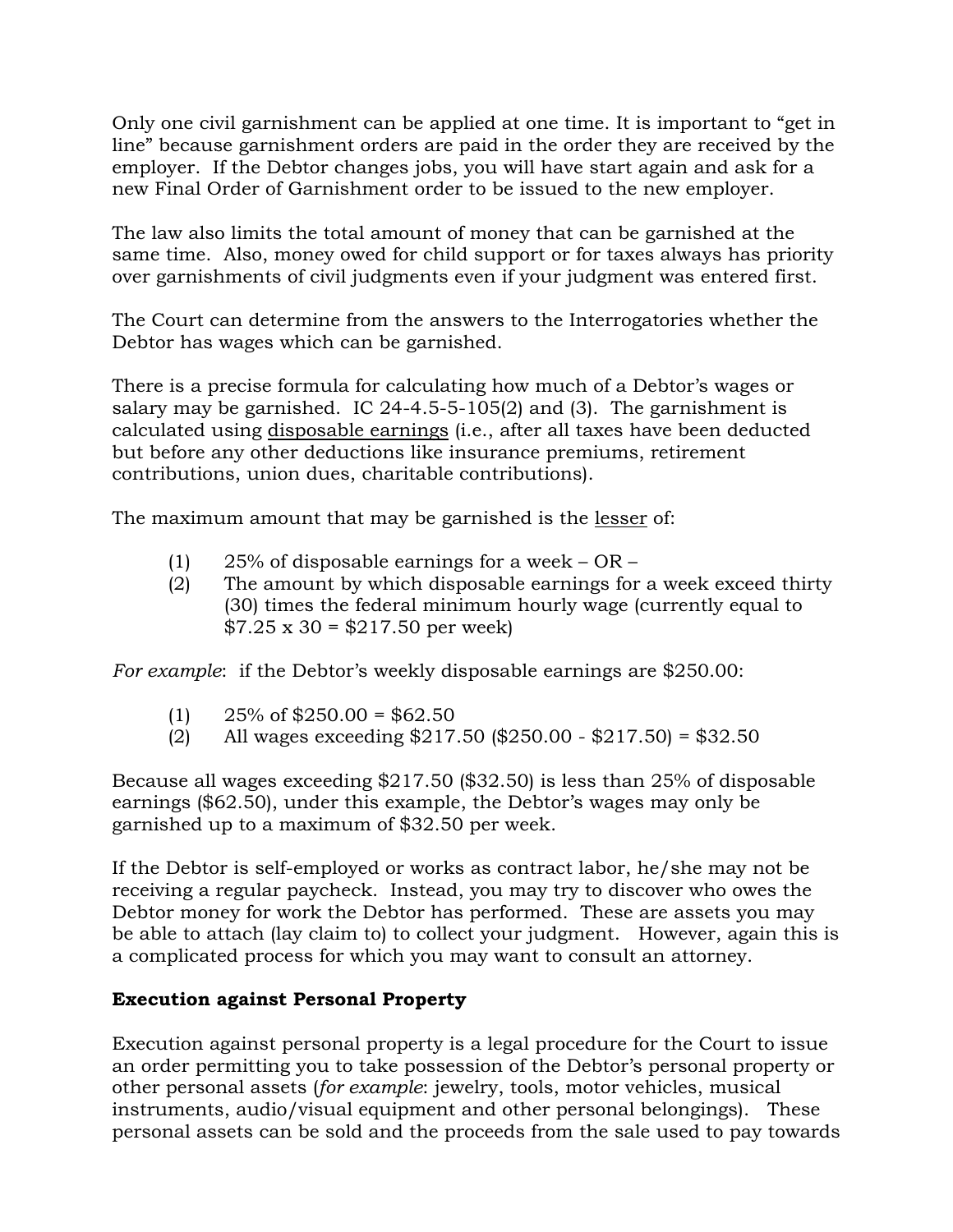the judgment. This method of collection is strictly controlled by statute and subject to many exemptions. For that reason, you may want to talk with an attorney if you think execution against personal property might be worthwhile.

#### **Execution against Bank Accounts and Tax Refunds**

If the debtor has funds in a bank account (e.g., checking, savings. money market, etc.), Indiana law permits the Creditor to request a Final Order in Garnishment for any bank account in the name of the Debtor. This includes joint accounts for which the Debtor is one of the account holders.

To obtain a Final Order in Garnishment against the Debtor's bank account, you must first find out where the Debtor does his/her banking or has bank accounts. This is information you must obtain and furnish to the Court.

If you have information about where the Debtor possibly has bank accounts, check the appropriate box on the Verified Motion for Proceedings Supplemental and the Court will issue Interrogatories to Financial Institution (Garnishee Defendant) of Judgment Debtor to the financial institutions who might hold an account in the Debtor's name. This form is available online and at the Court office.

Two copies of the Interrogatories to Financial Institution (Garnisheee Defendant) of Judgment Debtor must be attached to the Verified Motion for Proceedings Supplemental that is issued to the financial institution: one on green paper and one on white paper.

Green: The financial institution will include the Debtor's full account numbers but this copy is excluded from public access.

White: The financial institution will only include the last four digits of the Debtor's account numbers and this copy is part of the public record in the case file.

IC 28-9-3-4 requires the Creditor to follow certain steps to be able to obtain a Final Order in Garnishment that requires a financial institution to "freeze" or place a "hold" on the funds in the bank account. This method of collection is strictly controlled by statute and subject to many exemptions and exceptions.

If the Debtor does have an account at that financial institution, the issuance of the Interrogatories to Financial Institution (Garnishee Defendant) of Judgment Debtor will result in the account being frozen and a "hold" placed on the account.

If the Debtor believes some or all of the funds on deposit in an account are exempt and should be released, the Debtor may file a Notice of Exemption Rights – Verified Request for Hearing. The Creditor must include this form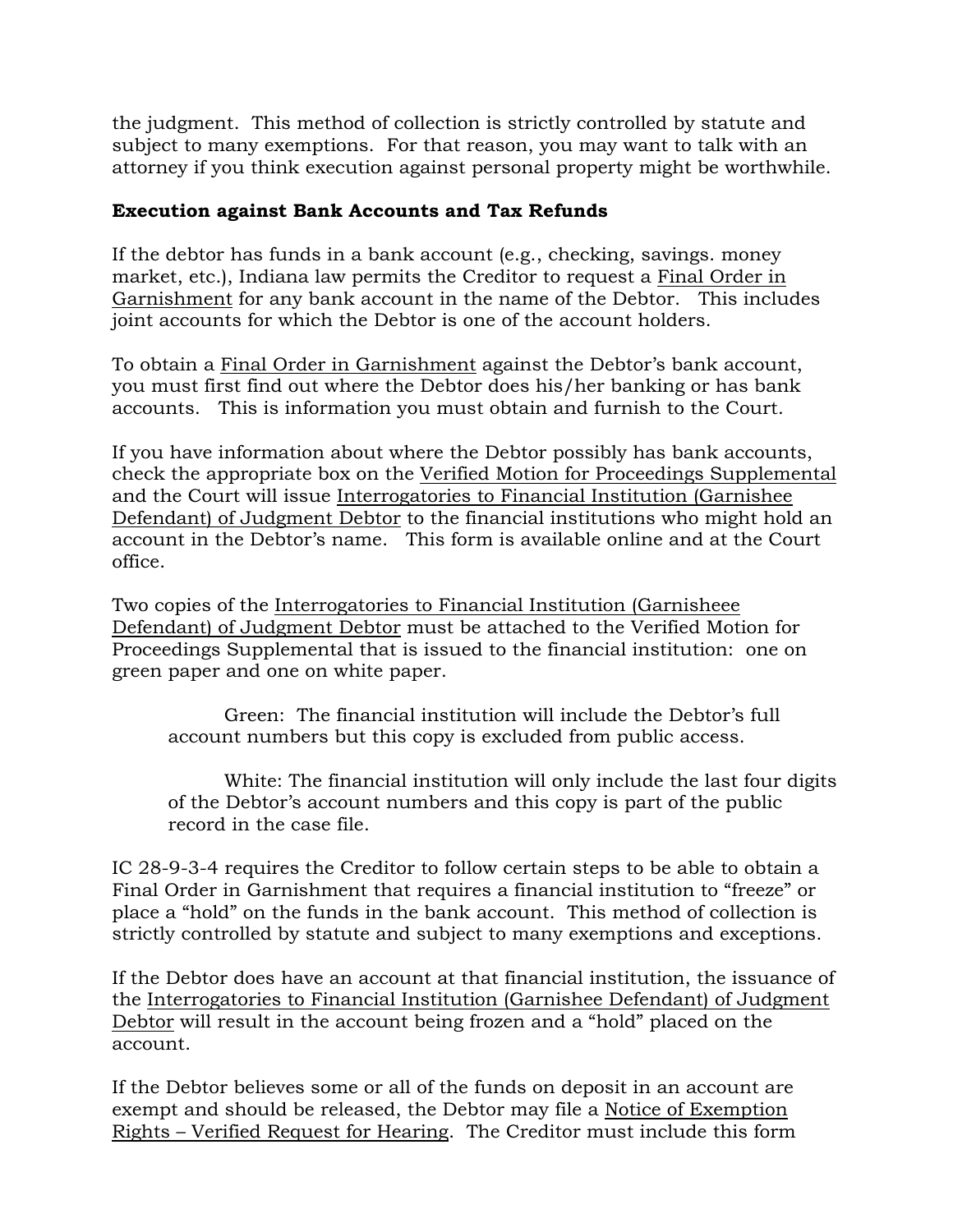with the copy of the Verified Motion for Proceedings Supplemental and the Interrogatories to Financial Institution (Garnishee Defendant) of Judgment Debtor that you serve the Debtor. Also see Notice of Exemption Rights below. Currently, Indiana law does not permit individuals to garnish or attach any income tax refunds to satisfy a civil judgment.

# **Other Information about Collection of the Judgment**

If the Debtor dies before the judgment is paid in full, you must file a claim against the Debtor's estate. This is a separate action that is filed in the Circuit Court if an estate has been opened. It does not happen in Small Claims Court.

If the Debtor files bankruptcy and your judgment is listed in the bankruptcy petition, the Court is required by Federal law to stop all collection proceedings. In that case, your only remedy is in Bankruptcy Court.

#### **NOTICE OF EXEMPTION RIGHTS**

Not all of the Debtor's income is available to be garnished to satisfy a civil judgment. Sometimes, property or income is protected or exempt from collection by state or federal law. One example is the limit on the amount of money that can be garnished from weekly disposable earnings.

Other sources of income may also be exempt from garnishment including legally exempt income that has been deposited into a bank account.

*For example*: Social Security benefits, worker's compensation benefits, child support payments, unemployment compensation, Veterans' Administration benefits and some retirement benefits.

Other exemptions under Indiana or federal law may apply to income and property. You may wish to seek legal advice from an attorney.

It is the Court's policy to not approve Agreed Judgments or agreements regarding Proceedings Supplemental which would result in the Debtor losing exempt property or income unless it can be shown the Debtor was aware of his/her exemption rights before agreeing to the settlement.

However, a Debtor may voluntarily make payments to you using these sources of income. To show that the Debtor is aware of these exemption rights, the Creditor must have the Debtor complete a Notice of Exemption Rights form. This form is available online or at the Court office.

#### **RELEASE and SATISFACTION OF JUDGMENTS**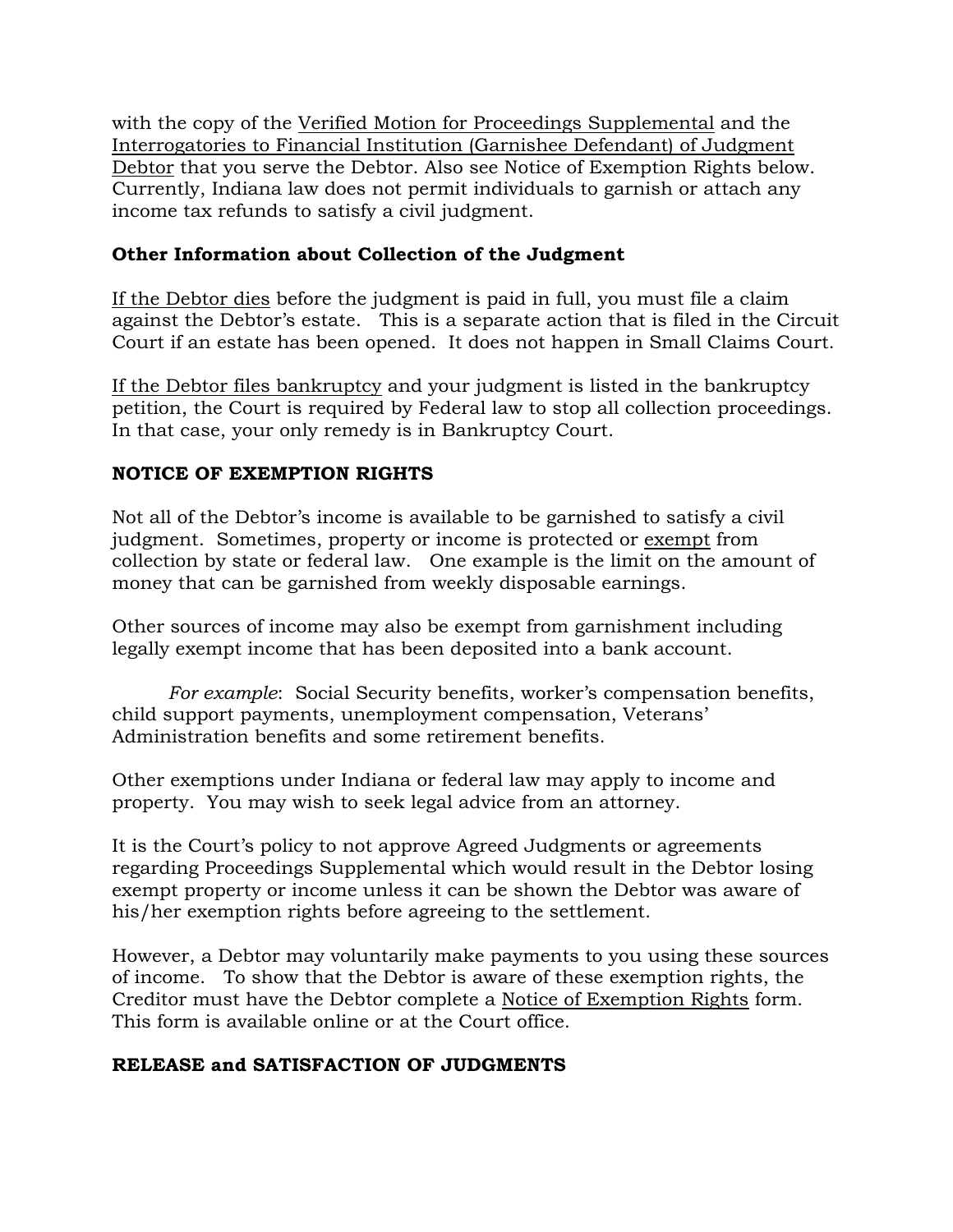Once the judgment and all fees, court costs and interest have been paid in full or to the satisfaction of the Judgment Creditor, the Creditor should file a Release of Judgment. This form is available online and at the Court office.

If the Judgment Debtor believes he/she has paid the judgment in full but the Judgment Creditor has failed to file the Release of Judgment, the Debtor may file a Verified Motion for Release of Judgment. This form is available online and at the Court office.

The Judgment Creditor will then have thirty (30) days to file any objection to the Release of Judgment. If the Creditor files an objection, the Motion will be scheduled for a hearing. If the Creditor does not file an objection, the Court will order the judgment released and show the judgment has been satisfied and paid in full.

# **EVICTIONS (ORDER OF POSSESSION) - S.C. RULE 16**

If you are a landlord, whether for an apartment complex with dozens of units or you are renting out your house until it sells, the rules and statutes governing the relationship between yourself and your tenant are the same. If your tenant is either not paying the agreed upon rent or is violating other conditions and terms of your lease agreement, you can file for an eviction in Small Claims Court. See Indiana Code Title 32, Article 31.

However, if you are selling real estate on a land contract or some other installment contract arrangement and the buyer is not following through with the agreement, you cannot file a Small Claims eviction case to get the buyer removed from the property. It is recommended that you contact an attorney in those complex real estate cases.

Before you file for an eviction for nonpayment of rent, in most cases you must first give your tenant a ten (10) day notice to pay up or move out. If the tenant still does not pay his/her rent to current, then you may file for eviction (See IC 32-31-1-5, 32-31-1-6 and IC 31-31-1-7).

You start an eviction proceeding – whether for nonpayment of rent or for violation of any of the other terms of the lease – by filing a Notice of Claim for Possession of Rental Unit and/or Rent Due. This form is available online, at the Clerk's Office and at the Court office. The tenant will be served the Notice of Claim just like any other Small Claims case. A first Court date will be set as quickly as possible, usually in about ten (10) days. The Court hears eviction cases most every weekday at 8:25 AM.

If the landlord and tenant come to an agreement before the Court date, the landlord may notify the Court that the hearing will not be necessary. The landlord will need to dismiss the case. If the tenant again falls behind on rent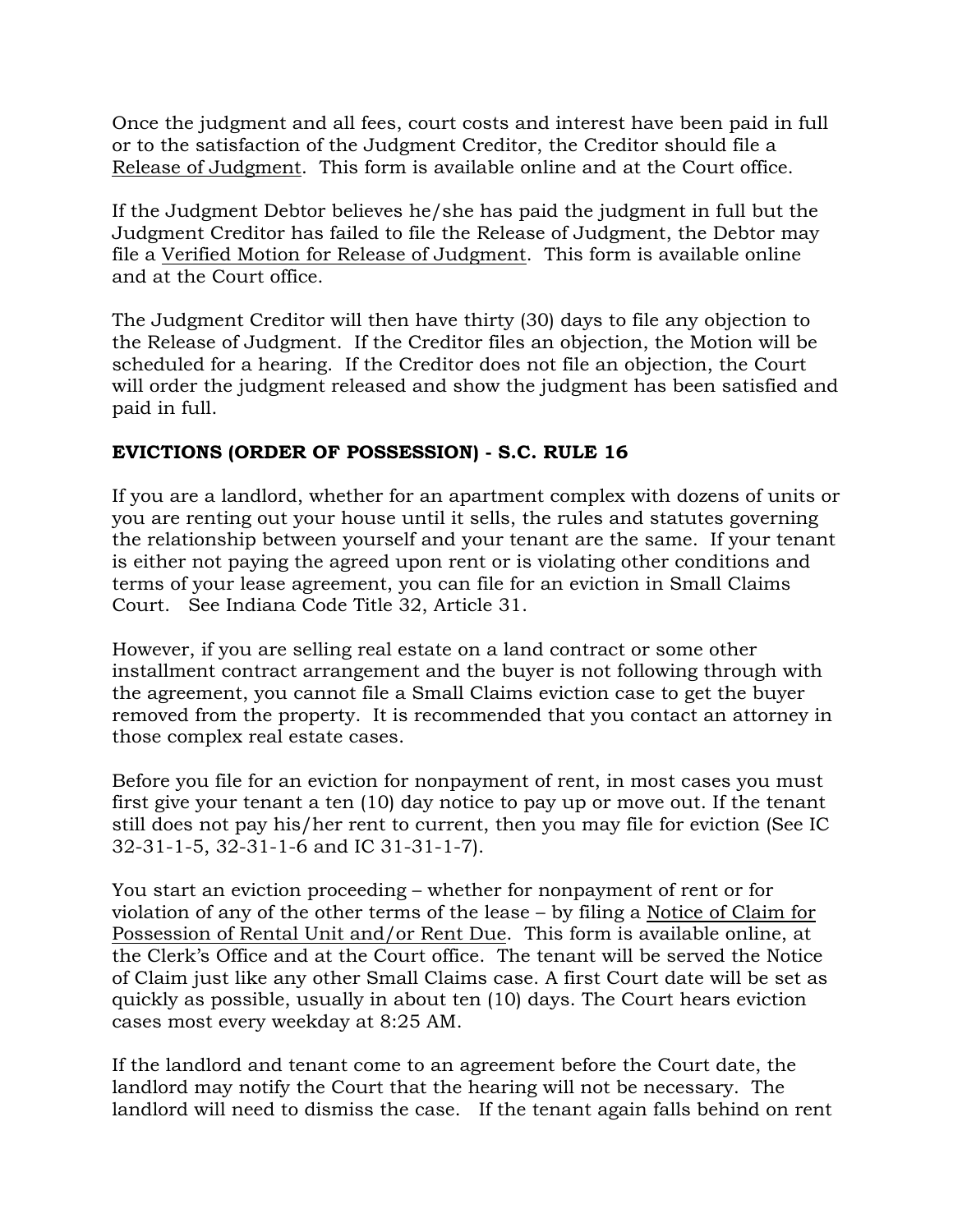or commits other lease violations, the landlord may file a new eviction proceeding.

The landlord may continue an eviction proceeding one time for up to four weeks. At the new hearing date, the case must either be dismissed by the landlord or proceed to an eviction hearing on the evidence.

At the eviction hearing, the landlord will present the completed Eviction Judgment Worksheet. This form is available online or at the Court office. This form must be neatly prepared by the landlord in advance of the Court hearing. The form will list the rent still due, any other money still due (like utilities, late fees or attorney fees) and the pro-rated rent until the anticipated date of possession (usually seven (7) days after the Court date).

The Judge will ask the tenant if he/she agrees or disagrees with the amount of past due rent still owed and any of the other amounts claimed by the landlord. If there is no dispute, the Judge will enter judgment for the landlord in the amount agreed and also order the tenant to surrender possession (move out) of the rental unit no later than seven (7) days after the Court date at 12 noon. This is an Order for Possession. This deadline date to move out cannot be extended unless the landlord agrees to a later date.

If the tenant does not agree with the amount of past due rent the landlord claims is still owed or any of the other claims by the landlord, the Judge will hear testimony and consider evidence right then on the issue of possession only. If the landlord proves his/her case (*for example*: the tenant has not paid rent when due or is otherwise damaging the property or violating other lease terms), the landlord may be granted possession of the rental unit and issue an Order for Possession.

If necessary, another hearing will be scheduled for a later date to hear more testimony and evidence about damages and other issues. But the Judge may issue a judgment for possession in favor of the landlord and order the tenant to move out in the mean time.

Even if the tenant is current with all rental payments, the landlord may still file for eviction if the landlord is claiming the tenant is breaching (violating) other terms of the lease (*for example*, not paying utilities as required, allowing unauthorized people to live in the rental unit, unauthorized animals on the premises, committing waste or any other material violations of the lease).

No action will be taken regarding any security deposit paid by the tenant until after the tenant has moved out and the landlord has inspected the rental unit. A tenant is not considered to have vacated (moved out) of the rental unit until the tenant has returned the keys directly to the landlord's hands or as otherwise specifically instructed by the landlord.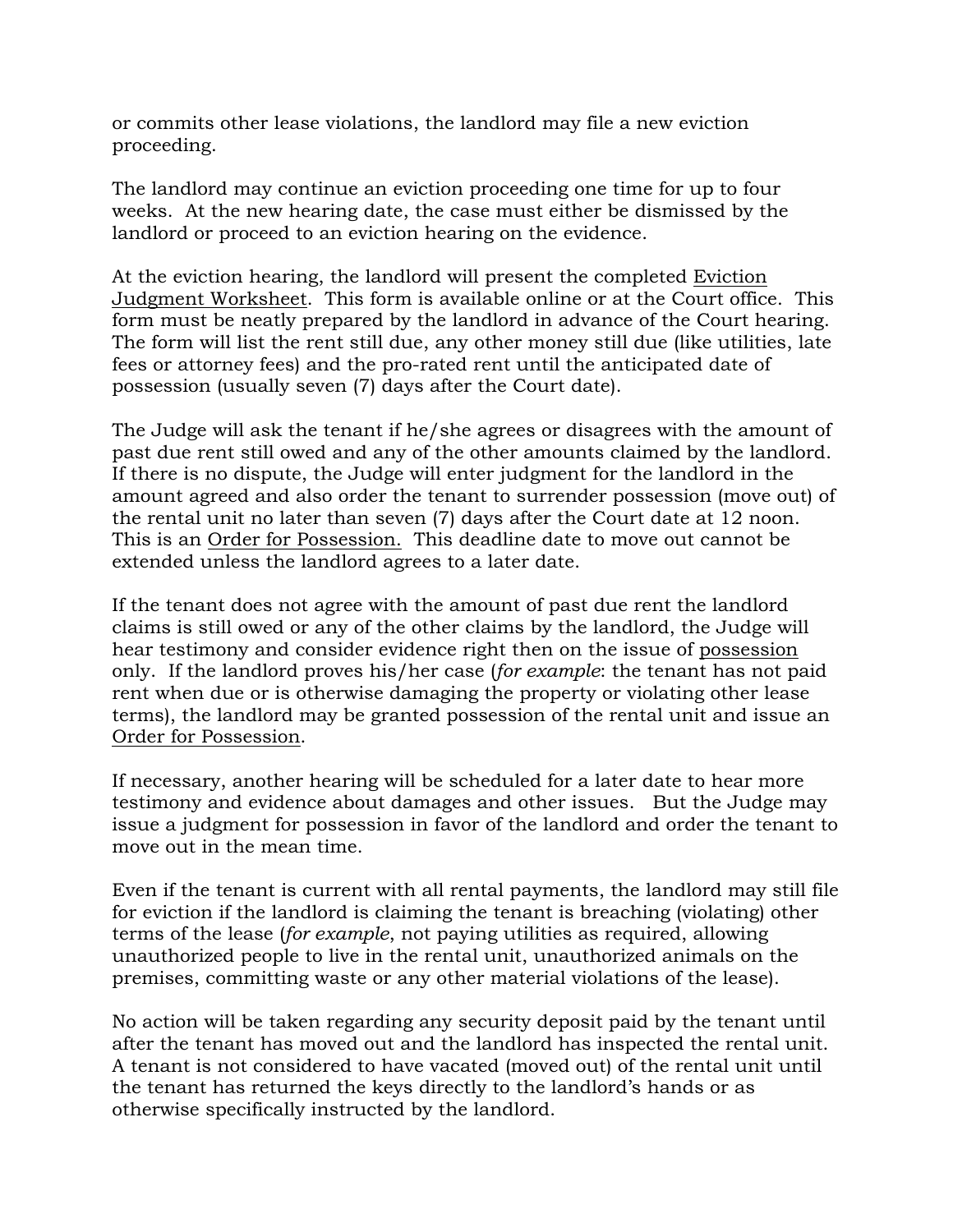If the landlord claims there are damages that exceed the amount of the security deposit, the landlord may file a Motion for Hearing for Damages in the same case with the same cause number as the original eviction. There is no additional filing fee to be paid. This form is available online or at the Court office.

If the tenant believes the landlord kept more of the security deposit than the tenant believes is the landlord was entitled to keep, the tenant may also file for a Motion for Hearing for Return of Security Deposit in the same case with the same cause number as the eviction. There is more information about security deposits later in this Manual (pages 36-37).

If the tenant has not moved out of the rental unit by the deadline ordered by the Judge, the landlord may call the Sheriff's Office directly during normal business hours to schedule an appointment with the Sheriff's Office. This appointment will be scheduled as the Sheriff's Office is available. It may or may not be on the same day as the date ordered by the Judge for the tenant to move out.

The Sheriff's Office will meet the landlord at the rental unit and stand by while the landlord changes the locks and physically bars the tenant from the rental unit. The Sheriff's Office does not help the landlord physically remove the tenant's property from the rental unit.

If the landlord and tenant come to a different or new agreement after the judgment is entered and possession is ordered, they may do so.

*For example*: the landlord may agree to let the tenant stay and remain in the rental unit if the tenant pays the judgment in full. But the landlord is not required to make any different or new agreements or to give more than the seven (7) days to vacate.

The Order for Possession is valid for thirty (30) days. Any time after the deadline to vacate but before thirty (30) days since the date of the Order for Possession, the landlord may call the Sheriff's Office to request stand-by assistance to remove the tenant.

If the landlord has not otherwise had the tenant removed from the rental unit before the Order for Possession expires in thirty (30) days, the landlord must start again and file a new Notice of Claim for Possession of Rental Unit and/or Rent Due and pay another filing fee and service fees.

# **What All Landlords and Tenants Should Know about Evictions**

(1) Verbal (oral) lease agreements are enforceable but often difficult to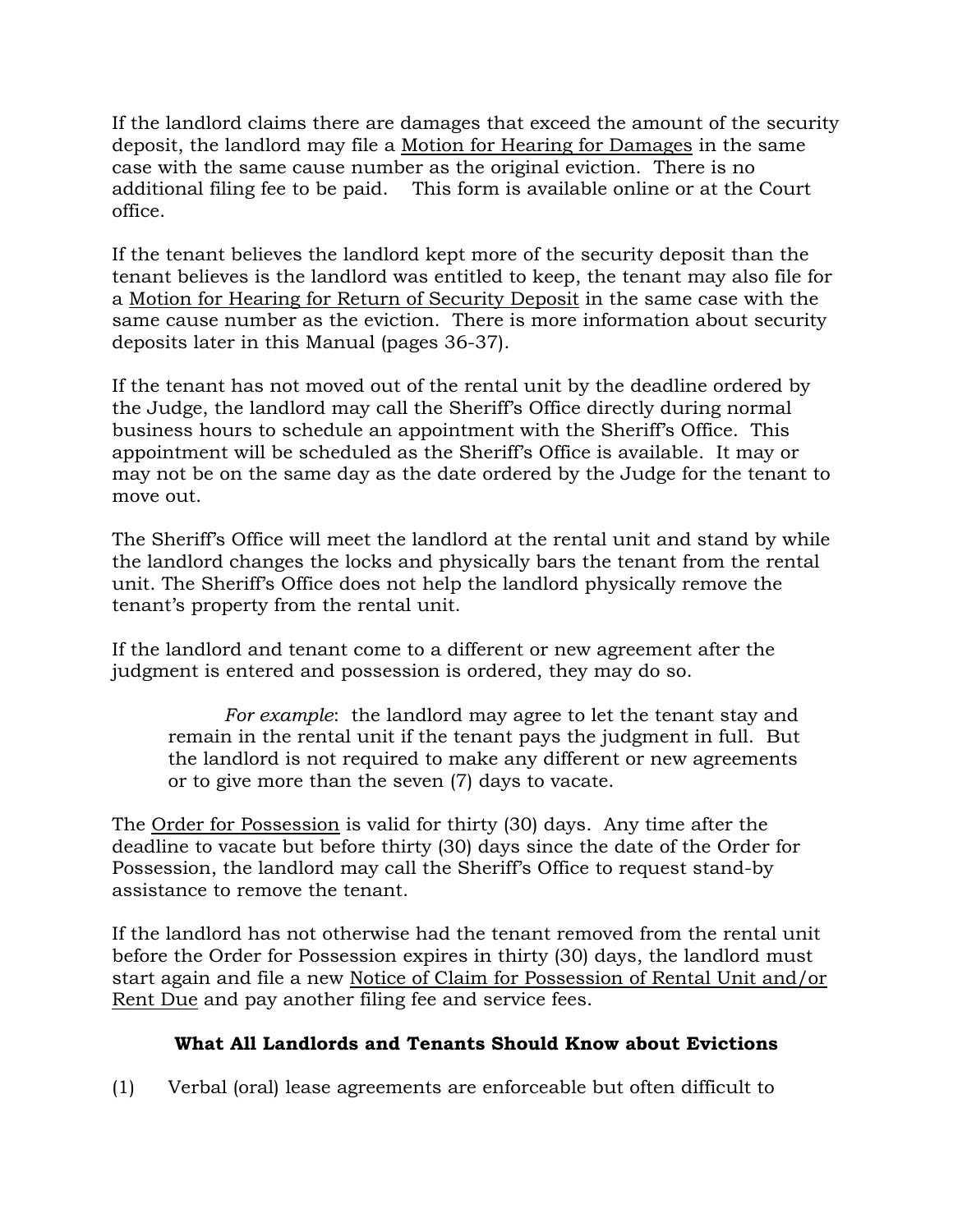prove. There are far fewer disagreements about the terms of the lease when the lease is in writing, all terms are clearly written and all parties have read it carefully before signing.

*Tenants*: Do not sign the lease without carefully and thoroughly reading all pages. You are responsible for everything you have agreed to do and pay once you sign the lease.

*Landlords*: Do not give the keys to the tenant without the lease first being signed by all tenants. If you want an occupant to be held responsible for payment of rent and other terms of the lease, you must have that occupant sign the lease. If the tenant later lets someone move in (roommate, boyfriend, relative, etc.), you cannot hold that occupant responsible unless that occupant also signs the lease and becomes a tenant. But you should include the names of all adult occupants on any eviction so their names will be listed on the Order for Possession.

(2) If you have a written lease, you cannot change or modify the terms of the lease simply by talking about it. The law does not permit you to verbally change the terms of a written contract. A lease is a contract. If your lease is in writing, any changes or modifications must also be in writing and signed by all parties to the lease, meaning the landlord and all tenants.

*Tenants*: Do not rely on verbal promises by the landlord to repair, remodel or fix things, permit a pet when the written lease prohibits pets, allow other people to move into your rental unit with you or any other promises that conflict with what your written lease says. The verbal promise cannot be enforced by the Court unless the landlord agrees the verbal promise was made to you.

*Landlords*: Do not make verbal promises to do anything different or contradictory to the written lease. This will complicate issues if you need to go to Court. If you make modifications or changes to your agreement with the tenant, these changes must be in writing and signed and dated by the landlord and all tenants.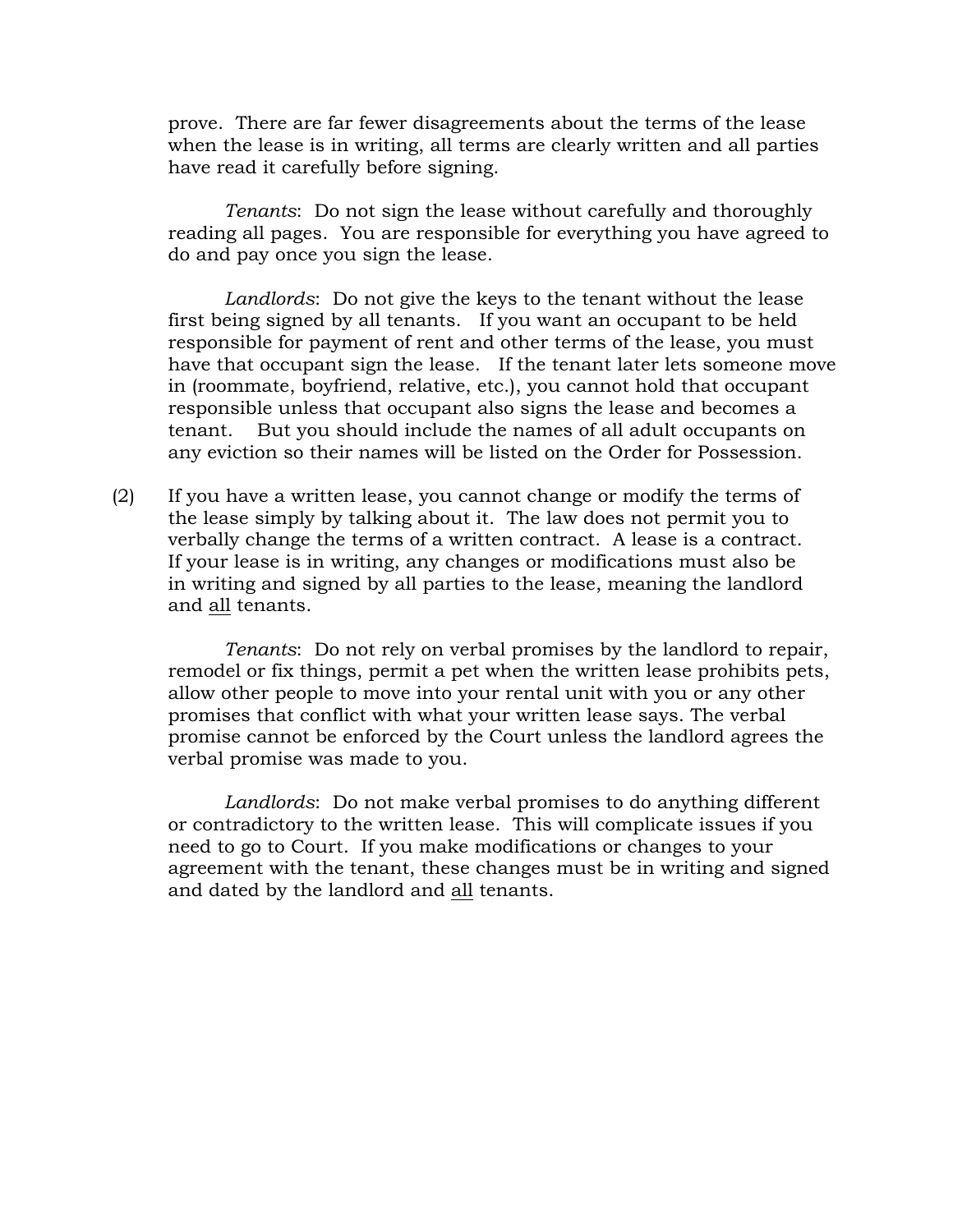(3) Landlords should keep complete records of all rent payments received, security deposits paid, etc. Tenants should demand rent receipts and should keep those receipts and all canceled rent checks.

*Tenants*: Even amongst friends and family members, disagreements can arise later about what was paid and what was not paid. Always get a receipt for any money you give to your landlord no matter who your landlord is. Make sure the receipt is dated and notes for what you are paying (rent for what month, water bill, gas bill, security deposit, etc.).

The receipt should be unique to the landlord, meaning on letterhead or some other way to verify the receipt was issued by the landlord. If the landlord says you did not pay for something for which you were required to pay and you cannot prove you paid, the landlord will win on that issue.

If you make payments by money order, the proof of payment is the canceled money order showing the landlord cashed or deposited the money order. The receipt from where you purchased the money order is not proof of anything other than you purchased a money order.

(4) Unless the lease terms provide otherwise, the general rule is that a month-to-month lease, written or oral, requires advance notice of at least one full month for termination by either party.

*For example*: if the tenant gives notice to the landlord on February 3 that the tenant intends to move out, the tenant is still responsible for the full rent for February and the full rent for month of March -- not just until March 3. If the tenant plans on moving out at the end of February, the landlord must have been notified before the end of January.

- (5) If the landlord has accepted late rent payments in the past, the landlord must give the tenant notice, preferably in writing, that in the future late payments will no longer be accepted and will be considered a breach of the lease contract.
- (6) Reasonable charges for late rent payments may be requested at the time of the eviction but only if provided for in the written lease agreement or if the parties otherwise agree that the tenant will be responsible for late fees if the rent is not paid on time.
- (7) The Judge may order the tenant to pay the landlord's attorney's fees but only if the written lease agreement permits this or if the parties otherwise agree that the tenant will be responsible for the landlord's attorney fees.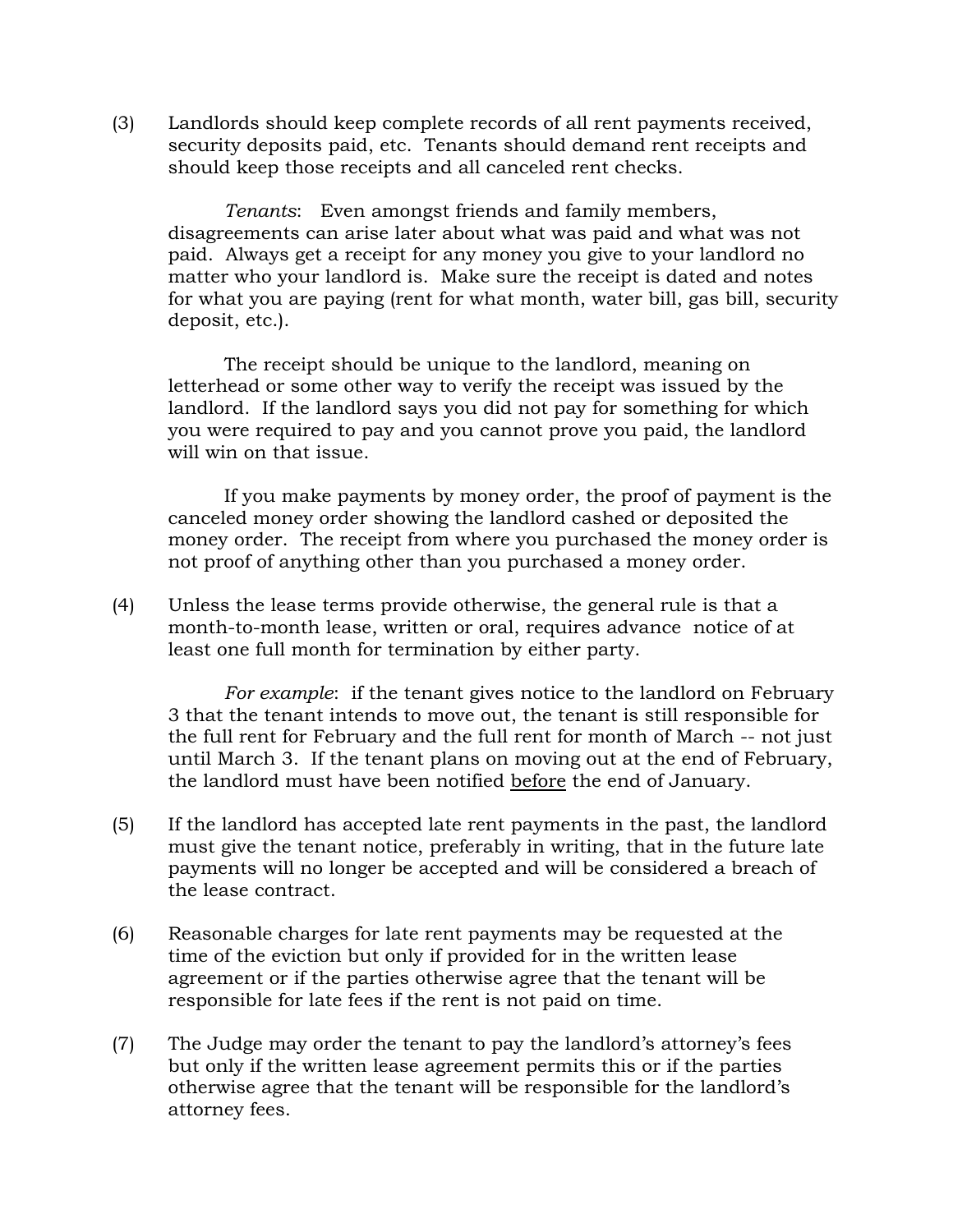- (8) Landlords are entitled to come onto or enter the rental unit at reasonable times and with reasonable notice to make repairs and inspections. Landlords are entitled to immediate access, without notice, to make emergency repairs and inspections. Otherwise, the tenant is entitled to peaceful enjoyment. If the landlord wrongfully violates the peaceful enjoyment, the landlord is in violation of the lease.
- (9) As a general rule, a landlord has no duty to make repairs to the rental unit unless the landlord agrees to do so and puts this agreement in writing. Tenants must inform the landlord promptly and preferably in writing when essential repairs are needed.

If the landlord fails to make essential repairs within a reasonable time after notice, only then may the tenant have the repairs completed and deduct the cost of the repairs from rent BUT ONLY for essential and necessary repairs for which the tenant notified the landlord.

*Tenant*: You may not withhold rent because repairs have not been made. If the needed repairs make the rental unit uninhabitable or unlivable, then you must move out. You cannot claim the rental unit is uninhabitable and continue to live there without paying rent.

*Landlords*: If the condition of the rental unit is such that the city or county inspector has notified you that the rental unit is uninhabitable, then you may not have anyone live in the rental unit and you may not collect rent for that unit.

(10) The landlord is only allowed to recover damages for cleaning and repairs that are in excess of normal wear and tear. Tenants are expected to leave the premises in as clean and good a condition as when they took possession.

*Tenants and Landlords*: Together, you should complete a "movein" walk thru on the day the tenant actually moves in to the rental unit. *Both* of you should make a list of any existing issues and pre-existing damages and *both* of you should sign the list.

*Both* of you should take your own detailed, date-stamped photos of the rental unit on move-in day. A video would also be helpful. Almost everyone carries a smartphone today so there is no good reason why move-in and move-out photos and videos are not always taken and recorded.

To be useful, the photos must be properly lit, not blurry and of good quality. *For example*: a close-up photo of a hole in a door is not helpful without showing the hole in context: first, take pictures of the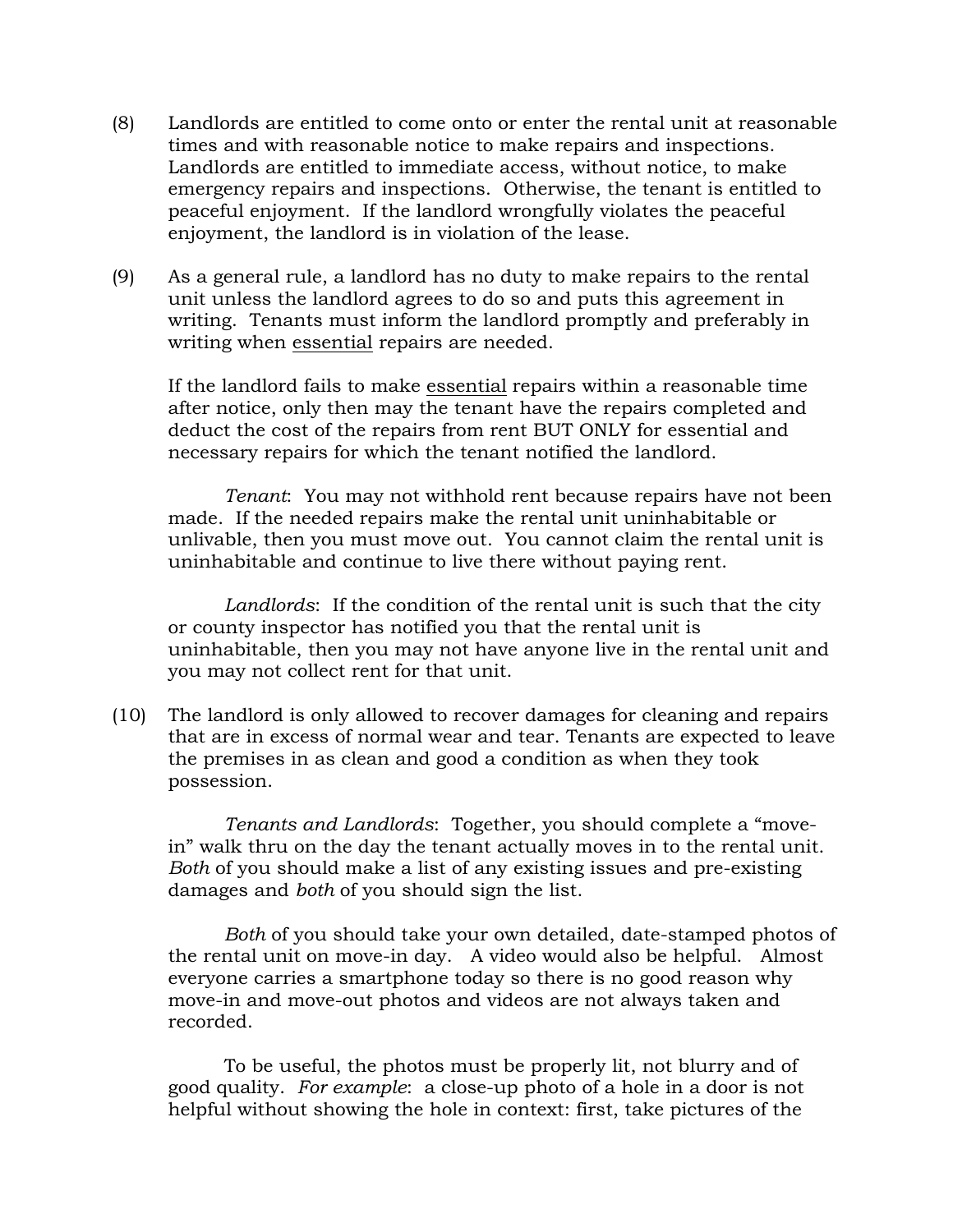entire room, then the entire wall and then the entire door and only then the close-up of the hole.

(11) If the landlord claims damages in excess of normal wear and tear, the landlord must be able to prove the cost to clean, repair or replace. The landlord may perform the cleaning and repair work him/herself but the costs must be reasonable. Written documentation of the proof of actual costs of cleaning and repairs is a place to start when proving damages.

*Tenants:* You should move out on time, take all of your belongings and property with you (including all the food in the refrigerator) and thoroughly clean the entire rental unit including all kitchen appliances and bathroom fixtures. Then return the keys directly to the landlord. It will be very expensive if the landlord has to pay to clean the rental unit and pay to dispose of whatever trash, garbage or personal property you leave behind.

*Landlord*: Unless your lease provides otherwise, you cannot charge to repaint and replace the carpet every time a tenant moves out when the only issue is normal wear and tear. The amount you charge the tenant to clean and make repairs must be reasonable and in keeping with the usual and customary charges in this area.

(12) When the tenant moves out, the tenant must provide to the landlord written notice of the tenant's forwarding (new) address. Once the landlord has received this written notice, the landlord then has forty-five (45) days to either refund in full the entire security deposit or send a written, itemized statement showing why the landlord is keeping some or all of the security deposit.

*Tenants*: Verbally telling the landlord your new address is not enough. This information must be provided in writing. It is best if you send your landlord a certified letter with a return receipt and also email your landlord. The forty-five (45) days does not start to run until your landlord receives this written notice of your new address.

*Landlords*: If you are keeping any or all of the tenant's security deposit, you must send the tenant an itemized list detailing the individual items you say were damaged by the tenant and the cost to replace or to repair. A general listing is not sufficient. If you do not send this itemized list within forty-five (45) days, the tenant is entitled to a refund of the entire deposit regardless of the damages you may claim. You may still be entitled to recover unpaid rent from the security deposit.

(13) All keys should be returned to the landlord as soon as the rental unit has been vacated. Additional rent may be charged until the keys are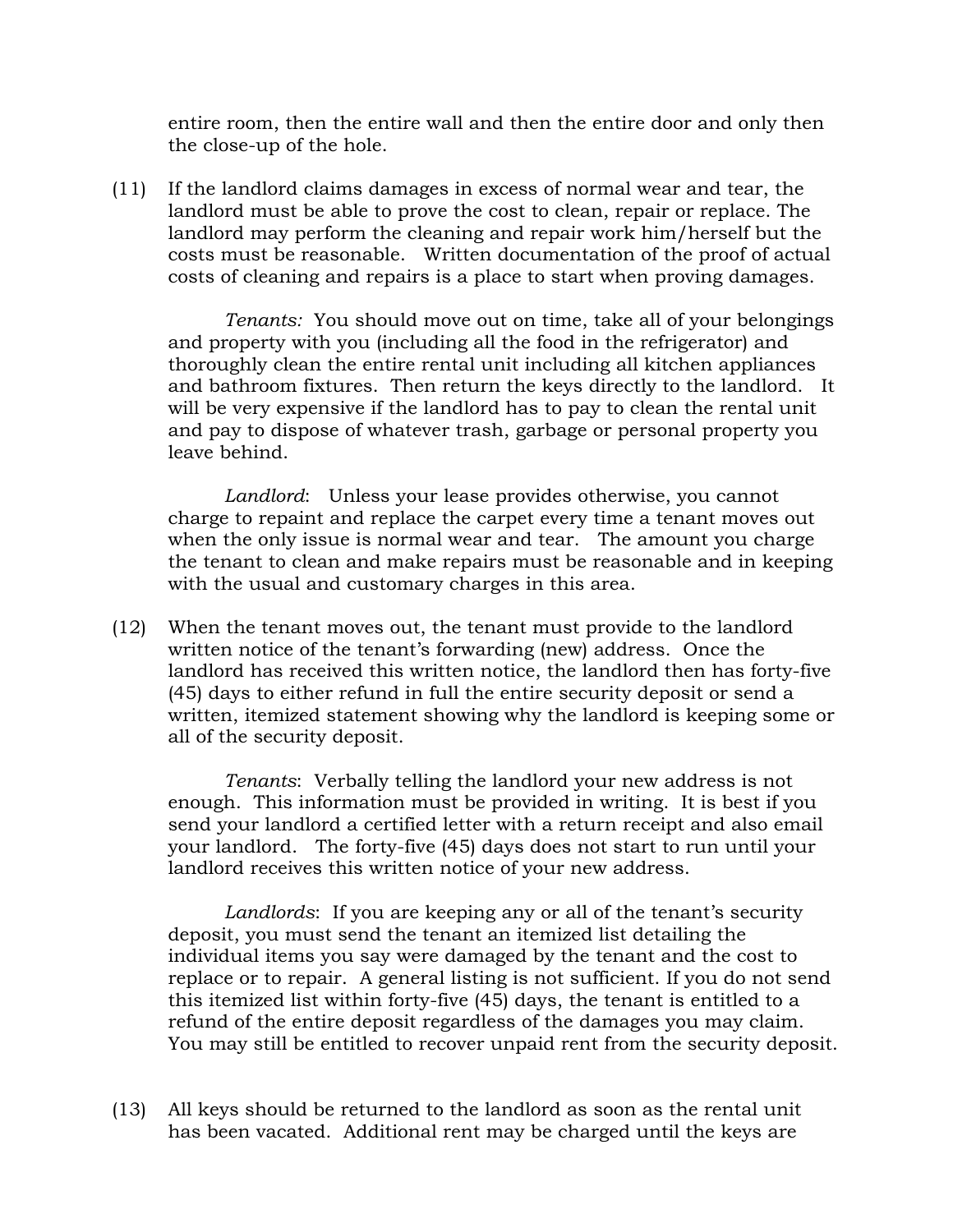returned.

*Tenants*. You will be considered to still be "in possession" of the rental unit until you deliver the keys directly to the landlord. Leaving the keys in the rental unit and even telling the landlord the location of the keys may not be sufficient.

(14) All of the tenants who signed the lease are usually jointly and severally liable for all the terms of the lease as individuals and together. This means if one or more of your co-tenants moves out or damages the property, all tenants are liable for the money now owed to the landlord.

The landlord may seek to have just one of the tenants to pay all of the rent and damages. It is then the responsibility of that tenant to track down the other tenants and file a claim against them for their share of the rent or damages.

(15) Usually, the landlord cannot disconnect (turn off) the utilities to the rental unit in an attempt to force the tenant to move out, even if the utilities are in the landlord's name. Also, the landlord usually cannot lock the tenant out of the rental unit without a court order.

An illegal utility disconnect or an illegal lock out may result in a judgment in favor of the tenant and against the landlord. The Court may order the landlord to pay punitive damages to the tenant as a penalty for the illegal disconnect or lockout.

(16) Usually, the landlord cannot keep the tenant's personal property and hold the personal belongings as security for unpaid rent or damages. If the landlord disposes of the tenant's personal property without first getting a Court order, the landlord may be required to pay punitive damages to the tenant as a penalty.

If the landlord is forced to store the tenant's personal property and belongings, the tenant may be required to pay for any storage expenses. The storage facility may also have a claim (lien) on the property for payment of storage fees.

But if the Court determines the tenant's personal property has been abandoned by the tenant, the Court may issue an Order to the landlord granting the landlord permission to take possession of the tenant's personal property. Then the landlord can do with the property whatever the landlord wants. The landlord can throw it away, donate it, sell it or keep it. If the landlord sells or keeps the tenant's personal property, the value of this personal property will then be applied against any money owed by the tenant to the landlord.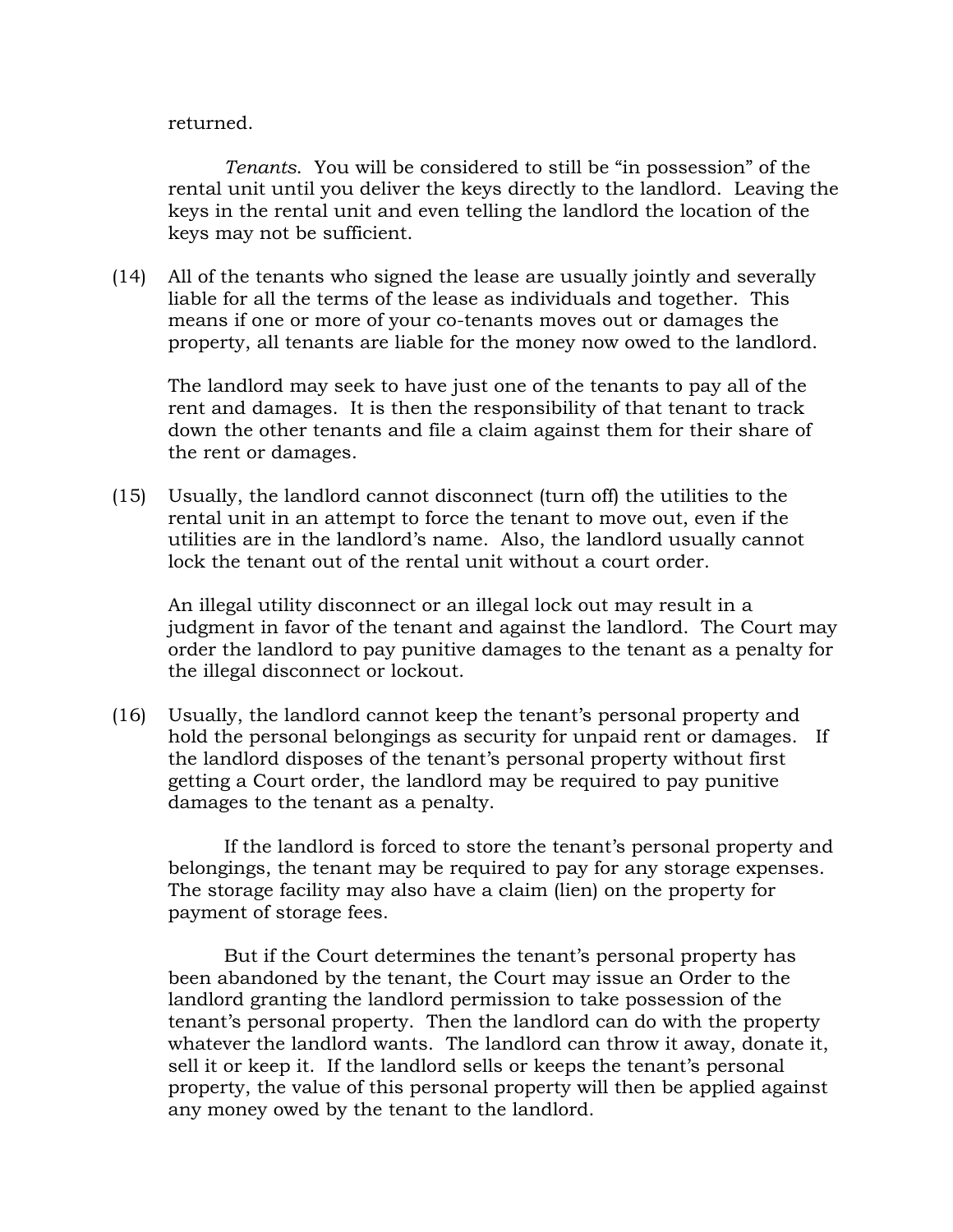(17) Landlords are required to mitigate or reduce any damages.

*For example*: if the tenant moves out before the end of the lease, the landlord must make every reasonable effort to re-rent the rental unit to another tenant and thereby mitigate or reduce the rent due from the tenant for the remainder of the lease term. The landlord cannot just leave the rental unit vacant and expect the tenant to pay the full rent until the end of the lease.

#### **FILING MOTIONS AND PAPERS WITH THE COURT**

The most common forms you will need to file and to defend a Small Claims case including evictions and damages claims are available online [\(www.tipppecanoe.in.gov](http://www.tipppecanoe.in.gov/)) or at the Court office or the Clerk's Office. You may:

- (1) Come to the courthouse to pick up the necessary forms and either take the forms home to complete in neat handwriting or complete the forms while at the courthouse.
- (2) Print off the online form at home, complete in neat handwriting and bring or mail the completed form to the courthouse.
- (3) Complete the PDF version of the form online, print off the completed form and bring or mail the completed form to the courthouse.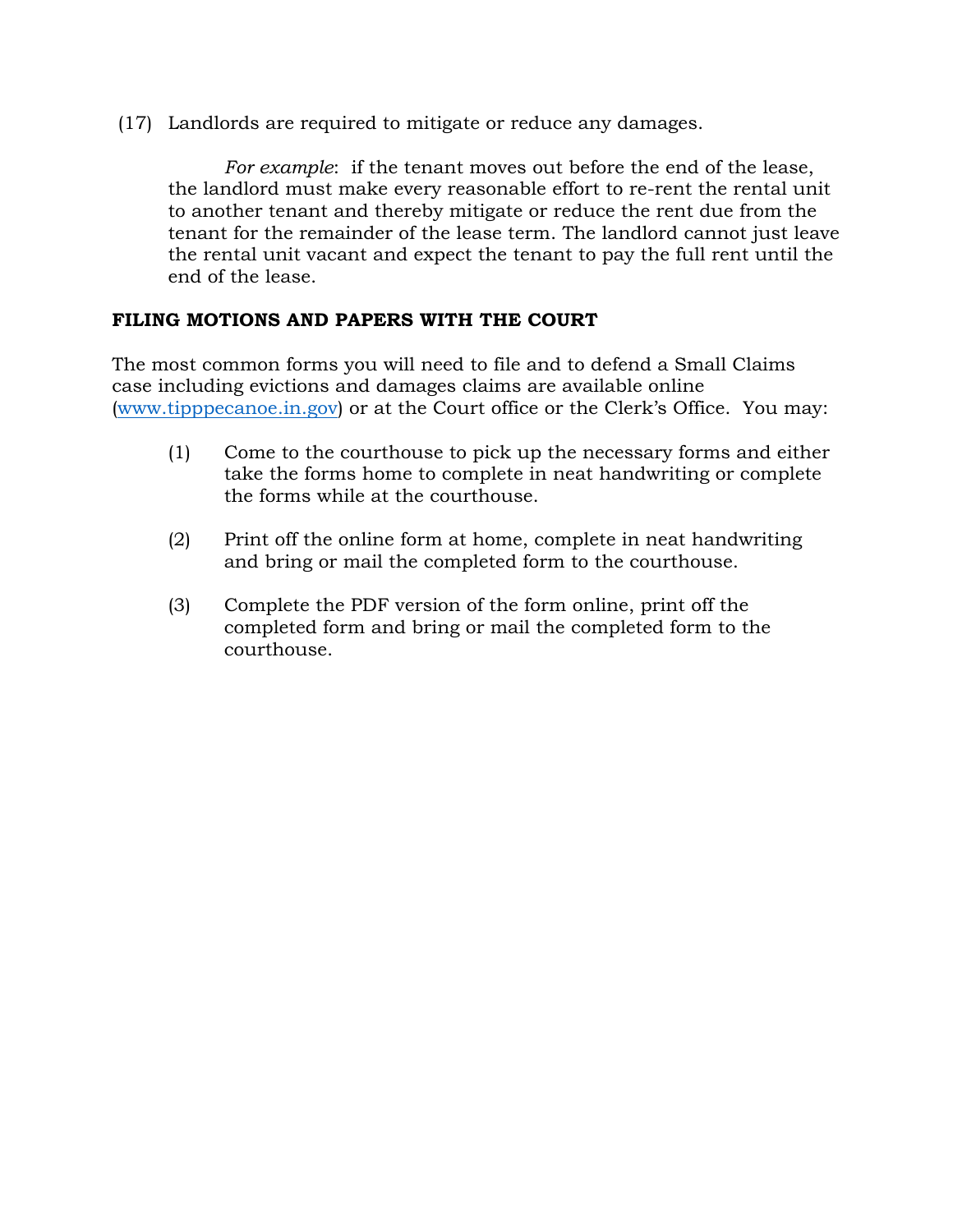#### **GLOSSARY OF DEFINITIONS and LEGAL TERMS**

Agreed Judgment – An agreement by the parties settling a dispute, subject to the Judge's approval.

Affidavit – A written statement made upon the affirmation that the statement is true under the penalty of perjury or under oath before a notary public or other person authorized to administer oaths.

Body Attachment – An order of arrest issued when a party does not appear at a rule to show cause hearing.

Chronological Case Summary (CCS) – The docket sheet; the history of the case; a brief summary of the important events taken in a case. It should show all filings, return of service, all hearings, trials, orders, judgments, etc.

Contempt – An act or a failure to act that tends to obstruct or interfere with the operation of the Court.

Continuance – Postponement of a hearing or trial to a later date.

Counterclaim – A written demand by a defendant against a plaintiff for money or possession of property.

Damages – A sum awarded by the Court as compensation for an injury.

Default Judgment – Decision for the plaintiff when the defendant fails to appear in Court.

Defendant – The person being sued.

Discovery – A request for disclosure of information held by the adverse party.

Dismissal – The removal of a claim from the Court prior to a trial.

Eviction – The legal process of removing someone from real property.

Garnishee-Defendant – A third party served with a written notice to apply property to a judgment.

Garnishment – A request that property (cash or other items of value) controlled by a third person be used to pay a judgment.

Immediate Possession – A procedure for expedited return of real property or personal property.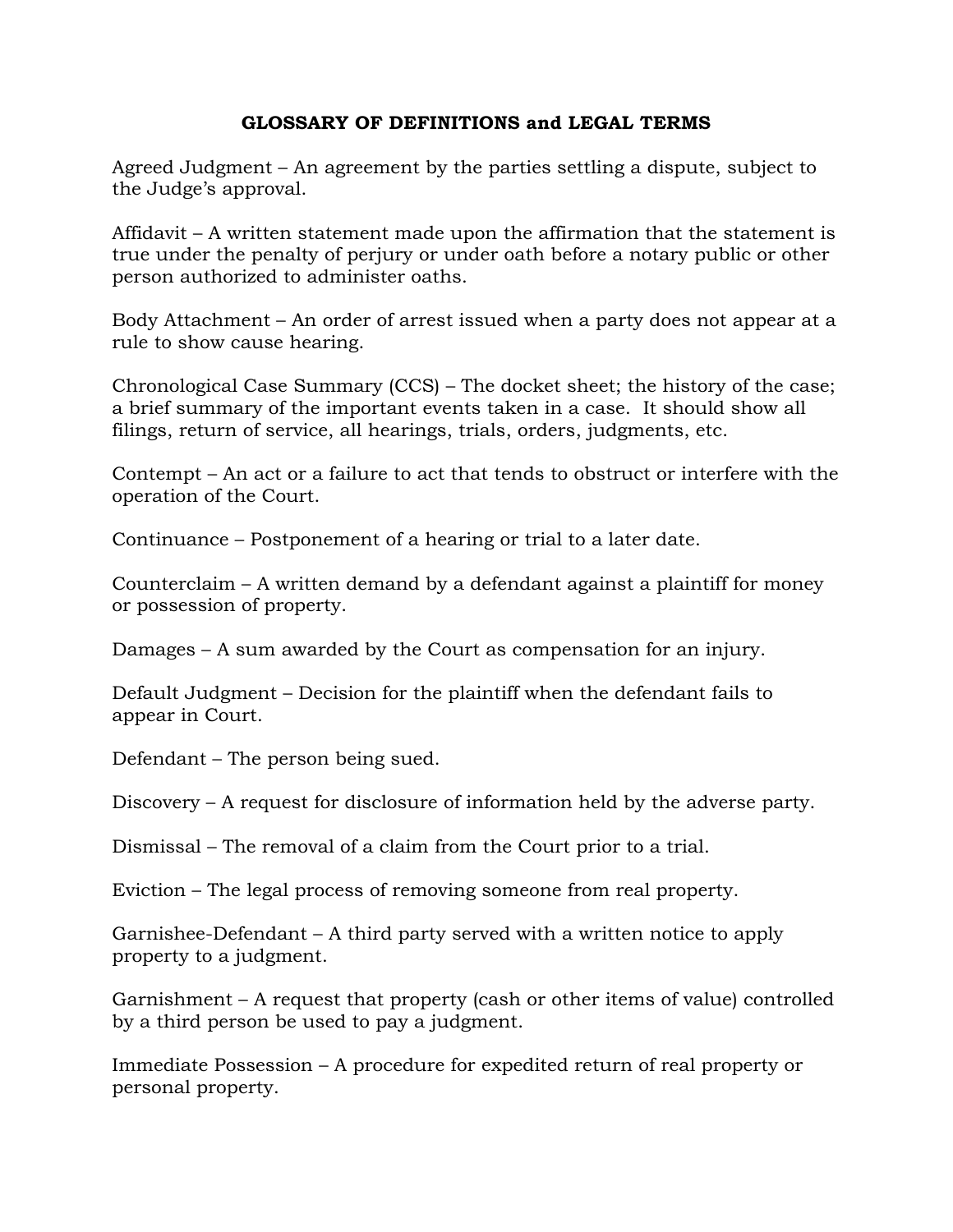Injury – Any wrong or damage done to another, either to a person, his or her rights, or property.

Interrogatories – Written questions.

Judgment – The decision of the Court.

Judgment Creditor – The party in whose favor a judgment is entered; the party to whom the Court has said money is owed.

Judgment Debtor – The party who owes money; the party the Court has said owes money.

Jurisdiction – The authority of the Court to hear and decide cases.

Lien – A legal claim of one person upon the property of another to secure the payment of a debt.

Litigant – A party to a lawsuit.

Motion – A request, usually in writing, asking the Court to do something or take some action.

Notice of Claim – Written statement of a claim against the defendant that serves as a notice that the lawsuit has been filed and that the party is ordered to appear in Court.

Open Account – A running bill for goods or services rendered under a preexisting agreement between parties.

Party – Any person suing or being sued.

Personal Property – Moveable items or things that have value and are owned.

Plaintiff – The person suing.

Post-Judgment Interest – Compensation for loss of the use of money from the day of judgment to the time the judgment is collected.

Pre-Judgment Interest – Compensation for loss of the use of money between the time the money was due and the day a judgment is entered.

Pro se – a litigant or party who is representing him/herself without having an attorney or lawyer represent the litigant or party

Proceedings Supplemental – A written filing asking the Court to take steps to collect a judgment.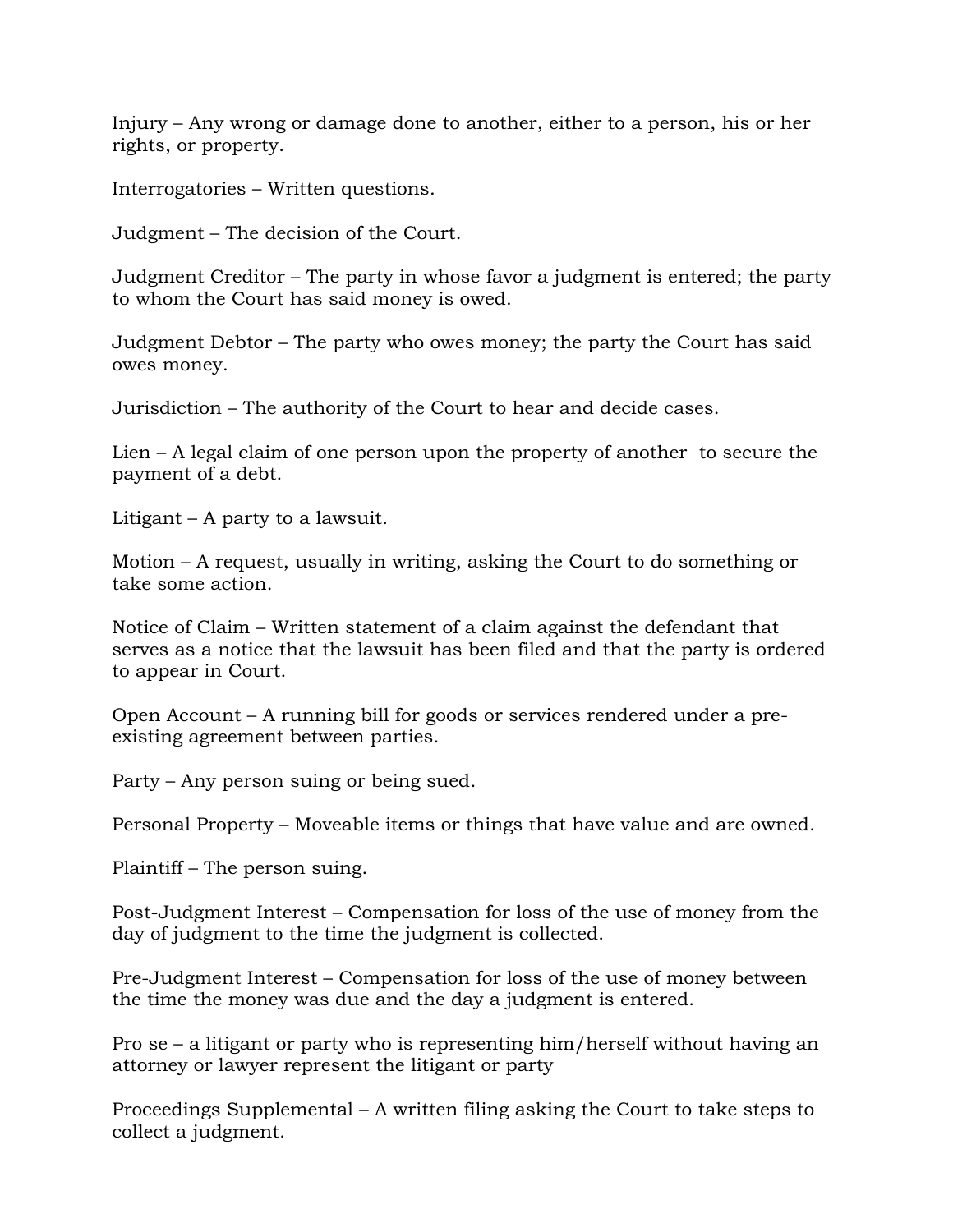Real Property – Ownership, rights or interests to land and items such as buildings that are affixed to the land.

Record of Judgments and Orders (RJO) – A day-by-day official record of the Court showing all the court orders and judgments for each day.

Release of Judgment – An entry on the Court's records showing the judgment has been paid in full. Also sometimes called a Satisfaction of Judgment.

Rule to Show Cause – A written request asking the Court to hold an adverse party in contempt for not following a Court order.

Statute of Limitations – A time limit for filing a case.

Subpoena – A Court order requiring the appearance of a witness at a hearing or trial.

Subpoena Duces Tecum – A Court order requiring the person or business served to produce the document or record listed in the subpoena.

Third-Party – Someone other than the plaintiff or defendant.

Third-Party Notice of Claim – A written claim allowed when a third party has a financial claim or obligation that relates to the lawsuit between the plaintiff and defendant.

Vacate – Making a judgment or Court order ineffective.

Venue – The county where the case must be filed.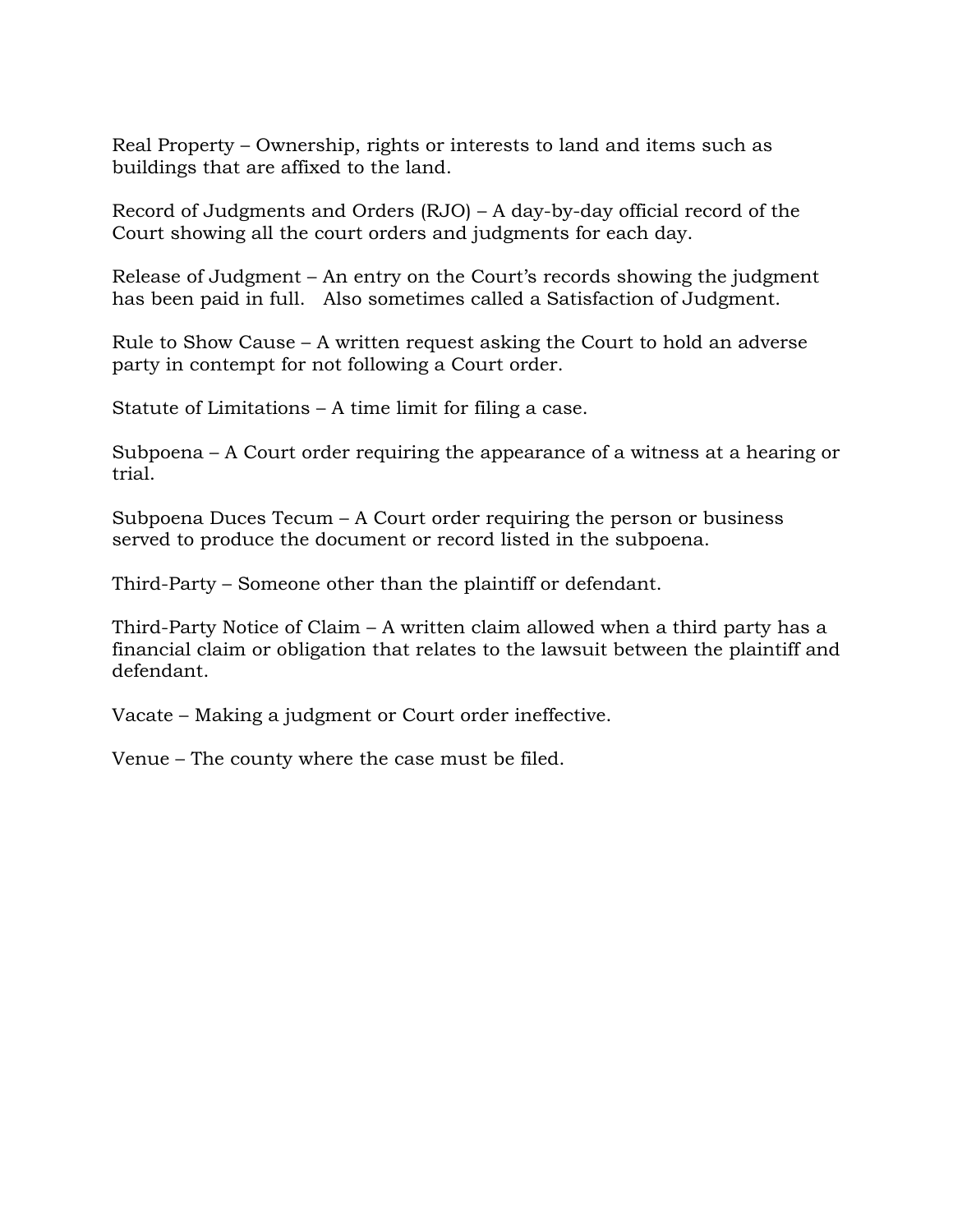#### **SMALL CLAIMS RULES**

Rule 1. Scope; citation.

- (A) Scope. These rules shall apply to all small claims proceedings in all courts of the State of Indiana, including Marion County Small Claims Courts, having jurisdiction over small claims as defined by relevant Indiana statutes.
- (B) Citation. These rules may be cited as S.C. .

#### Rule 2. Commencement of action.

- (A) In general. An action under these rules shall be commenced by the filing of an unverified notice of claim in a court of competent jurisdiction and by payment of the prescribed filing fee or filing an order waiving the filing fee.
- (B) Form of notice of claim. The notice of claim shall contain:
	- (1) The name, street address, and telephone number of the court;
	- (2) The name, address, and telephone number of the claimant and defendant(s);
	- (3) The place, date, and time when the parties are to appear on the claim, which date shall be set by the court with the objective of dispensing speedy justice between the parties according to the rules of substantive law;
	- (4) A brief statement of the nature and amount of the claim;
		- (a) if the claim arises out of written contract, a copy shall be attached; however, the fact that a copy of such contract is not in the custody of the plaintiff shall not bar the filing of the claim; and
		- (b) if the claim is on an account, an Affidavit of Debt, in a form substantially similar to Small Claims Appendix A shall be attached;
	- (5) A statement that the parties may appear either in person or by an attorney;
	- (6) An instruction to the defendant that the defendant should bring to the trial all documents in the possession of or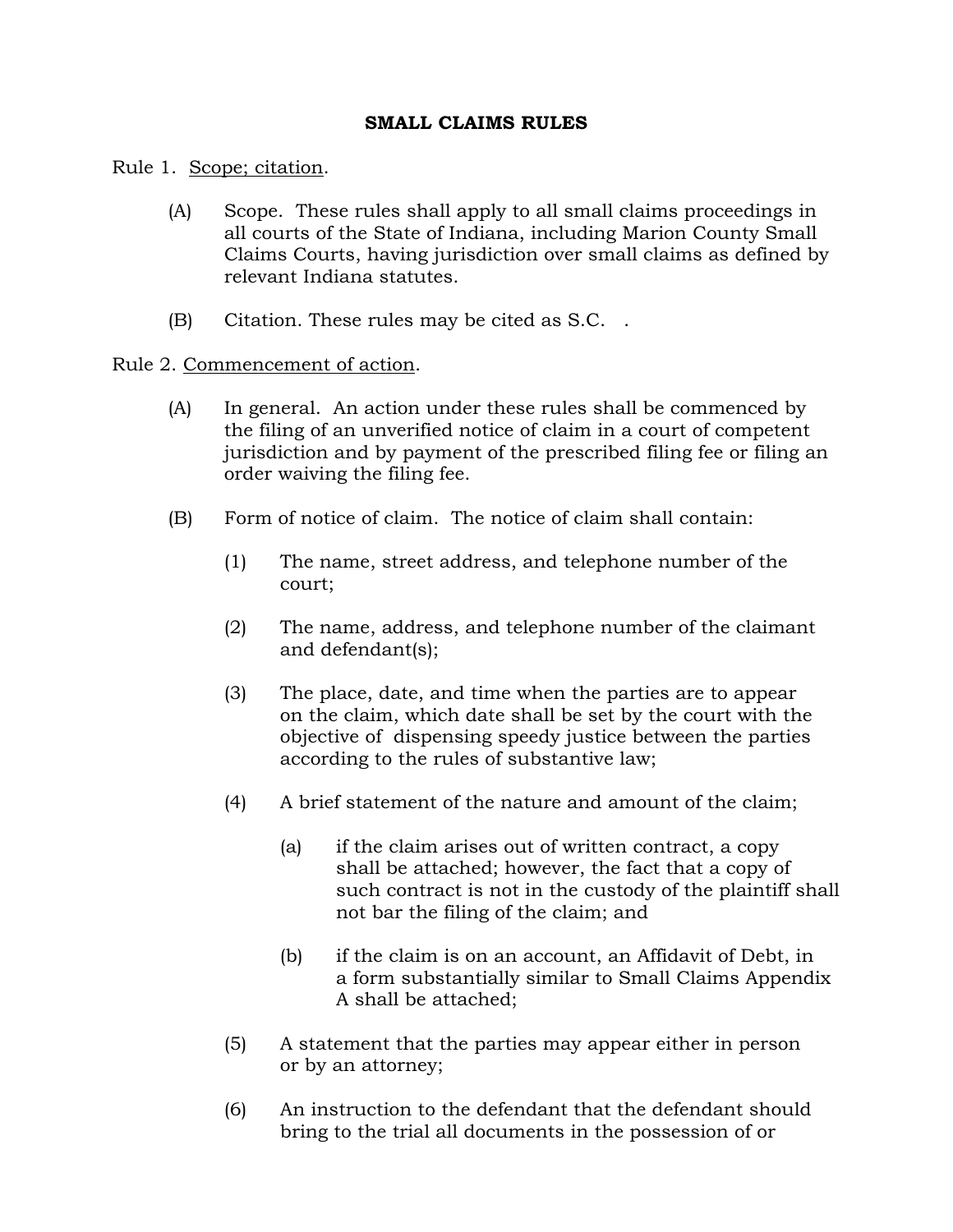under the control of the defendant concerning the claim;

- (7) A statement that if the defendant does not wish to dispute the claim he may nonetheless appear for the purpose of allowing the court to establish the method by which the judgment shall be paid;
- (8) The name, street address and telephone number of the person designated by the court with whom the defendant may communicate if defendant is unable to appear at the time or place designated in the notice;
- (9) A statement that a default judgment may be entered against the defendant if he fails to appear on the date specified in the notice of claim;
- (10) Notice of the defendant's right to a jury trial and that such right is waived unless a jury trial is requested within ten (10) days after receipt of the notice of claim; that once a jury trial request has been granted, it may not be withdrawn without the consent of the other party or parties; and within ten (10) days after the jury trial request has been granted, the party requesting a jury trial shall pay the clerk the additional amount required by statute to transfer the claim to the plenary docket or, in the Marion Small Claims Court, the filing fee necessary to file a case in the appropriate court of the county; otherwise, the party requesting a jury trial shall be deemed to have waived the request; and

(11) Any additional information which may facilitate proper service.

- (C) Assistance by clerk. The clerk of the court shall prepare and furnish blank notice of claim forms and the clerk of the court, or other employee of the court as the judge may designate, shall, upon request, assist individual claimants in the preparation thereof, but all attachments to the notice of claim shall be furnished by the claimant.
- (D) Number of claims and attachments. All claims and attachments thereto shall be filed in such quantity that one copy may remain on file with the clerk, one copy may be delivered to the claimant and one copy may be served on each defendant.
- (E) Documents and information excluded from public access and confidential pursuant to Administrative Rule 9(G). -- Documents and information excluded from public access pursuant to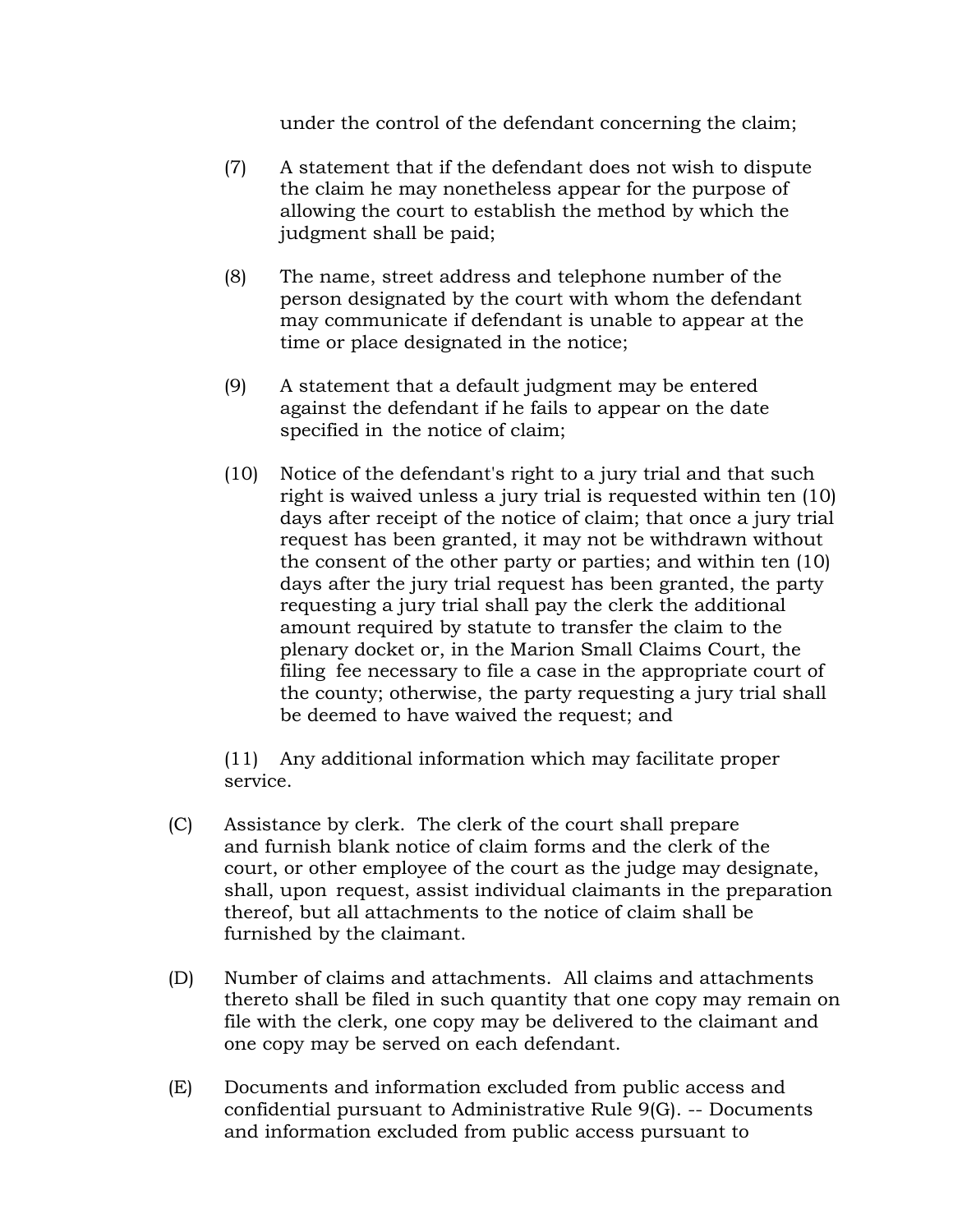Administrative Rule 9(G) shall be filed in accordance with Trial Rule 5(G).

#### Rule 3. Manner of service.

- (A) General provision. For the purpose of service the notice of claim shall also be considered to be the summons. A copy of the notice of claim shall be served upon each defendant. Service may be made by sending a copy by certified mail with return receipt requested, or by delivering a copy to the defendant personally, or by leaving a copy at the defendant's dwelling house or usual place of abode, or in any other manner provided in Trial Rules 4.1 through 4.16. Whenever service is made by leaving a copy at defendant's dwelling house or usual place of abode, the person making the service also shall send by first class mail a copy of the notice of claim to the last known address of the person being served.
- (B) [Applies to Marion County Small Claims Courts only]
- (C) [Applies to Marion County Small Claims Courts only]
- (D) Return of service. The person making service shall comply promptly with the provisions of Trial Rule 4.15. In addition, he or she shall state on the return of service if service was made by delivering a copy to a person, naming such person, or by leaving a copy at the defendant's dwelling or abode, describing the dwelling or abode and noting any unique features, and shall verify that a copy of the notice of claim was sent by first class mail and indicate the address to which the notice was sent. The clerk of court shall note the return of service on the Chronological Case Summary applicable to the case.

Rule 4. Responsive pleadings.

- (A) Preservation of defenses. All defenses shall be deemed at issue without responsive pleadings, but this provision shall not alter the burden of proof.
- (B) Entry of appearance. For the purpose of administrative convenience the court may request that the defendant enter an appearance prior to trial. Such appearance may be made in person, by telephone or by mail but the fact that no appearance is entered by the defendant shall not be grounds for default judgment.
- (C) Request for jury trial. Notwithstanding any statute to the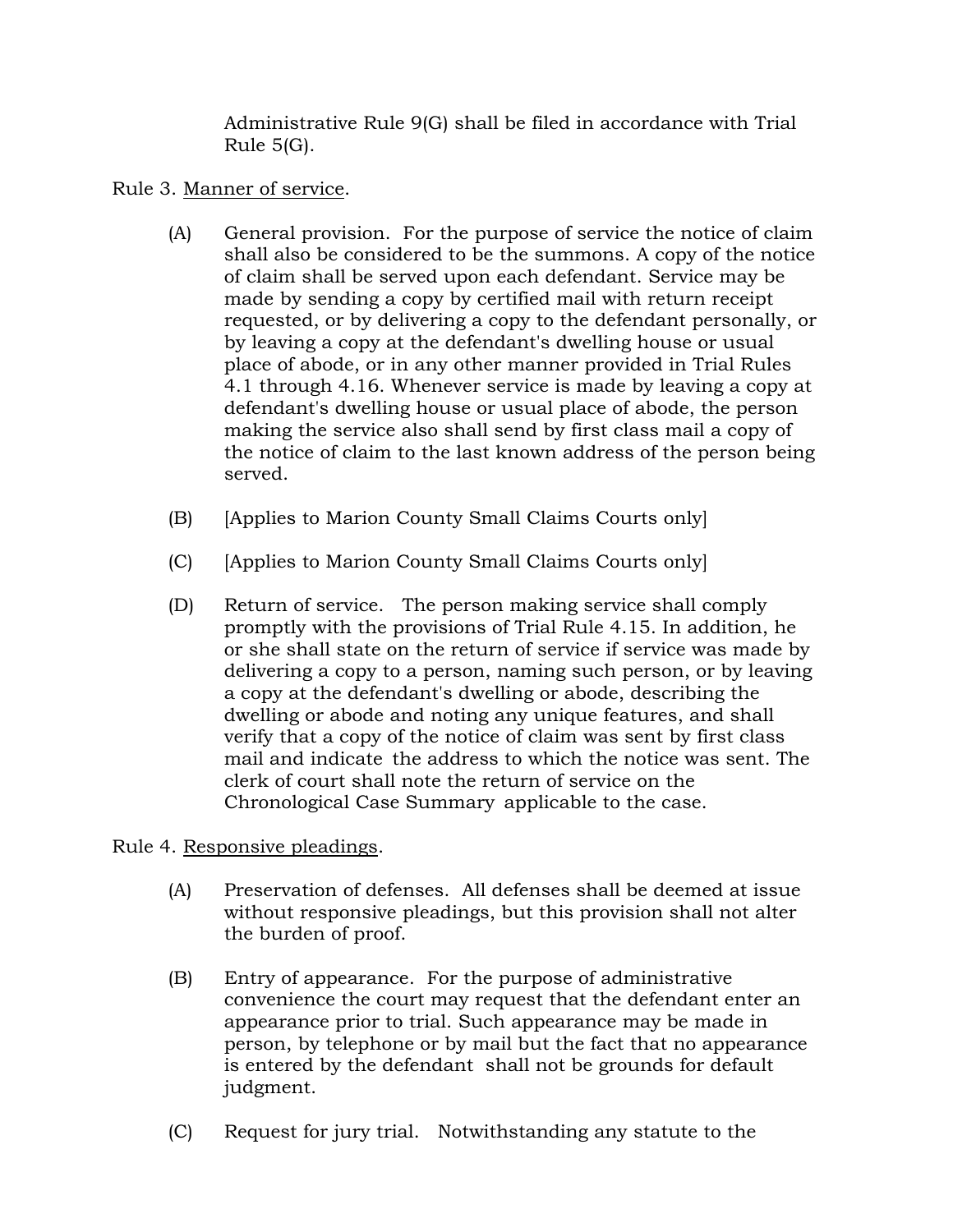contrary, a defendant may request a jury trial by submitting a written request to the court within ten (10) days after receipt of the notice of claim. No statement of facts supporting the request or verification of the request is required. The party requesting a jury trial shall pay the clerk the additional amount required by statute to transfer the claim to the plenary docket or, in the Marion Small Claims Court, the filing fee necessary to file a case in the appropriate court of the county.

Unless filed within ten (10) days after receipt of the notice of claim the right to a jury trial is waived. Once a jury trial request has been granted, it may not be withdrawn without the consent of the other party or parties.

#### Rule 5. Counterclaims.

- (A) Time and manner of filing. If the defendant has any claim against the plaintiff, the defendant may bring or mail a statement of such claim to the small claims court within such time as will allow the court to mail a copy to the plaintiff and be received by the plaintiff at least seven (7) calendar days prior to the trial. If such counterclaim is not received within this time the plaintiff may request a continuance pursuant to S.C. 9. The counterclaim must conform with the requirements of S.C. 2(B)(4).
- (B) Counterclaim in excess of jurisdiction. Any defendant pursuing a counterclaim to decision waives the excess of the defendant's claim over the jurisdictional maximum of the small claims docket and may not later bring a separate action for the remainder of such claim.

#### Rule 6. Discovery.

Discovery may be had in a manner generally pursuant to the rules governing any other civil action, but only upon the approval of the court and under such limitations as may be specified. The court should grant discovery only upon notice and good cause shown and should limit such action to the necessities of the case.

#### Rule 7. Pre-trial settlement.

All settlements shall be in writing and signed by the plaintiff and defendant. The settlement shall be filed with the clerk and upon approval of the court it shall be entered in the small claims judgment docket and shall have the same effect as a judgment of the court.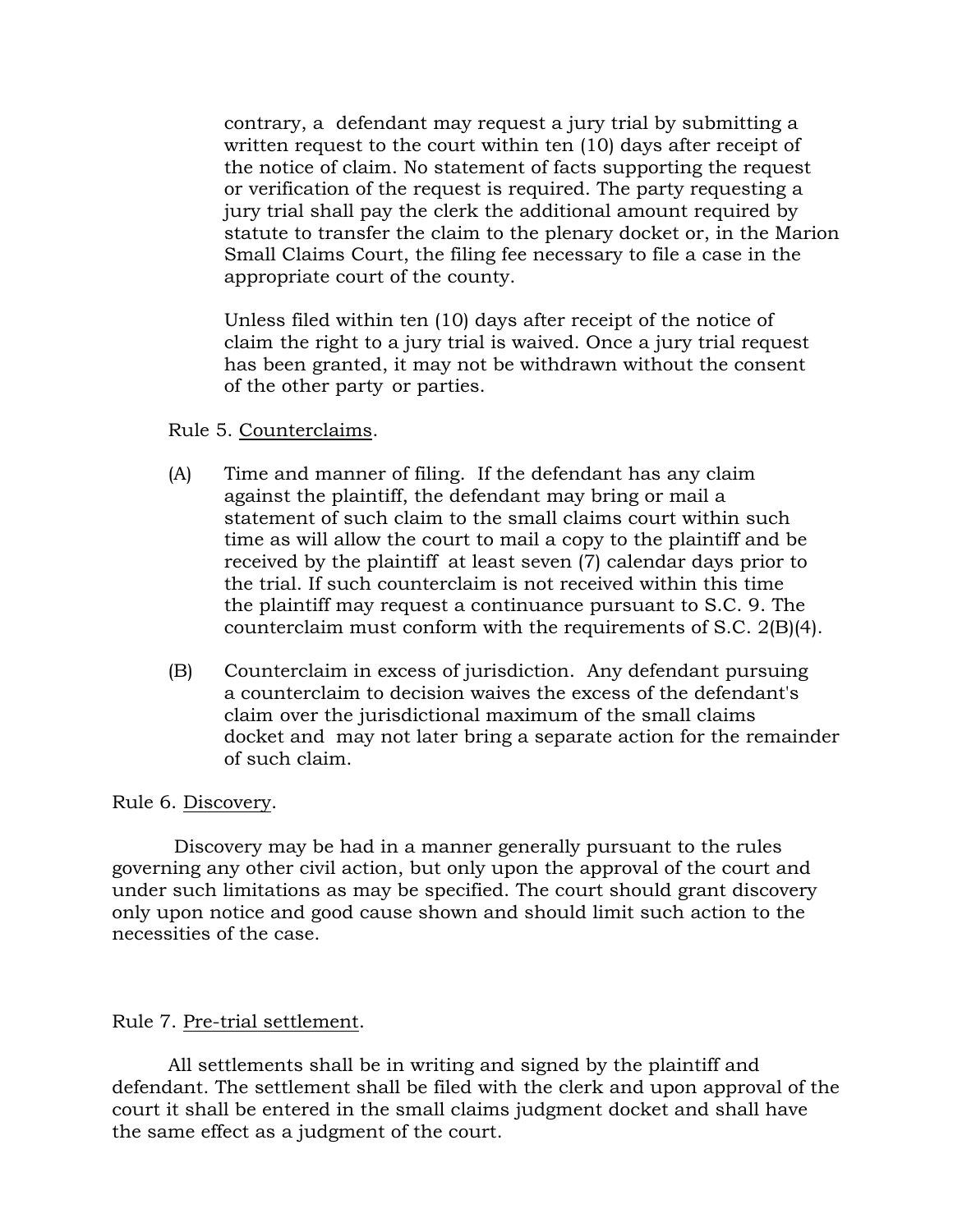#### Rule 8. Informality of hearing.

- (A) Procedure. The trial shall be informal, with the sole objective of dispensing speedy justice between the parties according to the rules of substantive law, and shall not be bound by the statutory provisions or rules of practice, procedure, pleadings or evidence except provisions relating to privileged communications and offers of compromise.
- (B) Witnesses. All testimony shall be given under oath or affirmation. Witnesses may be called and the court shall have the power to issue subpoenas to compel their attendance. There shall be no additional fee charged for the issuance of subpoenas.
- (C) Appearance. Any assigned or purchased claim, or any debt acquired from the real party in interest by a third party cannot be presented or defended by said third party unless this third party is represented by counsel. In all other cases, the following rules shall apply:
	- (1) Natural Persons. A natural person may appear *pro se* or by counsel in any small claims proceeding.
	- (2) Sole Proprietorship and Partnerships. A sole proprietor or partnership may appear by a designated full-time employee of the business in the presentation or defense of claims arising out of the business, if the claim does not exceed one \$1,500.00. However, claims exceeding \$1,500.00 must either be defended or presented by counsel or *pro se* by the sole proprietor or a partner.
	- (3) Corporate Entities, Limited Liability Companies (LLC's), Limited Liability Partnerships (LLP's). All corporate entities, Limited Liability Companies (LLC's), and Limited Liability Partnerships (LLP's) may appear by a designated full-time employee of the corporate entity in the presentation or defense of claims arising out of the business if the claim does not exceed \$ 1,500.00.

However, claims exceeding \$ 1,500.00 must be defended or presented by counsel.

- (4) Full-Time Employee Designations -- Binding Effect of Designations and Requirements.
	- (a) In the event a corporate entity, sole proprietorship,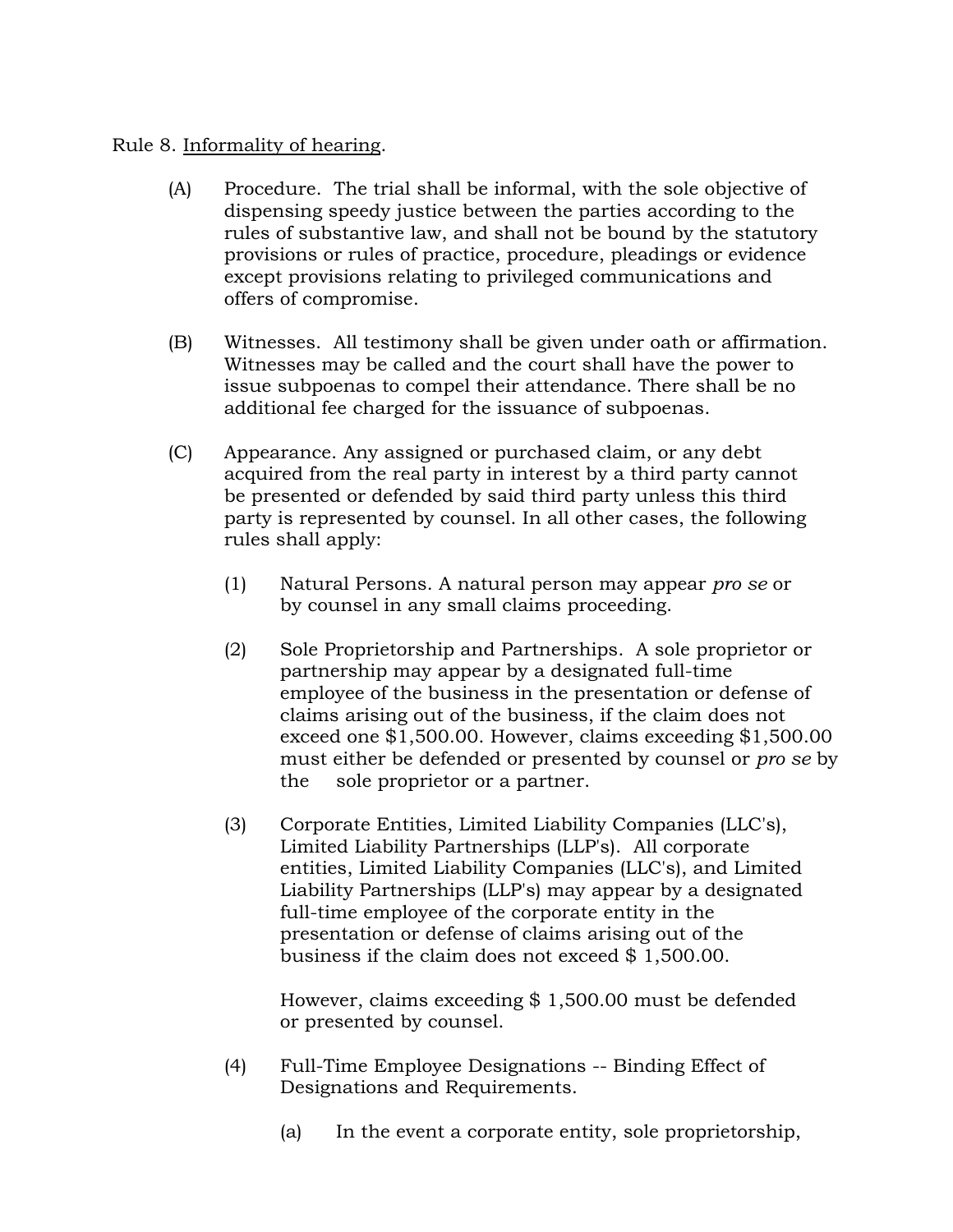partnership, LLC or LLP designates a full-time employee to appear in its stead, the corporate entity, sole proprietor, partnership, LLC or LLP will be bound by any and all agreements relating to the small claims proceedings entered into by the designated employee and will be liable for any and all costs, including those assessed by reason of contempt, levied by a court against the designated employee.

- (b) By authorizing a designated full-time employee to appear under this Rule, the corporate entity, sole proprietorship, partnership, LLC or LLP waives any present or future claim in this or any other forum in excess of \$ 1,500.00.
- (c) No person who is disbarred or suspended from the practice of law in Indiana or any other jurisdiction may appear for a corporate entity or on behalf of a sole proprietor, partnership, LLC or LLP under this rule.
- (5) Full-Time Employee Designations -- Contents. Before a designated employee is allowed to appear in a small claims proceeding, the corporate entity, sole proprietorship, partnership, LLC or LLP must have on file with the court exercising jurisdiction of the proceedings, a certificate of compliance with the provisions of this rule, wherein the corporate entity, sole proprietorship, partnership, LLC or LLP must expressly accept, by a duly adopted resolution in the case of a corporate entity, LLC or LLP; or a document signed under oath by the sole proprietor or managing partner of a partnership, the binding character of the designated employee's acts, the liability of the corporate entity, sole proprietorship, partnership, LLC or LLP for assessments and costs levied by a court and that the corporate entity, sole proprietorship, partnership, LLC or LLP waives any claim for damages in excess of

\$1,500.00 associated with the facts and circumstances alleged in the notice of claim.

Additionally, the designated employee must have on file with the court exercising jurisdiction of the proceedings an affidavit stating that he/she is not disbarred or suspended from the practice of law in Indiana or any other jurisdiction.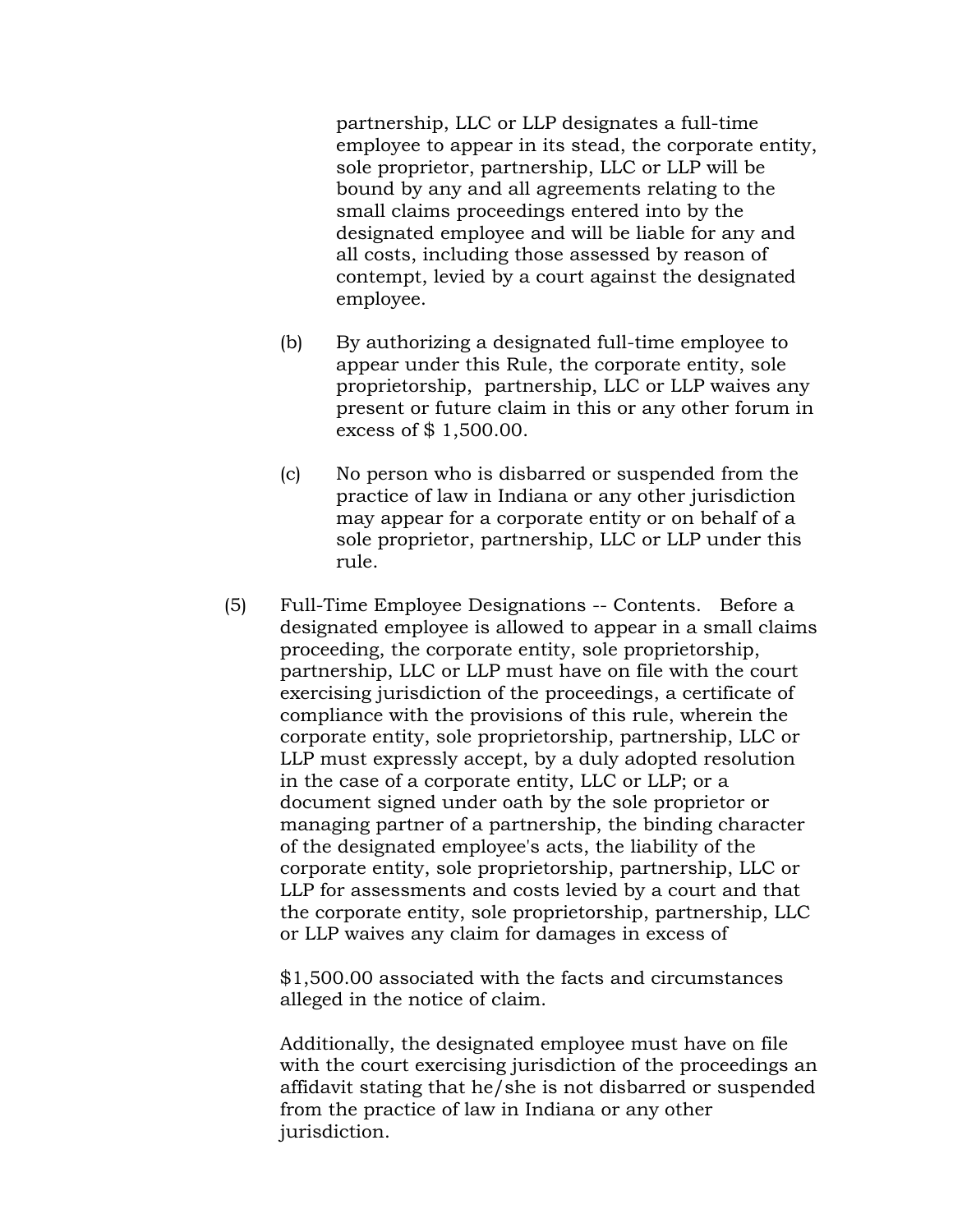#### Rule 9. Continuances.

- (A) Either party may be granted a continuance for good cause shown. Except in unusual circumstances no party shall be allowed more than one (1) continuance in any case, and all continuances must have the specific approval of the court. Continuances shall be for as short a period as possible, and where feasible the party not requesting the continuance shall be considered in scheduling a new hearing date. The court shall give notice of the continuance and the new date and time of trial to all parties.
- (B) Designating employee. The court may, by a duly executed order recorded in the Record of Judgments and Orders, designate a specifically named employee to be responsible for scheduling hearings under special directions spelled out by the court in said order.

#### Rule 10. Dismissal and default.

- (A) Dismissal. If the plaintiff fails to appear at the time and place specified in the notice of claim, or for any continuance thereof, the court may dismiss the action without prejudice. If a counterclaim has been filed the court may grant judgment for the defendant after first making an inquiry similar to that required by S.C. 10(B) in the case of default judgments. If the claim is refiled and the plaintiff again fails to appear such claim may be dismissed with prejudice.
- (B) Default. If the defendant fails to appear at the time and place specified in the notice of claim, or for any continuance thereof, the court may enter a default judgment against him. Before default judgment is entered, the court shall examine the notice of claim and return thereof and make inquiry, under oath, of those present so as to assure the court that:
	- (1) Service of notice of claim was had under such circumstances as to establish a reasonable probability that the defendant received such notice;
	- (2) Within the knowledge of those present, the defendant is not under legal disability and has sufficient understanding to realize the nature and effect of the notice of claim;
	- (3) Either (a) the defendant is not entitled to the protections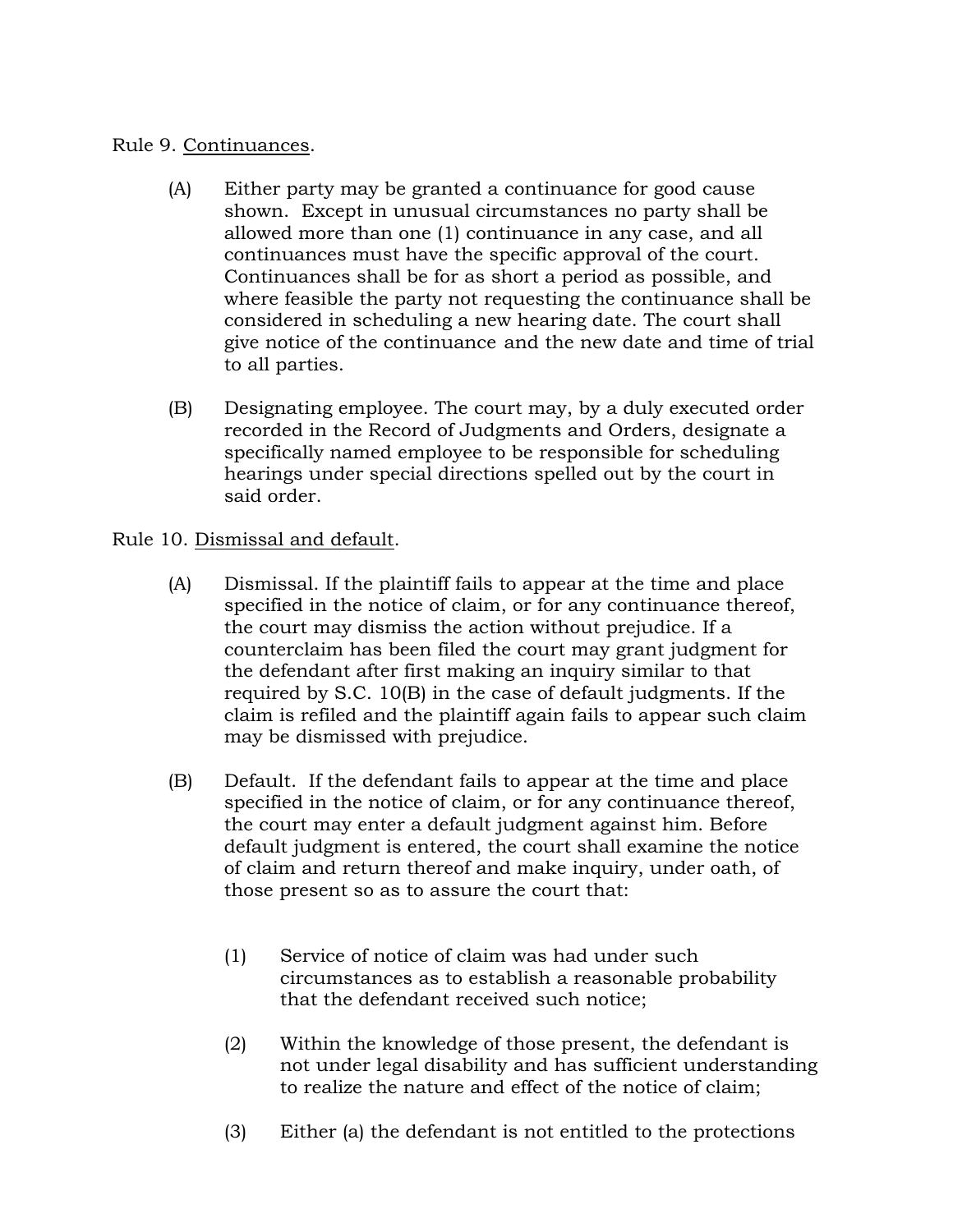against default judgments provided by the Servicemembers Civil Relief Act, as amended (the "Act"), 50 U.S.C. appx. §521or (b) the plaintiff has filed with the court, subscribed and certified or declared to be true under penalty of perjury, the affidavit required by the Act (i) stating whether or not the defendant is in military service and showing necessary facts to support the affidavit; or (ii) if the plaintiff is unable to determine whether or not the defendant is in military service, stating that the plaintiff is unable to determine whether or not the defendant is in military service; and

(4) The plaintiff has a prima facie case.

After such assurance, the court may render default judgment and, upon entering such judgment, shall assess court costs against the defendant.

(C) Setting aside default. Upon good cause shown the court may, within one [1] year after entering a default judgment, vacate such judgment and reschedule the hearing of the original claim.

Following the expiration of one [1] year, the judgment Debtor may seek a reversal of the original judgment only upon the filing of an independent action, as provided in Ind. R. Tr. P. 60(B).

#### Rule 11. Judgment.

- (A) Entry and notice of judgment. All judgments shall be reduced to writing signed by the court, dated, entered in the Record of Judgments and Orders, and noted in the small claims judgment docket and the Chronological Case Summary. The Marion County Small Claims Court shall forward its judgments to the Clerk of the Circuit Court of Marion County for entry on the Marion County judgment docket. Judgment shall be subject to review as prescribed by relevant Indiana rules and statutes. Notwithstanding the provisions of T.R. 5(A), the court shall send notice of all small claims judgments and all judgments of the Marion County Small Claims Court, whether by default or not, to the attorneys of record, or if a party is appearing *pro se*, to the party of record.
- (B) Costs. The party recovering judgment shall also recover costs regardless of the amount.
- (C) Method of payment -- Modification. The court may order a judgment paid the prevailing party in any specified manner. If the judgment is not paid as ordered the court may modify its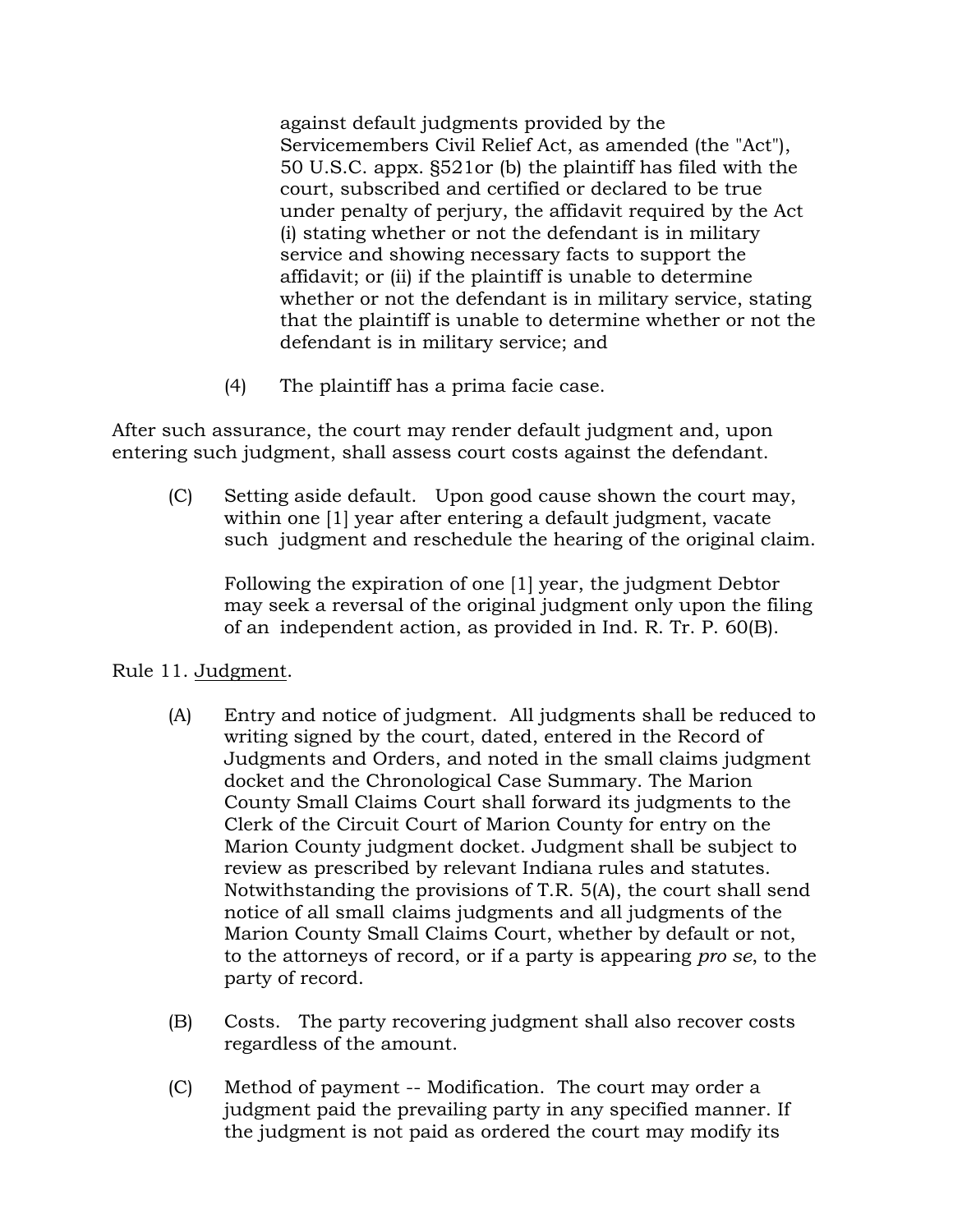payment order as it deems necessary.

The judgment creditor may seek enforcement of his judgment by any other method provided by law.

(D) Satisfaction/Release of Judgment. Upon payment in full of a judgment, including accrued interest and court costs, the judgment creditor shall file a satisfaction/release of judgment and the Clerk shall note the satisfaction/release of the judgment on the Chronological Case Summary and on the Judgment Docket.

Based upon a review of the Clerk's payment records, the Clerk may, or at the verified request of the judgment Debtor, shall issue a Notice to the judgment creditor that a judgment, including accrued interest and court costs, has been paid in full and that the judgment should be satisfied/released. The Notice shall be sent to the judgment creditor and Debtor at the address shown on the Chronological Case Summary. The Clerk shall note the issuance of the Notice on the Chronological Case Summary. If the judgment creditor does not agree that the judgment should be satisfied/released, the judgment creditor shall, within 30 days of the date of the issuance of the Notice, file a verified objection. If the judgment creditor does not file an objection or a satisfaction/release of judgment, the judgment shall be deemed satisfied/released and the Clerk shall note the satisfaction/release of the judgment on the Chronological Case Summary and on the Judgment Docket.

(E) Effect of judgment. A judgment shall be res judicata only as to the amount involved in the particular action and shall not be considered an adjudication of any fact at issue in any other action or court.

# Rule 12. Venue.

- (A) Proper venue.
	- (1) Proper venue for a case filed in the small claims docket of a Circuit or Superior Court shall be in the county where the transaction or occurrence took place, where the obligation was incurred or is to be performed, or where a defendant resides or is employed at the time the complaint is filed.
	- (2) Except as provided in (3) below, proper venue for a case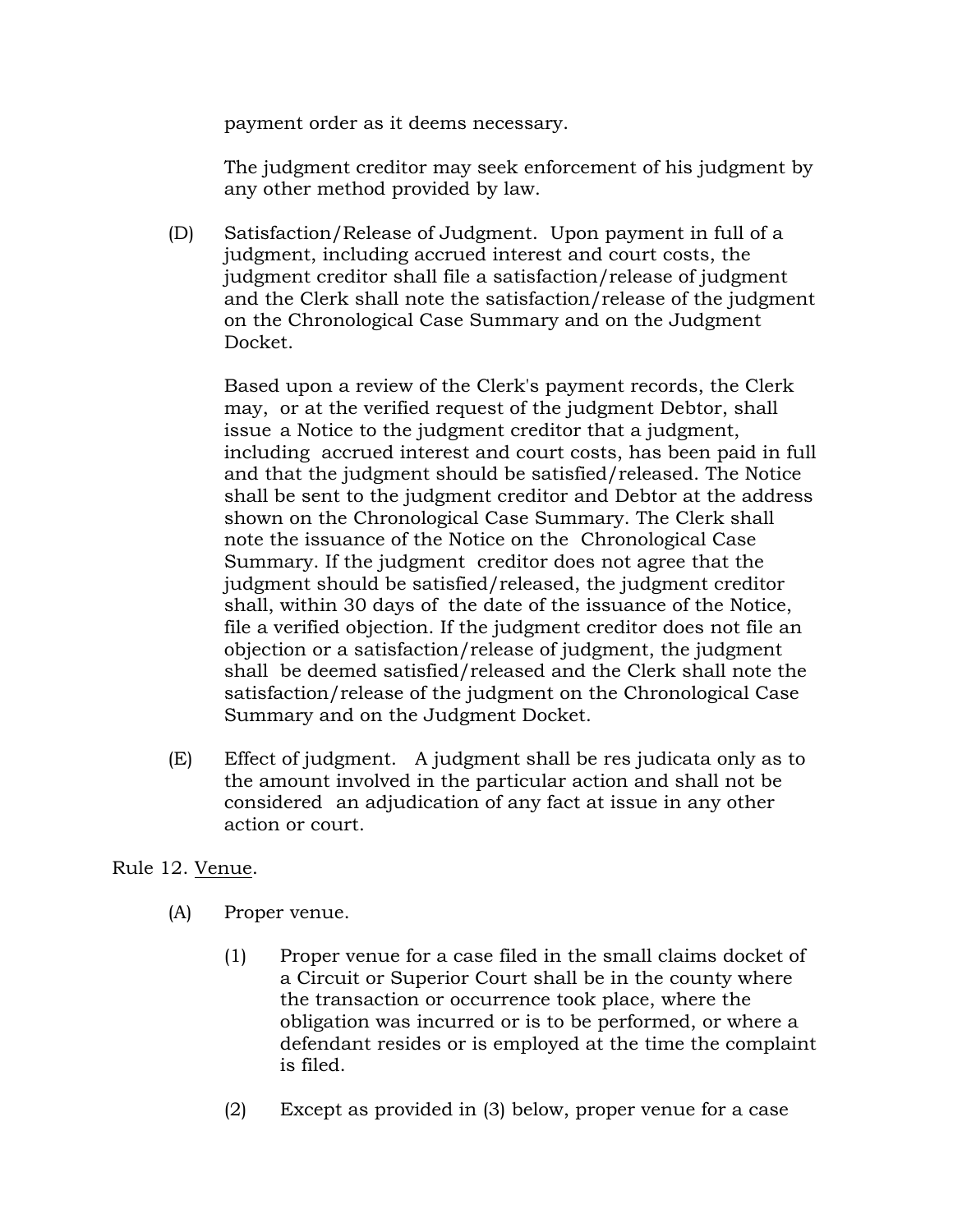filed in a small claims court created pursuant to IC 33-34-1- 2 shall be in the township where the transaction or occurrence took place, where the obligation was incurred or is to be performed, or where a defendant resides or is employed at the time the complaint is filed.

- (3) Proper venue of any claim between landlord and tenant, including but not limited to a claim for rent, possession of real estate, return of property, return of security deposit or for damages filed in a small claims court created pursuant to IC 33-34-1-2 shall be in the township where the real estate is located, unless there is no small claims court in that township.
- (B) Motion to correct venue. When it appears that the county or township, in the case of small claims courts created pursuant to IC 33-34-1-2 in which the action is pending is not the proper place for the hearing of such action, the court shall, on the motion of a party or upon its own motion, determine the correctness of the venue. If the venue is incorrect the judge shall, at the option of the plaintiff, order the action to be transferred or dismissed without prejudice unless the defendant appears and waives the venue requirement.
- (C) No waiver of venue. No contract or agreement shall operate as a waiver of the provisions of this rule and the court shall treat any such attempt as being void.

#### Rule 13. Small claims litigant's manual.

An informative small claims manual shall be formulated by the Judicial Conference of Indiana for distribution to the small claims courts. Each county shall reproduce such manual and shall make it available to every litigant and to such other persons or organizations as the court may deem appropriate.

#### Rule 14. Appointment of referee by circuit judge; compensation.

In any circuit court exercising small claims jurisdiction, the circuit judge may appoint a referee to assist the court in performing the "county court functions." Such referee shall be an attorney admitted to practice in Indiana and shall serve at the pleasure of the circuit judge. The referee shall have such authority as the circuit judge shall assign by order. The referee shall be a finder of fact -- the decision rendered will be that of the circuit judge.

Such referee shall be paid reasonable compensation, including a mileage allowance to be determined by the appointing circuit court judge. In recommending to the Supreme Court of Indiana appropriate compensation, the